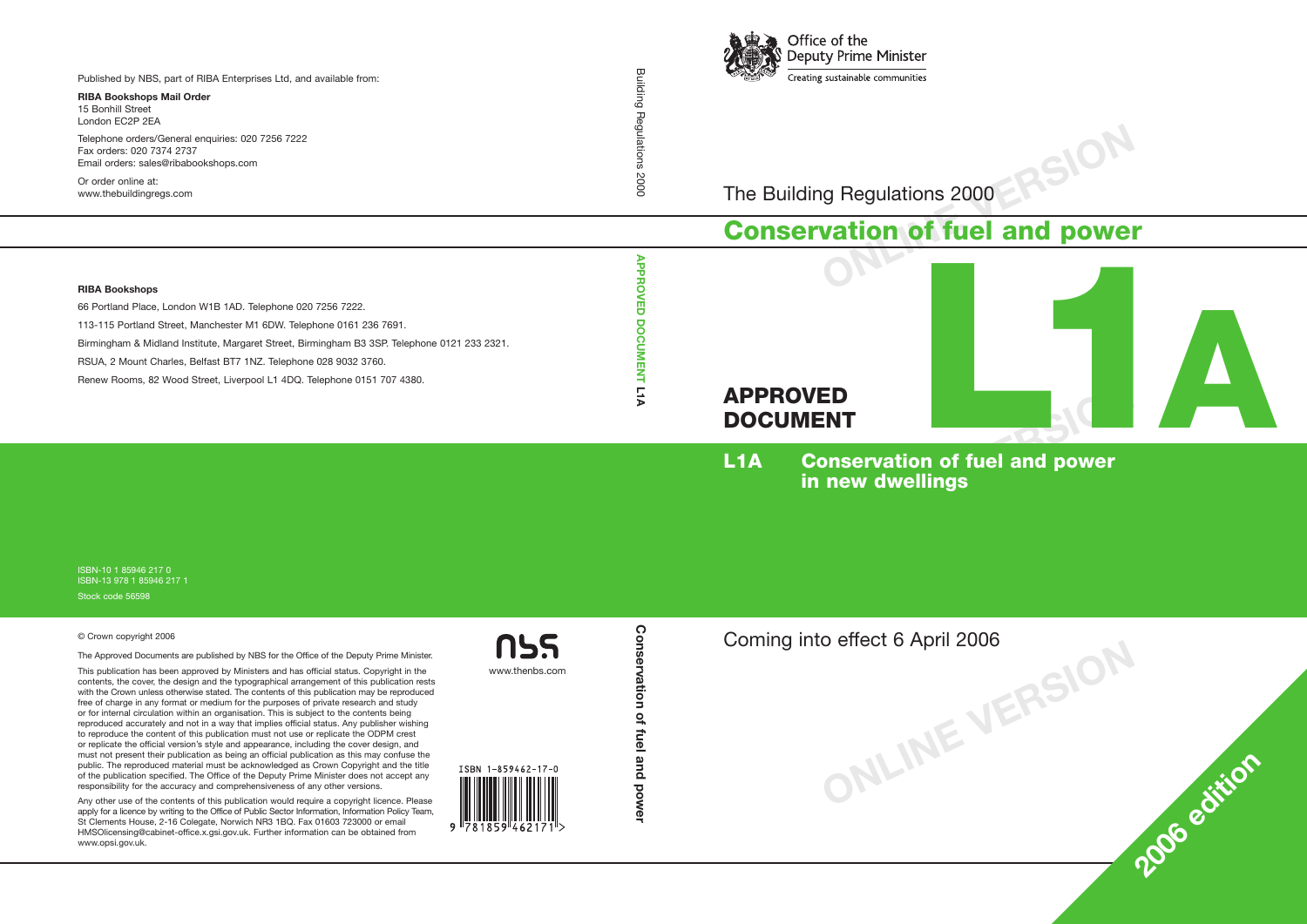### **MAIN CHANGES IN THE 2006 EDITIONS**

COOG/652. From that<br>
1 of Approved Document<br>
Iescent. The main<br>
requirements and the<br>
guidance in this edition<br>
e. Satisfactory information<br>
e. Satisfactory information<br>
e. Satisfactory information<br>
e. Satisfactory informa 1. This Approved Document L1A comes into force on 06 April 2006 in support of the Building and Approved Inspectors (Amendment) Regulations 2006, SI 2006/652. From that date the 2002 edition of Approved Document L1 will become obsolescent. The main changes in the legal requirements and the supporting technical guidance in this edition of Approved Document L1A are as follows.

#### **Changes in the legal requirements**

- 2. The main legal changes are reproduced at the front of this Approved Document and interleaved as well in the relevant text for ease of reference. In cases of doubt however refer to the SI itself.
- 3. Part L of Schedule 1 has been consolidated into a single requirement L1, covering all types of building with no limits on application.
- 4. As well as changes to Part L, there are significant changes to the definitions of works and exempt works, new minimum energy performance requirements, and new requirements for pressure testing, commissioning and energy calculations. The main legal changes are reproduced at the front of this Approved Document and interleaved as well in the relevant text for ease of reference. In cases of doubt however refer to the SI itself.

#### **Changes in the technical guidance**

- 5. Four Approved Documents are published reflecting the specialisation in the construction market. In the new Approved Documents regulatory requirements are shown on a green background and defined terms are highlighted. More use has been made of more comprehensive and detailed technical reference publications that therefore form part of the approved guidance. Commentary text has been added in places to explain, for instance, the aims of the guidance and how outcomes are calculated.
- 6. In this Approved Document the Elemental Method and the Target U-value Method are omitted. There is now only one approach to showing compliance with the energy efficiency requirements. This addresses five criteria:
	- a. The annual CO<sub>2</sub> emission rate of the completed dwelling, as calculated using SAP 2005, must not exceed the target set by reference to a notional building.
	- b. Building fabric and services performance specifications are within reasonable limits.
	- c. Solar shading and other measures to limit risks of summer overheating are reasonable.
- d. Fabric insulation and airtightness, as built, are as intended. More guidance is given on testing the achievement of the intended energy performance including arrangements for pressure testing samples of dwellings. Special arrangements apply in the period up to October 2007 to help in managing dwellings that fail pressure tests.
- e. Satisfactory information must be provided enabling occupiers to achieve energy efficiency in use.
- 7. New technical references from the ODPM give guidance on ways of complying when providing heating and hot water services systems and the benefits of low and zero carbon systems.
- 8. The technical provisions will mean that higher fabric, heating, ventilation and lighting systems designs will be necessary, delivering an overall improvement of on average 20%.
- 9. Appendix A contains a new checklist for builders and building control bodies to help in assessing compliance. An example of a completed form is given and an editable blank form can be downloaded from the ODPM web site.
- Free Sy calculations.<br>
She are reproduced at oved Document and<br>
the relevant text for<br>
cases of doubt however<br>
and the relevant text for<br>
cases of doubt however<br>
of failing to comply. Using t<br>
comply to builders and by<br>
al 10. Appendix B lists the threshold performance values that if exceeded will cause SAP 2005 approved software to warn of the possibility of failing to comply. Using this facility is not obligatory but it will assist in establishing certainty for builders and building control bodies at the design stage.
	- 11. New competent persons schemes have been approved for pressure testing and energy performance calculations, the scope of the existing schemes has been widened, and more scheme operators have been approved. Engaging an approved Competent Person is not obligatory but building control bodies are authorised to accept self-certification by such persons enabling reduced administrative burdens, delays and costs.

**ONLINE VERSION**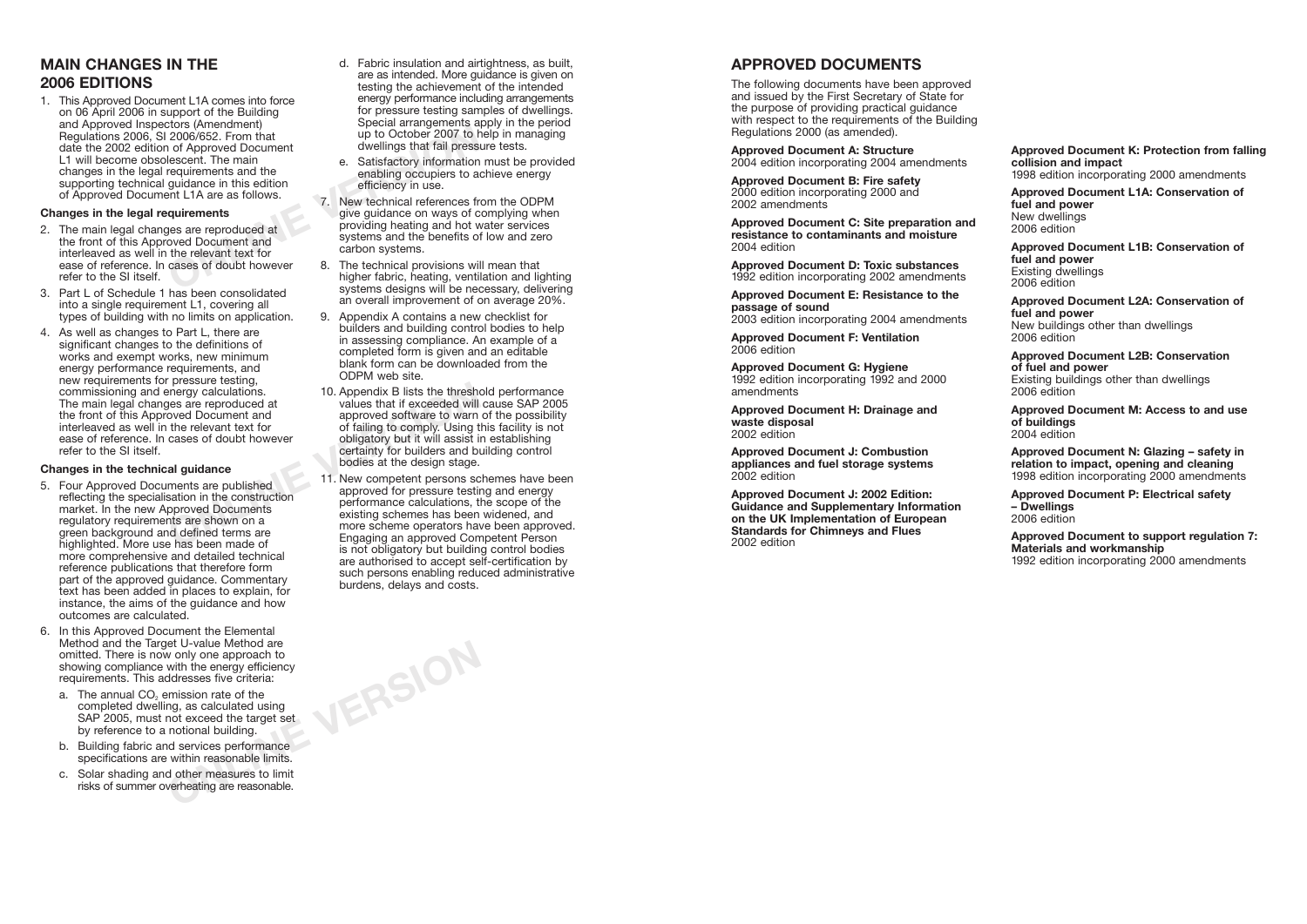## **Contents**

#### PAGE

| Use of guidance                                                | 3              | Section 0: General guid                       |
|----------------------------------------------------------------|----------------|-----------------------------------------------|
| The Approved Documents                                         | 3              | Conventions used in this                      |
| Other requirements                                             | 3              | Types of work covered                         |
| Limitation on requirements                                     | 3              | by this approved docum                        |
| Materials and workmanship                                      | 3              | <b>Technical risk</b>                         |
| Independent certification schemes                              | 3              | Demonstrating compliar                        |
| <b>Technical specifications</b>                                | 3              | Common areas in bu<br>with multiple dwellin   |
| The Workplace (Health, Safety and Welfare)<br>Regulations 1992 | 4              | Conservatories and<br>substantially glazed    |
| Mixed use development                                          | 4              | Buildings that are exemp                      |
| <b>The Requirement</b>                                         | 5              | requirements in Part L                        |
| <b>Other changes to the Regulations</b>                        | 6              | <b>Section 1: Design Stan</b>                 |
| Interpretation                                                 | 6              | Regulations 17A and 17                        |
| Meaning of building work                                       | 6              | Methodology of calc<br>performance of build   |
| Requirements relating to building work                         | 7              | Minimum energy per                            |
| Requirements relating to thermal elements                      | 7              | requirements for bui                          |
| Requirements relating to a change to                           |                | Target CO <sub>2</sub> Emission               |
| energy status                                                  | 7              | <b>Buildings containing</b>                   |
| Requirements relating to a material<br>change of use           | 7              | Criterion 1 - Achieving t                     |
| Exempt buildings and work                                      | $\overline{7}$ | New buildings                                 |
| Giving of a building notice<br>or deposit of plans             | 8              | Calculating the $CO2$<br>actual dwelling      |
| Regulation 13 (particulars and plans                           |                | $CO2$ emission rate ca                        |
| where a building notice is given) and                          |                | Secondary heating                             |
| 14 (full plans)                                                | 8              | Lighting                                      |
| <b>New Part VA</b>                                             | 10             | <b>Buildings containing</b>                   |
| <b>Energy Performance of buildings</b>                         | 10             | Achieving the target                          |
| Methodology of calculation of the energy                       |                | Criterion 2 - Limits on d                     |
| performance of buildings                                       | 10             | Design Limits for en                          |
| Minimum energy performance<br>requirements for buildings       | 10             | U-values                                      |
| New buildings                                                  | 10             | Air permeability                              |
| Consequential improvements                                     |                | Design Limits for fixe                        |
| to energy performance                                          | 10             | Heating and hot                               |
| Interpretation                                                 | 10             | Insulation of pipe                            |
| <b>Part VI - Miscellaneous</b>                                 | 11             | Mechanical venti                              |
| Pressure testing                                               | 11             | Mechanical cooli                              |
| Commissioning                                                  | 11             | Fixed internal ligl                           |
| $CO2$ emission rate calculations                               | 11             | Fixed external lig                            |
| <b>Schedule 2A</b>                                             | 12             | Criterion 3 - Limiting the<br>gains in summer |

|                                                                      | PAGE |
|----------------------------------------------------------------------|------|
| Section 0: General guidance                                          | 14   |
| Conventions used in this document                                    | 14   |
| Types of work covered<br>by this approved document                   | 14   |
| <b>Technical risk</b>                                                | 14   |
| Demonstrating compliance                                             | 15   |
| Common areas in buildings<br>with multiple dwellings                 | 15   |
| Conservatories and<br>substantially glazed spaces                    | 15   |
| Buildings that are exempt from the<br>requirements in Part L         | 15   |
| <b>Section 1: Design Standards</b>                                   | 16   |
| Regulations 17A and 17B                                              | 16   |
| Methodology of calculation of the energy<br>performance of buildings | 16   |
| Minimum energy performance<br>requirements for buildings             | 16   |
| Target CO <sub>2</sub> Emission Rate (TER)                           | 16   |
| Buildings containing multiple dwellings                              | 17   |
| Criterion 1 - Achieving the TER                                      | 17   |
| New buildings                                                        | 17   |
| Calculating the $CO2$ emissions from the<br>actual dwelling          | 17   |
| $CO2$ emission rate calculations                                     | 17   |
| Secondary heating                                                    | 17   |
| Lighting                                                             | 18   |
| Buildings containing multiple dwellings                              | 18   |
| Achieving the target                                                 | 18   |
| Criterion 2 – Limits on design flexibility                           | 18   |
| Design Limits for envelope standards                                 | 18   |
| U-values                                                             | 18   |
| Air permeability                                                     | 19   |
| Design Limits for fixed building services                            | 20   |
| Heating and hot water system(s)                                      | 20   |
| Insulation of pipes, ducts and vessels                               | 20   |
| Mechanical ventilation                                               | 20   |
| Mechanical cooling                                                   | 20   |
| Fixed internal lighting                                              | 20   |
| Fixed external lighting                                              | 21   |

Criterion 3 – Limiting the effects of solar 21 gains in summer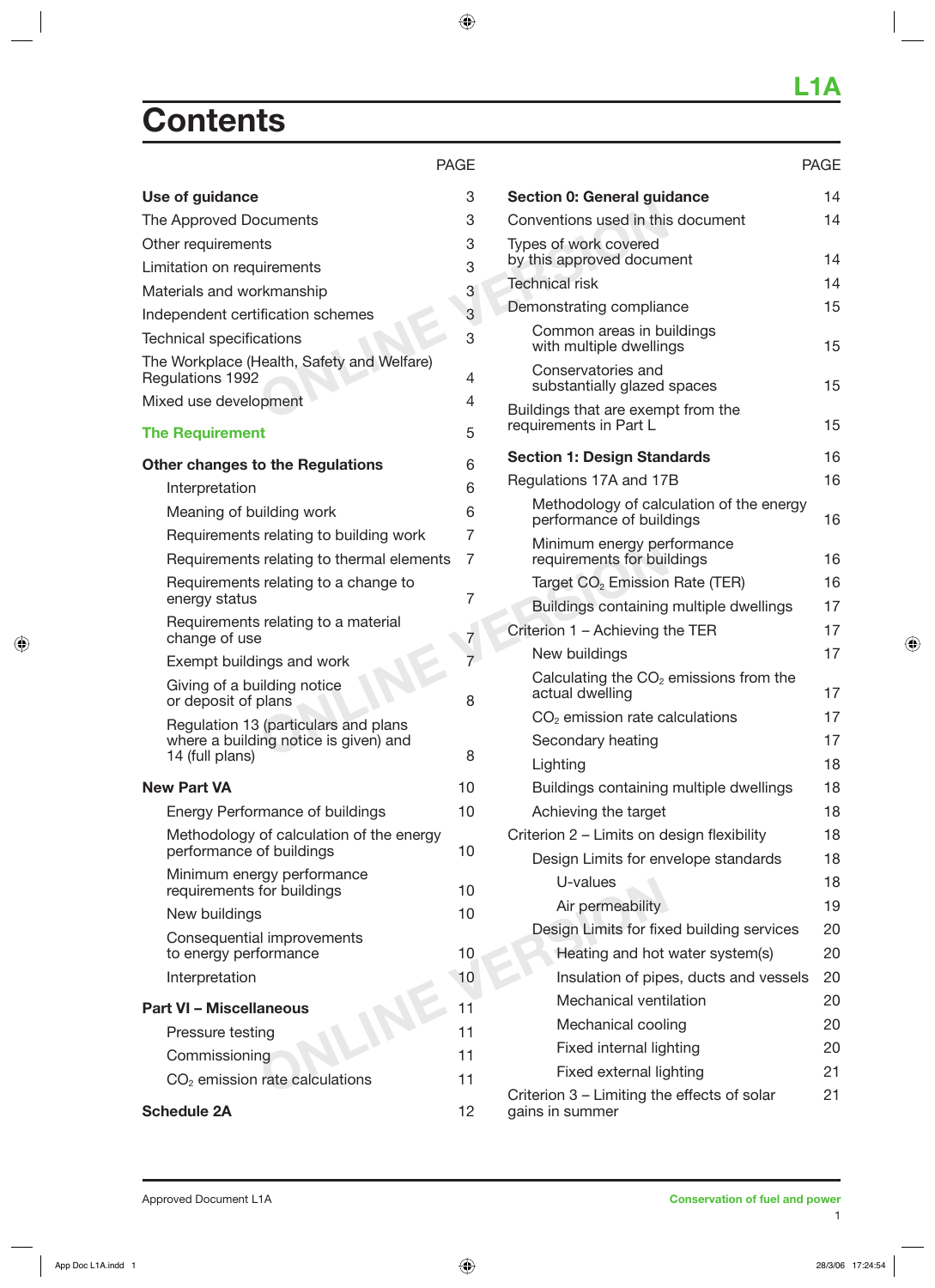## **L1A** CONTENTS

|                                                                  | <b>PAGE</b> |
|------------------------------------------------------------------|-------------|
| <b>Section 2: Quality of construction</b><br>and commissioning   | 22          |
| Criterion 4 - Building fabric                                    | 22          |
| Continuity of insulation                                         | 22          |
| Air permeability and pressure testing<br>Pressure testing        | ERSIO<br>22 |
| Dwellings that have adopted approved<br>construction details     | 23          |
| Dwellings that have NOT adopted approved<br>construction details | 23          |
| Consequences of failing a pressure test                          | 23          |
| Alternative to pressure<br>testing on small developments         | 24          |
| Criterion 4 – Commisioning of heating<br>and hot water systems   | 24          |
| Commissioning                                                    | 24          |
| <b>Section 3: Providing information</b>                          | 25          |
| Criterion 5 – operating and maintenance<br>instructions          | 25          |
| <b>Section 4: Model designs</b>                                  | 26          |
| <b>Section 5: Definitions</b>                                    | ERSIO<br>27 |
| <b>Appendix A: Checklist</b>                                     | 28          |
| Appendix B: Important design features                            | 33          |
| Documents referred to                                            | 34          |
| <b>Standards referred to</b>                                     | 35          |

**ONLINE VERSION**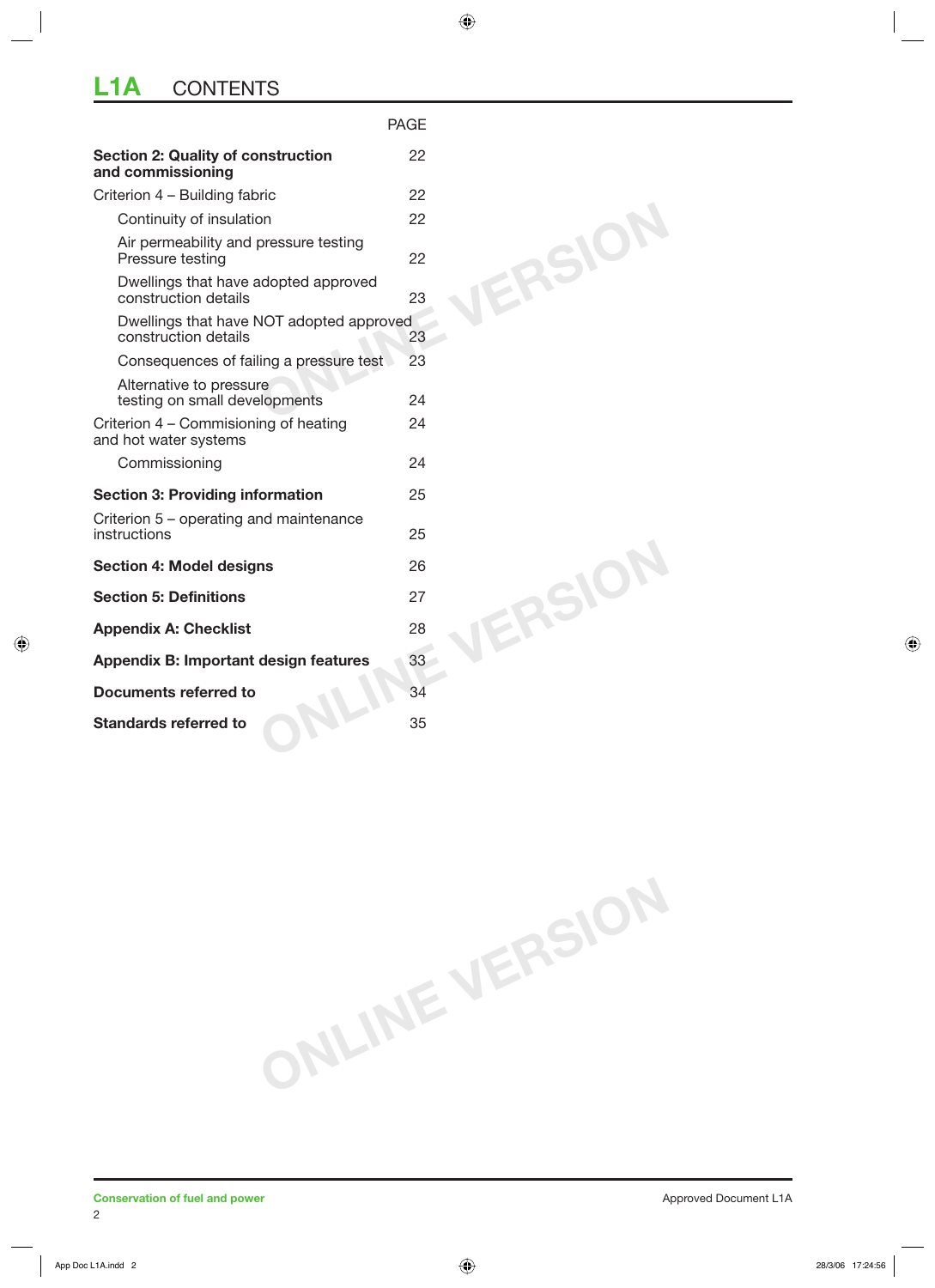## **Use of guidance**

#### **THE APPROVED DOCUMENTS**

This document is one of a series that has been approved and issued by the Secretary of State for the purpose of providing practical guidance with respect to the technical requirements of the Building Regulations 2000 for England and Wales.

At the back of this document is a list of all the documents that have been approved and issued by the Secretary of State for this purpose.

Approved Documents are intended to provide guidance for some of the more common building situations. However, there may well be alternative ways of achieving compliance with the requirements. Thus, there is no obligation to adopt any particular solution contained in an Approved Document if you prefer to meet the relevant requirement in some other way.

### **OTHER REQUIREMENTS**

The guidance contained in an Approved Document relates only to the particular requirements of the Regulations which the document addresses. The building work will also have to comply with the requirements of any other relevant paragraphs in Schedule 1 to the Regulations.

There are Approved Documents which give guidance on each of the parts of Schedule 1 and on Regulation 7.

#### **LIMITATION ON REQUIREMENTS**

In accordance with Regulation 8, the requirements in Parts A to D, F to K and N (except for paragraphs H2 and J6) of Schedule 1 to the Building Regulations do not require anything to be done except for the purpose of securing reasonable standards of health and safety for persons in or about buildings (and any others who may be affected by buildings or matters connected with buildings). This is one of the categories of purpose for which Building Regulations may be made.

**ONCORRED SERVIDE THE CONCRETED SERVIDE SERVIDE SERVIDE SERVIDE SERVIDE SERVIDE SERVIDE SERVIDE STATEM THE PASSAGE OF SUITE SERVIDE SERVIDE SERVIDE SERVIDE SUITE OF SUITE OF SUITE SERVIDE SUITE SERVIDE SUITE SERVIDE SUITE** Paragraphs H2 and J6 are excluded from Regulation 8 because they deal directly with prevention of the contamination of water. Parts E and M (which deal, respectively, with resistance to the passage of sound, and access to and use of buildings) are excluded from Regulation 8 because they address the welfare and convenience of building users. Part L is excluded from Regulation 8 because it addresses the conservation of fuel and power. All these matters are amongst the purposes, other than health and safety, that may be addressed by Building Regulations.

#### **MATERIALS AND WORKMANSHIP**

Any building work which is subject to the requirements imposed by Schedule 1 to the Building Regulations should, in accordance with Regulation 7, be carried out with proper materials and in a workmanlike manner.

and by the Secretary of State<br>
f providing practical guidance<br>
be technical requirements of the<br>
Dialiding Regulations show<br>
and in a workmanike m<br>
s document is a list of all the<br>
s document is a list of all the<br>
s docume You may show that you have complied with Regulation 7 in a number of ways. These include the appropriate use of a product bearing CE marking in accordance with the Construction Products Directive (89/106/EEC)<sup>1</sup>, the Low Voltage Directive (73/23/EEC and amendment 93/68/EEC)<sup>2</sup> and the EMC Directive (89/336/ EEC)<sup>3</sup> as amended by the CE Marking Directive  $(93/68/EEC)<sup>4</sup>$  or a product complying with an appropriate technical specification (as defined in those Directives), a British Standard, or an alternative national technical specification of any state which is a contracting party to the European Economic Area which, in use, is equivalent, or a product covered by a national or European certificate issued by a European Technical Approval Issuing body, and the conditions of use are in accordance with the terms of the certificate. You will find further guidance in the Approved Document supporting Regulation 7 on materials and workmanship.

#### **INDEPENDENT CERTIFICATION SCHEMES**

France discontinent and account to the parts of the centricate.<br>
Pregulations.<br>
Pregulations.<br>
Pregulations of the parts of Schedule 1<br>
Pregulation 7 on materia<br>
Pregulation 7 on materia<br>
Pregulation 7 on materia<br>
Pregulat There are many UK product certification schemes. Such schemes certify compliance with the requirements of a recognised document which is appropriate to the purpose for which the material is to be used. Materials which are not so certified may still conform to a relevant standard.

> Many certification bodies which approve such schemes are accredited by UKAS.

#### **TECHNICAL SPECIFICATIONS**

Building Regulations are made for specific purposes: health and safety, energy conservation and the welfare and convenience of disabled people. Standards and technical approvals are relevant guidance to the extent that they relate to these considerations. However, they may also address other aspects of performance such as serviceability, or aspects which although they relate to health and safety are not covered by the Regulations.

4

<sup>1</sup> As implemented by the Construction Products Regulations 1991 (SI 1991/1620).

<sup>2</sup> As implemented by the Electrical Equipment (Safety Regulations 1994) (SI 1994/3260).

<sup>3</sup> As implemented by the Electromagnetic Compatibility Regulations 1992 (SI 1992/2372).

As implemented by the Construction Products (Amendment) Regulations 1994 (SI 1994/3051) and The Electromagnetic Compatibility (Amendment) Regulations 1994 (SI 1994/3080).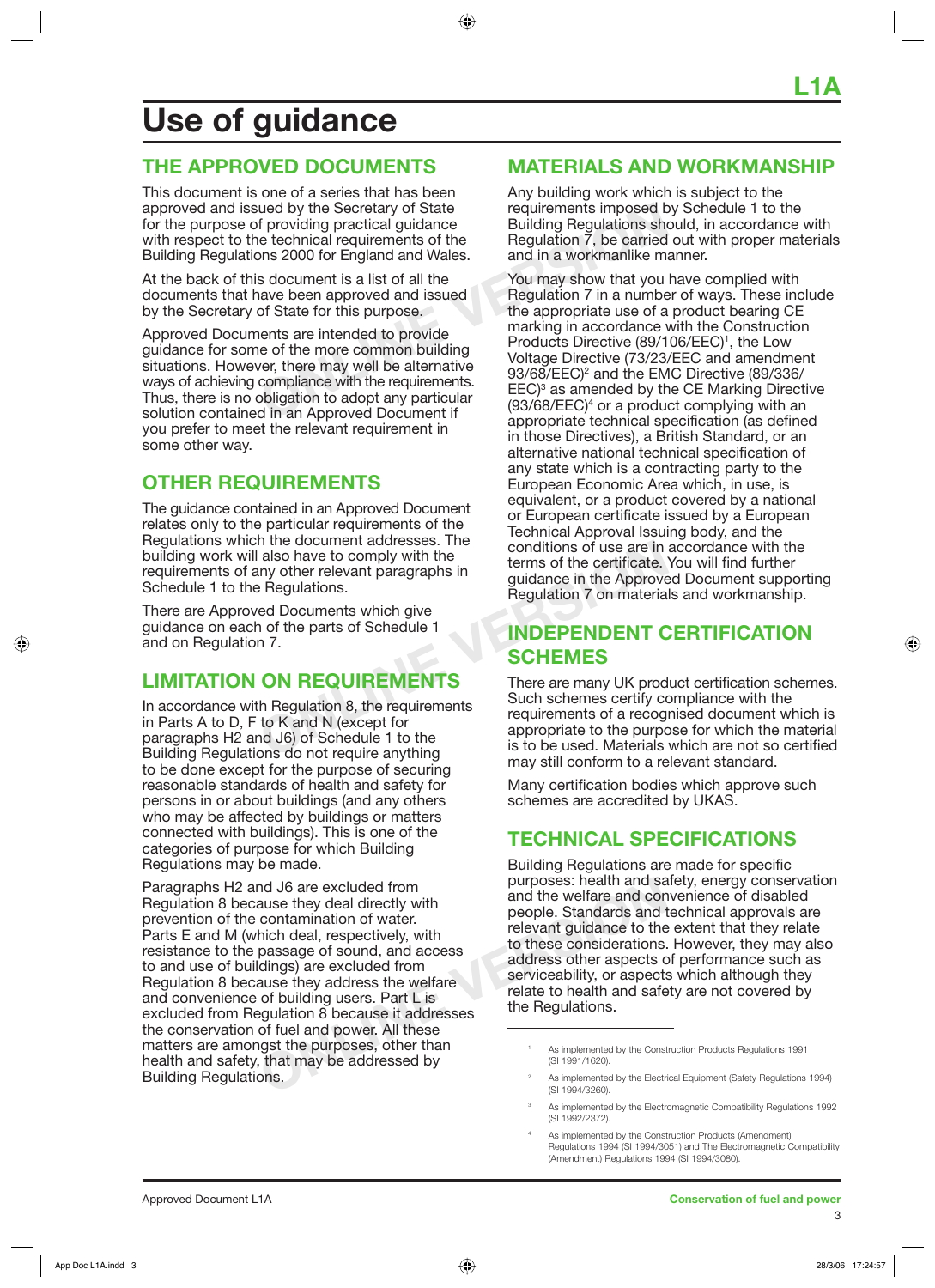## **L1A** USE OF GUIDANCE

When an Approved Document makes reference to a named standard, the relevant version of the standard is the one listed at the end of the publication. However, if this version has been revised or updated by the issuing standards body, the new version may be used as a source of guidance provided it continues to address the relevant requirements of the Regulations.

The appropriate use of a product which complies with a European Technical Approval as defined in the Construction Products Directive will meet the relevant requirements.

**ONLINE VERSION**

**ONLINE VERSION**

The Office intends to issue periodic amendments to its Approved Documents to reflect emerging harmonised European Standards. Where a national standard is to be replaced by a European harmonised standard, there will be a co-existence period during which either standard may be referred to. At the end of the co-existence period the national standard will be withdrawn.

#### **THE WORKPLACE (HEALTH, SAFETY AND WELFARE) REGULATIONS 1992**

The Workplace (Health, Safety and Welfare) Regulations 1992 as amended by The Health and Safety (Miscellaneous Amendments) Regulations 2002 (SI 2002/2174) contain some requirements which affect building design. The main requirements are now covered by the Building Regulations, but for further information see: *Workplace health, safety and welfare: Workplace (Health, Safety and Welfare) Regulations 1992, Approved Code of Practice*, L<sub>24</sub>, HMSO, 1992 (ISBN 0 71760 413 6).

The Workplace (Health, Safety and Welfare) Regulations 1992 apply to the common parts of flats and similar buildings if people such as cleaners and caretakers are employed to work in these common parts. Where the requirements of the Building Regulations that are covered by this part do not apply to dwellings, the provisions may still be required in the situations described above in order to satisfy the Workplace Regulations.

#### **MIXED USE DEVELOPMENT**

**ONLINE**<br> **ONLINE** IS NOT THE REQUIRERED ONLY<br>
Stic use should apply<br> **Inding.** In mixed use developments part of a building may be used as a dwelling while another part has a non-domestic use. In such cases, if the requirements of this part of the Regulations for dwelling and non-domestic use differ, the requirements for non-domestic use should apply in any shared parts of the building.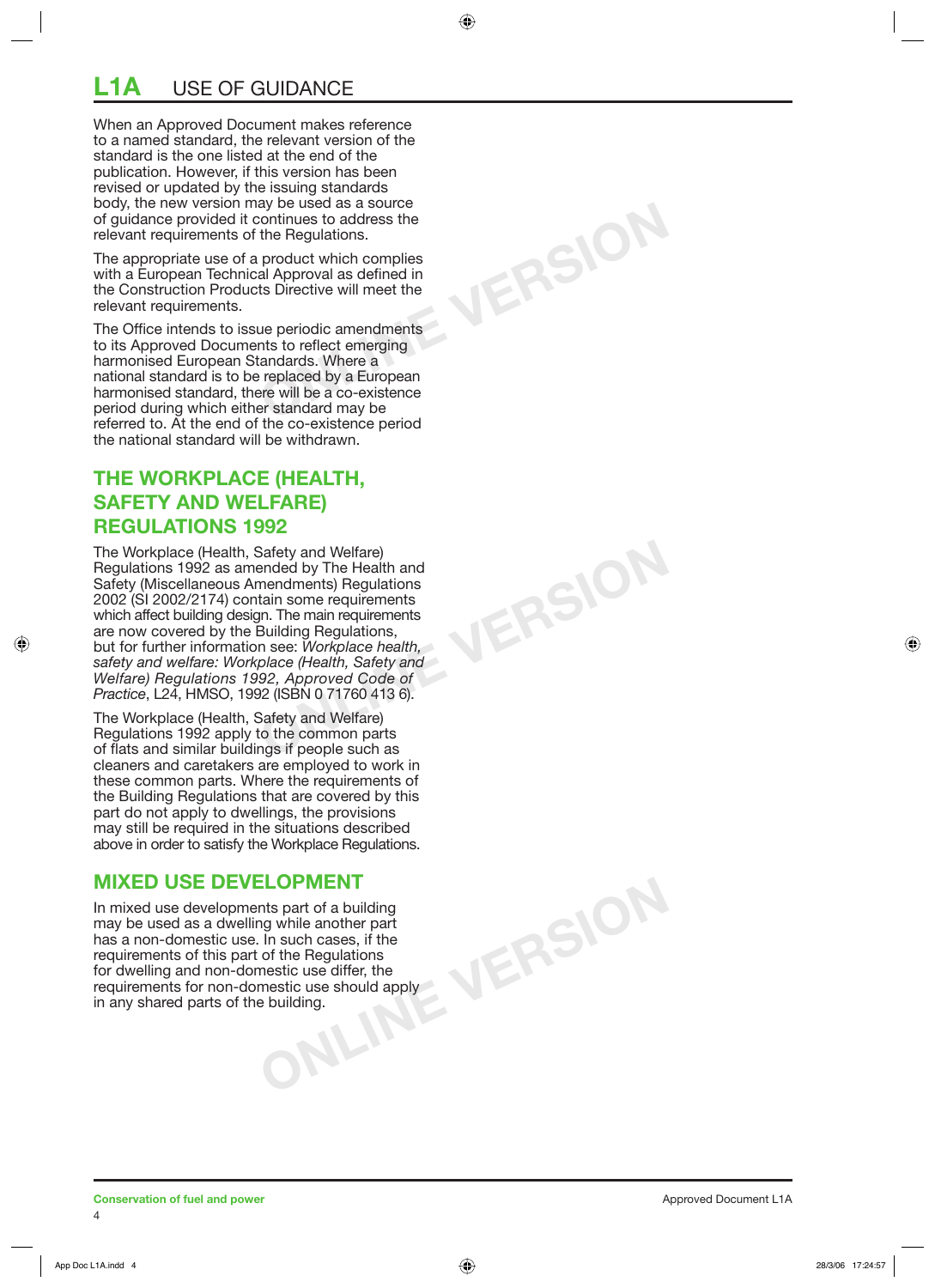## **he Requirement**

This Approved Document, which takes effect on 6 April 2006, deals with the energy efficiency requirements in the Building Regulations 2000 (as amended by SI 2001/3335 and SI 2006/652). The energy efficiency requirements are conveyed in Part L of Schedule 1 to the Regulations and regulations 4A, 17C and 17D as described below.

*Requirement Limits on application* 

 $SOR$ 

#### **Part L Conservation of fuel and power**

**L1.** Reasonable provision shall be made for the conservation of fuel and power in buildings by:

a. limiting heat gains and losses:

 i. through thermal elements and other parts of the building fabric; and

 ii. from pipes, ducts and vessels used for space heating, space cooling and hot water services;

 b. providing and commissioning energy efficient fixed building services with effective controls; and

**ONLINE VERSION** c. providing to the owner sufficient information about the building, the fixed building services and their maintenance requirements so that the building can be operated in such a manner as to use no more fuel and power than is reasonable in the circumstances.

**ONLINE VERSION**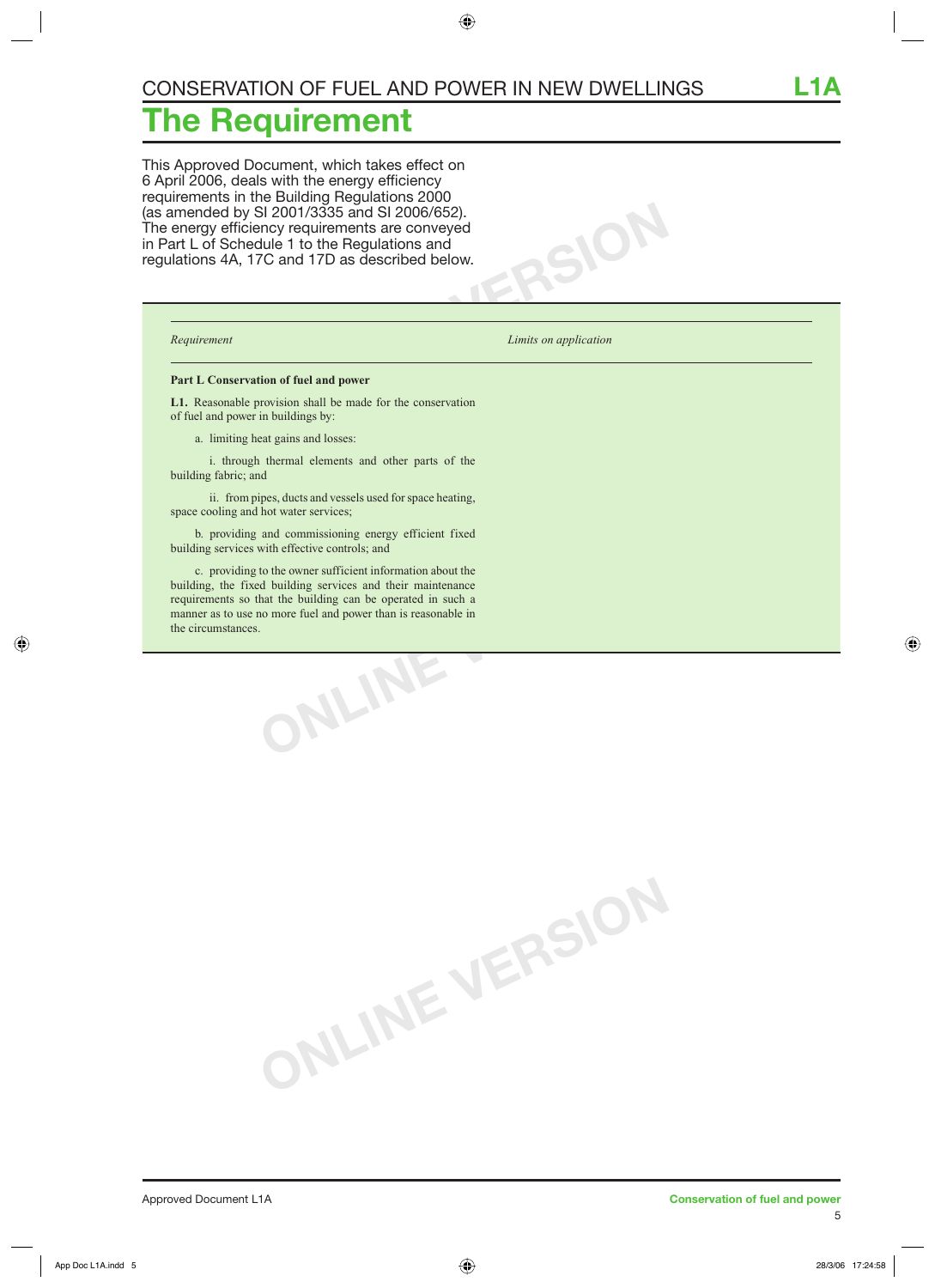## **Other changes to the Regulations L1A**

**Example 10** the principal elements in the rest of this the conditioned space is used.<br> **ONLINER ANCE THE VERSION OF SAMPLE THE VALUATION CONCRETER INCONTRATION INSTRUMENT THAT THE IS any doubt over<br>
<b>ONLINER THE VALUATION There are new Regulations that introduce new energy efficiency requirements and other relevant changes to the existing regulations. For ease of reference the principal elements of the regulations that bear on energy efficiency are repeated below and, where relevant, in the body of the guidance in the rest of this Approved Document. However it must be recognised that the Statutory Instrument takes precedence if there is any doubt over interpretation.**

### **Interpretation**

Regulation 2(1) is amended to include the following new definitions.

**'Change to a building's energy status'** means any change which results in a building becoming a building to which the energy efficiency requirements of these Regulations apply, where previously it was not.

**'Energy efficiency requirements'** means the requirements of regulations 4A, 17C and 17D and Part L of Schedule 1.

**'Fixed building services'** means any part of, or any controls associated with:

- a. fixed internal or external lighting systems, but does not include emergency escape lighting or specialist process lighting: or
- b. fixed systems for heating, hot water service, air conditioning or mechanical ventilation.

**S'** means any part of, or<br>
with:<br>
th:<br>
on a building;<br>
on a building;<br>
on a building;<br>
g. work required by regulation<br>
lighting: or<br>
lighting: or<br>
lighting: or<br>
thing, hot water service,<br>
echanical ventilation.<br>
to a ther **'Renovation'** in relation to a thermal element means the provision of a new layer in the thermal element or the replacement of an existing layer, but excludes decorative finishes, and 'renovate' shall be construed accordingly.

New paragraphs (2A) and (2B) are added to Regulation 2 as follows.

(2A) 'In these Thermal element' means a wall, floor or roof (but does not include windows, doors, roof windows or roof-lights) which separates a thermally conditioned part of the building ('the conditioned space') from:

- a. the external environment (including the ground); or
- b. in the case of floors and walls, another part of the building which is:
	- i. unconditioned;
	- ii an extension falling within class VII in Schedule 2; or
	- iii. where this paragraph applies, conditioned to a different temperature,

and includes all parts of the element between the surface bounding the conditioned space and the external environment or other part of the building as the case may be.

(2B) Paragraph (2A)(b)(iii) only applies to a building which is not a dwelling, where the other part of the building is used for a purpose which is not similar or identical to the purpose for which the conditioned space is used.

#### **Meaning of building work**

Regulation 3 is amended as follows.

- **3.**–(1) In these Regulations 'building work' means:
	- a. the erection or extension of a building;
	- b. the provision or extension of a controlled service or fitting in or in connection with a building;
	- c. the material alteration of a building, or a controlled service or fitting, as mentioned in paragraph (2);
	- d. work required by regulation 6 (requirements relating to material change of use);
	- e. the insertion of insulating material into the cavity wall of a building;
	- f. work involving the underpinning of a building;
	- g. work required by regulation 4A (requirements relating to thermal elements);
	- h. work required by regulation 4B (requirements relating to a change of energy status);
	- i. work required by regulation 17D (consequential improvements to energy performance).

(2) An alteration is material for the purposes of these Regulations if the work, or any part of it, would at any stage result:

- a. in a building or controlled service or fitting not complying with a relevant requirement where previously it did; or
- b. in a building or controlled service or fitting which before the work commenced did not comply with a relevant requirement, being more unsatisfactory in relation to such a requirement.

(3) In paragraph (2) 'relevant requirement' means any of the following applicable requirements of Schedule 1, namely:

d space') from:<br>
nent (including the<br>
and walls, another part of<br>
and walls, another part of<br>
Schedule 1, namely:<br>
Part A (structure)<br>
paragraph B1 (means of<br>
ng within class VII in<br>
applies, conditioned<br>
perature,<br>
so f t Part A (structure) paragraph B1 (means of warning and escape) paragraph B3 (internal fire spread – structure) paragraph B4 (external fire spread) paragraph B5 (access and facilities for the fire service) Part M (access to and use of buildings).

**Conservation of fuel and power Conservation of the and power** Approved Document L1A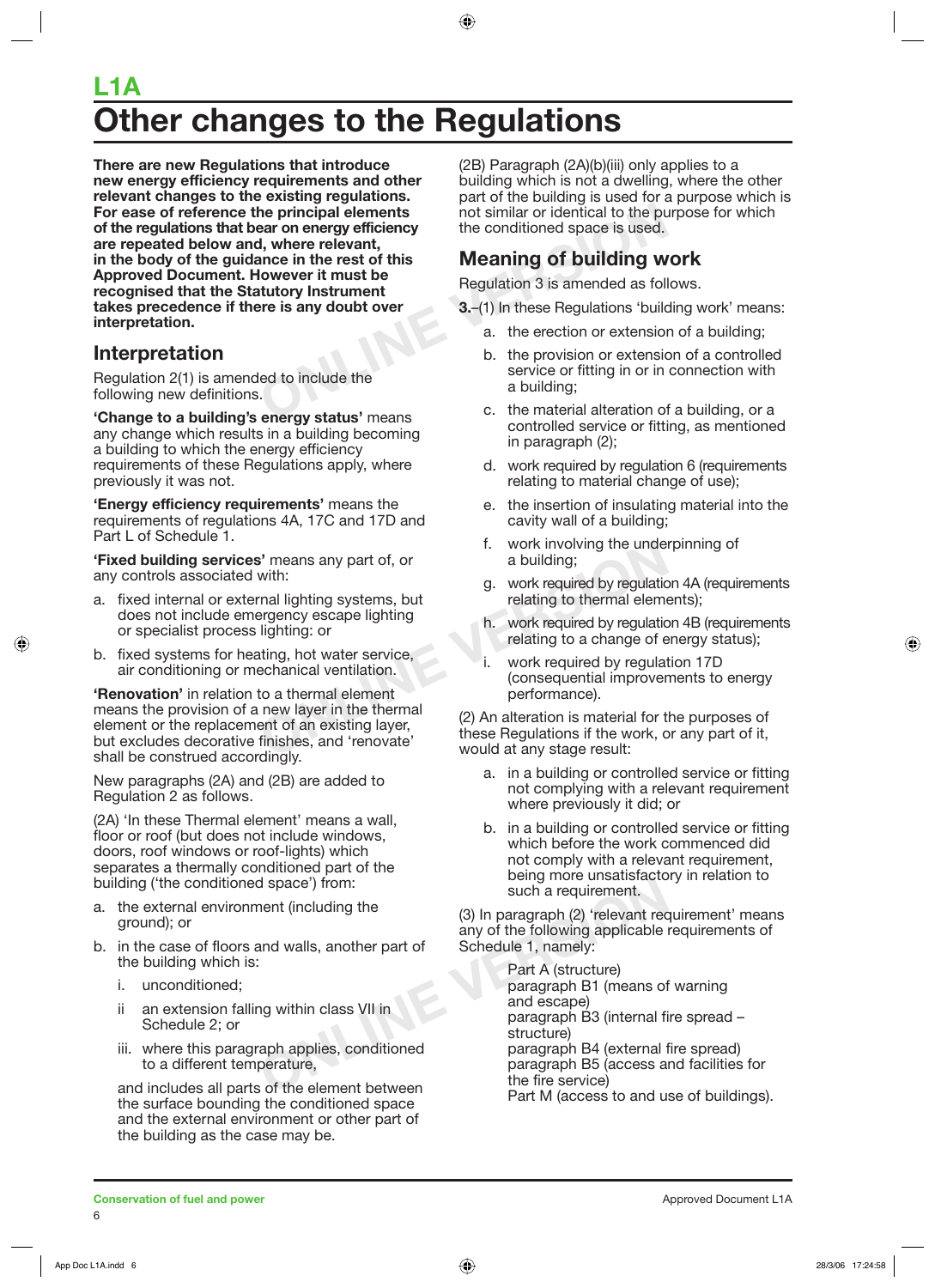### **Requirements relating to building work**

Regulation 4 is amended as follows

**4.**–(1) Subject to paragraph 1A building work shall be carried out so that:

- a. it complies with the applicable requirements contained in Schedule 1; and
- b. in complying with any such requirement there is no failure to comply with any other such requirement.

(1A) Where:

- a. building work is of a kind described in regulation  $3(1)(g)$ , (h) or (i); and
- b. the carrying out of that work does not constitute a material alteration,

 that work need only comply with the applicable requirements of Part L of Schedule 1.

(2) Building work shall be carried out so that, after it has been completed:

- a. any building which is extended or to which a material alteration is made; or
- b. any building in, or in connection with, which a controlled service or fitting is provided, extended or materially altered; or
- c. any controlled service or fitting,

and in the applicable requirements<br>
ontrolled service or fitting is<br>
bled service or fitting,<br>
bled service or fitting,<br>
bled service or fitting,<br>
or, where it did not comply<br>
or, where it did not comply<br>
a. the erection o complies with the applicable requirements of Schedule 1 or, where it did not comply with any such requirement, is no more unsatisfactory in relation to that requirement than before the work was carried out.

#### **Requirements relating to thermal elements**

A new regulation 4A is added as follows:

**4A.**–(1) Where a person intends to renovate a thermal element, such work shall be carried out as is necessary to ensure that the whole thermal element complies with the requirements of paragraph L1(a)(i) of Schedule 1.

(2) Where a thermal element is replaced, the new thermal element shall comply with the requirements of paragraph L1(a)(i) of Schedule 1.

### **Requirements relating to a change to energy status**

A new regulation 4B is added as follows:

**Example 1.** Included in the step is a change of a change of a change of a change of a change of a change of a change of a change of a change of a change of a corda Planning (Listed in accorda<br> **ALUS** (AB is added as follo **4B.**–(1) Where there is a change to a building's energy status, such work, if any, shall be carried out as is necessary to ensure that the building complies with the applicable requirements of Part L of Schedule 1.

(2) In this regulation 'building' means the building as a whole or parts of it that have been designed or altered to be used separately.

#### **Requirements relating to a material change of use**

Regulation 6 is updated to take account of the changes to Part L.

#### **Exempt buildings and work**

Regulation 9 is substantially altered as follows.

**9.**–(1) Subject to paragraphs (2) and (3) these Regulations do not apply to:

- a. the erection of any building or extension of a kind described in Schedule 2; or
- Exempt buildings<br>
ut so that:<br>
in Schedule 1; and<br>
ing with any such requirement<br>
b failure to comply with any<br>
n requirement.<br>
Notation of a kind described in<br>
ork is of a kind described in<br>
Schedule 1; and<br>
a. the erecti b. the carrying out of any work to or in connection with such a building or extension, if after the carrying out of that work it is still a building or extension of a kind described in that Schedule.

(2) The requirements of Part P of Schedule 1 apply to:

- a. any greenhouse;
- b. any small detached building falling within class VI in Schedule 2; and
- c. any extension of a building falling within class VII in Schedule 2,

which in any case receives its electricity from a source shared with or located inside a dwelling.

(3) The energy efficiency requirements of these Regulations apply to:

- a. the erection of any building of a kind falling within this paragraph;
- b. the extension of any such building, other than an extension falling within class VII in Schedule 2; and
- c. the carrying out of any work to or in connection with any such building or extension.
- (4) A building falls within paragraph (3) if it:
- a. is a roofed construction having walls;
- b. uses energy to condition the indoor climate; and
- c. does not fall within the categories listed in paragraph (5).
- (5) The categories referred to in paragraph (4)(c) are:
- a. buildings which are:
	- i. listed in accordance with section 1 of the Planning (Listed Buildings and Conservation Areas) Act 1990;
	- ii. in a conservation area designated in accordance with section 69 of that Act; or
	- iii. included in the schedule of monuments maintained under section 1 of the Ancient Monuments and Archaeological Areas Act 1979,

 where compliance with the energy efficiency requirements would unacceptably alter their character or appearance;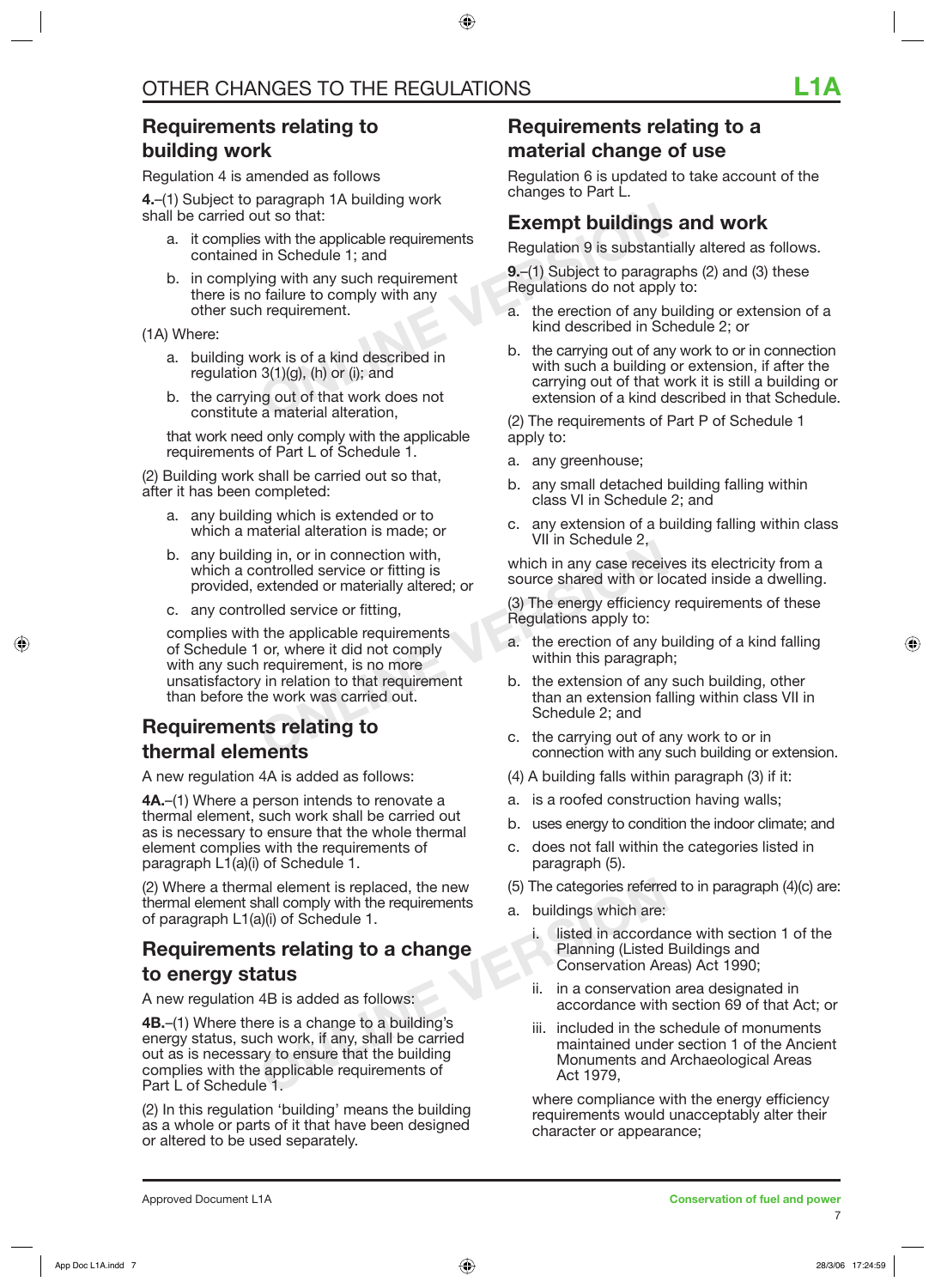## **L1A** OTHER CHANGES TO THE REGULATIONS

- b. buildings which are used primarily or solely as places of worship;
- c. temporary buildings with a planned time of use of two years or less, industrial sites, workshops and non-residential agricultural buildings with low energy demand;
- d. stand-alone buildings other than dwellings with a total useful floor area of less than  $50m^2$ .
- (6) In this regulation:
- a. 'building' means the building as a whole or parts of it that have been designed or altered to be used separately; and
- b. the following terms have the same meaning as in European Parliament and Council Directive 2002/91/EC on the energy performance of buildings:
	- i. 'industrial sites';
	- ii. 'low energy demand';
	- iii. 'non-residential agricultural buildings';
	- iv. 'places of worship';
	- v. 'stand-alone';
	- vi. 'total useful floor area';
	- vii. 'workshops'

#### **Giving of a building notice or deposit of plans**

Regulation 12 is substantially amended as follows.

area; (7) Where:<br>
a. a person proposes to carry<br>
consists of emergency repare<br>
b. it is not practicable to comp<br>
(2A) before commencing the<br>
tially amended as<br>
(2A) before commencing the<br>
(2A) before commencing the<br>
c. par **12.**–(1) In this regulation 'relevant use' means a use as a workplace of a kind to which Part II of the Fire Precautions (Workplace) Regulations 1997 applies or a use designated under section 1 of the Fire Precautions Act 1971.

(2) This regulation applies to a person who intends to:

- a. carry out building work;
- b. replace or renovate a thermal element in a building to which the energy efficiency requirements apply;
- c. make a change to a building's energy status; or
- d. make a material change of use.

(2A) Subject to the following provisions of this regulation, a person to whom this regulation applies shall:

- a. give to the local authority a building notice in accordance with regulation 13; or
- b. deposit full plans with the local authority in accordance with regulation 14.

(3) A person shall deposit full plans where he intends to carry out building work in relation to a building to which the Regulatory Reform (Fire Safety) Order 2005 applies, or will apply after the completion of the building work.

(4) A person shall deposit full plans where he intends to carry out work which includes the erection of a building fronting on to a private street.

(4A) A person shall deposit full plans where he intends to carry out building work in relation to which paragraph H4 of Schedule 1 imposes a requirement.

(5) A person who intends to carry out building work is not required to give a building notice or deposit full plans where the work consists only of work:

- **Example 1999 demand;**<br>
Summary demand;<br>
Summary demand;<br>
On area of less than 50m<sup>2</sup>.<br>
(5) A person who intends to can<br>
work is not required to give a b<br>
building as a whole or<br>
deposit full plans where the wo<br>
deposit fu a. described in column 1 of the Table in Schedule 2A if the work is to be carried out by a person described in the corresponding entry in column 2 of that Table, and paragraphs 1 and 2 of that schedule have effect for the purposes of the descriptions in the Table; or
	- b. described in Schedule 2B.

(6) Where regulation 20 of the Building (Approved Inspectors etc.) Regulations 2000 (local authority powers in relation to partly completed work) applies, the owner shall comply with the requirements of that regulation instead of with this regulation.

- (7) Where:
- a. a person proposes to carry out work which consists of emergency repairs;
- b. it is not practicable to comply with paragraph (2A) before commencing the work; and
- c. paragraph (5) does not apply,

**ONLINE VERSION**

he shall give a building notice to the local authority as soon as reasonably practicable after commencement of the work.

### **Regulation 13 (particulars and plans where a building notice is given) and 14 (full plans)**

These are amended to apply to renovation or replacement of a thermal element and a change to a building's energy status.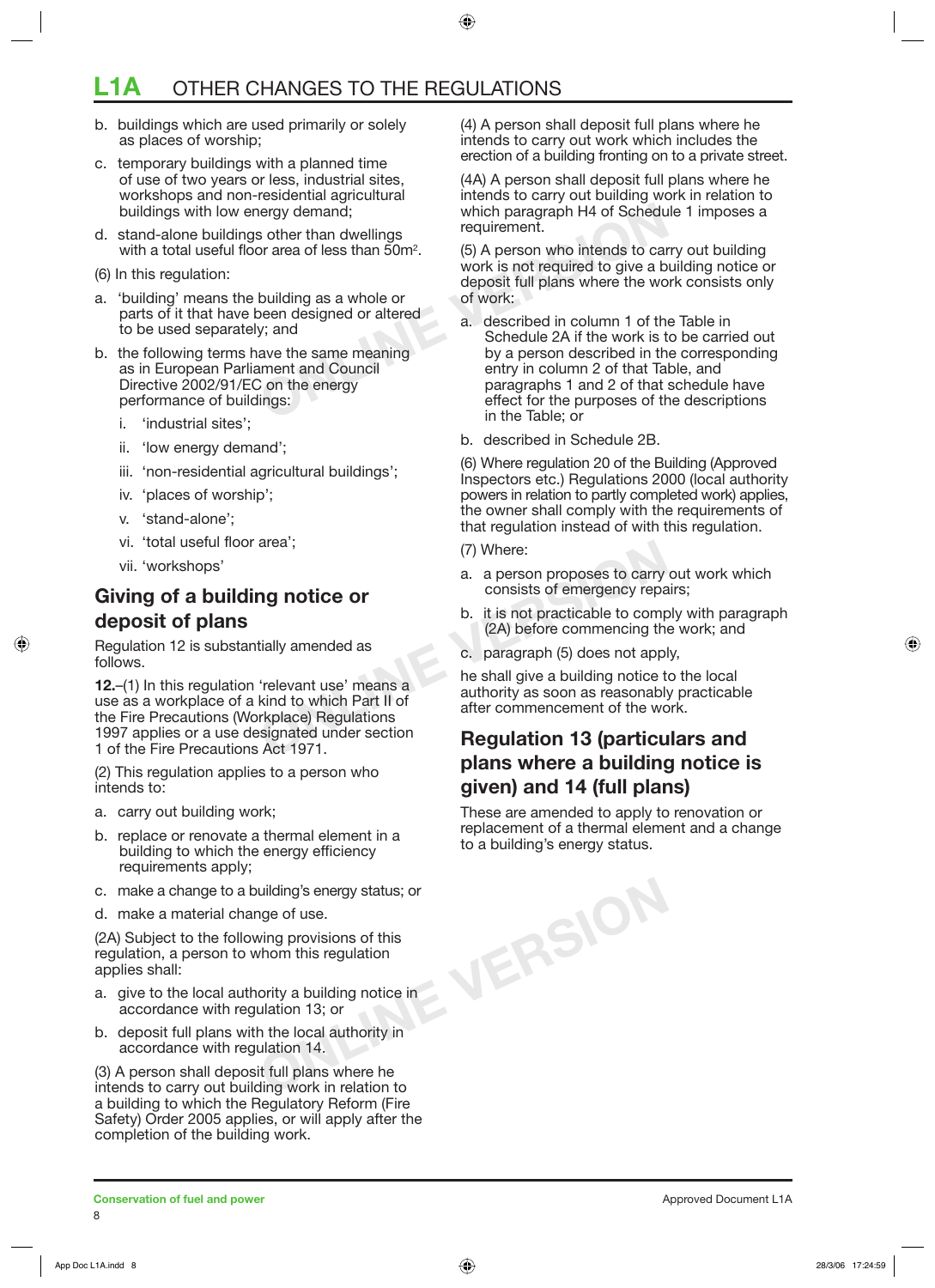**ONLINE VERSION**

## **Provisions applicable to self certification schemes**

**16A.**–(1) This regulation applies to the extent that the building work consists only of work of a type described in column 1 of the Table in Schedule 2A and the work is carried out by a person who is described in the corresponding entry in column 2 of that Table in respect of that type of work.

(2) Where this regulation applies, the local authority is authorised to accept, as evidence that the requirements of regulations 4 and 7 have been satisfied, a certificate to that effect by the person carrying out the building work.

(3) Where this regulation applies, the person carrying out the work shall, not more than 30 days after the completion of the work:

- a. give to the occupier a copy of the certificate referred to in paragraph (2); and
- b. give to the local authority:
	- i. notice to that effect; or
	- ii. the certificate referred to in paragraph (2).

**ONLINE VERSION**

**ONLINE VERSION** (4) Paragraph (3) of this regulation does not apply where a person carries out the building work described in Schedule 2B.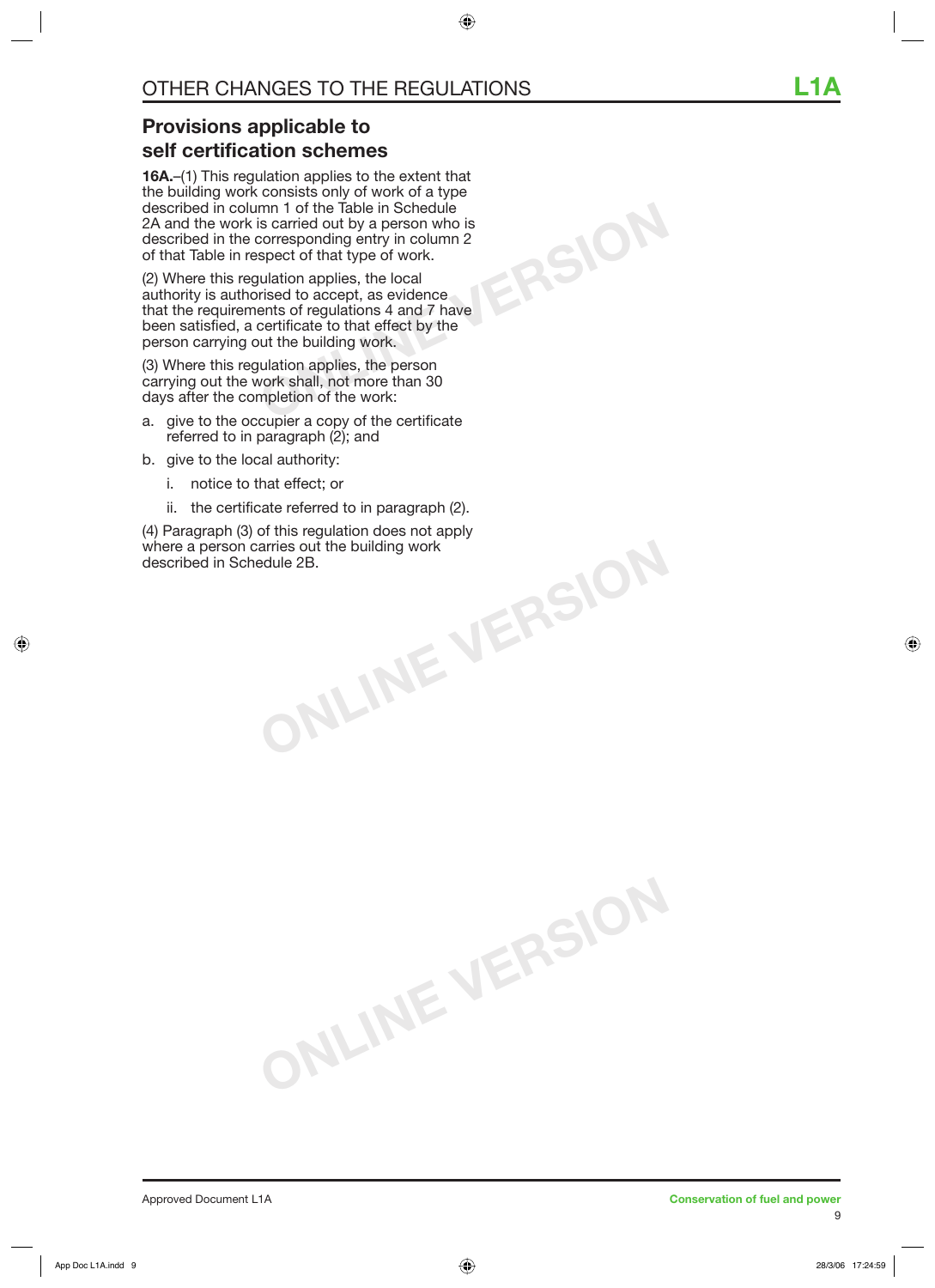## **New Part VA L1A**

### **Energy Performance of buildings**

New Regulations are added as follows.

# **ONLINE VERSION Methodology of calculation of the energy performance of buildings**

**17A.** The Secretary of State shall approve a methodology of calculation of the energy performance of buildings.

#### **Minimum energy performance requirements for buildings**

**17B.** The Secretary of State shall approve minimum energy performance requirements for new buildings, in the form of target  $CO<sub>2</sub>$  emission rates, which shall be based upon the methodology approved pursuant to regulation 17A.

#### **New buildings**

**17C.** Where a building is erected, it shall not exceed the target  $CO<sub>2</sub>$  emission rate for the building that has been approved pursuant to regulation 17B.

### **Consequential improvements to energy performance**

**ONLINE VERSION**

**17D.**–(1) Paragraph (2) applies to an existing building with a total useful floor area over 1000m2 where the proposed building work consists of or includes:

- a. an extension;
- b. the initial provision of any fixed building services; or
- c. an increase to the installed capacity of any fixed building services.

(2) Subject to paragraph (3), where this regulation applies, such work, if any, shall be carried out as is necessary to ensure that the building complies with the requirements of Part L of Schedule 1.

(3) Nothing in paragraph (2) requires work to be carried out if it is not technically, functionally and economically feasible.

#### **Interpretation**

means the building as<br>have been designed or<br>ely. **17E.** In this Part 'building' means the building as a whole or parts of it that have been designed or altered to be used separately.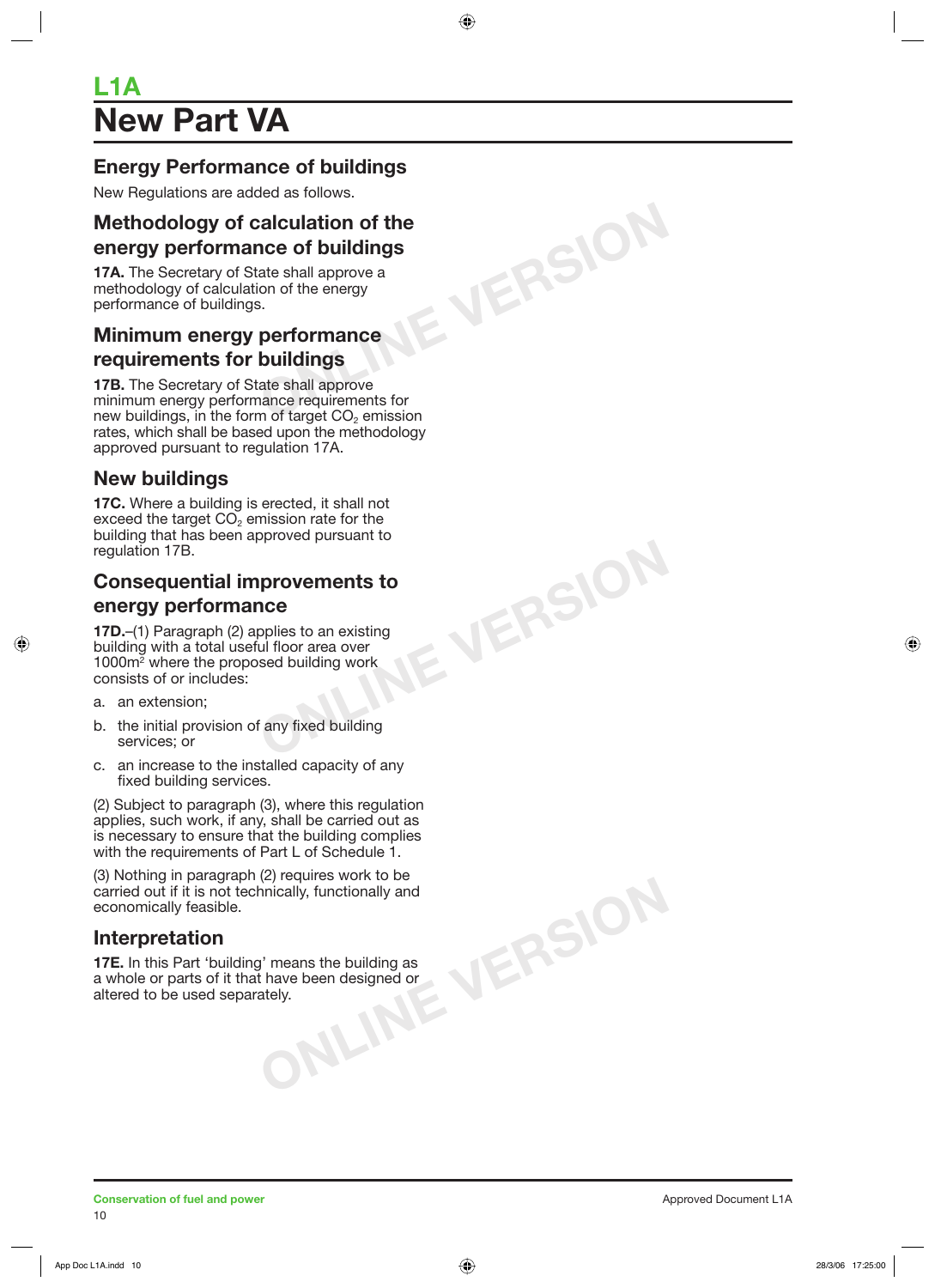## **Part VI – Miscellaneous**

New Regulations are added as follows.

#### **Pressure testing**

**20B.**–(1) This regulation applies to the erection of a building in relation to which paragraph L1(a)(i) of Schedule 1 imposes a requirement.

**CONFIDENTIFY AND THE CONFIDENTIFY SURVEY CONFIDENTIFY**<br> **CONFIDENTIFY** ABSURD TO UNITY OF THE WORK SHALL FOR SAMPLINE INTERNATION AND THE EXERCUTE:<br>
SURVIVENT AND THE EXERCUTE OF THE EXERCUTION OF SCHELM OF SCHELM OF SCHE (2) Where this regulation applies, the person carrying out the work shall, for the purpose of ensuring compliance with regulation 17C and paragraph L1(a)(i) of Schedule 1:

- a. ensure that:
	- i. pressure testing is carried out in such circumstances as are approved by the Secretary of State; and
	- ii. the testing is carried out in accordance with a procedure approved by the Secretary of State; and
- b. subject to paragraph (5), give notice of the results of the testing to the local authority.
- (3) The notice referred to in paragraph (2)(b) shall:
- a. record the results and the data upon which they are based in a manner approved by the Secretary of State; and
- b. be given to the local authority not later than seven days after the final test is carried out.

Fig. 12003<br>
State; and the data upon which that the state of buildings.<br>
State; and (4) Where such a certific<br>
e local authority not later than<br>
ter the final test is carried out.<br>
ty is authorised to accept, as<br>
requireme (4) A local authority is authorised to accept, as evidence that the requirements of paragraph (2)(a)(ii) have been satisfied, a certificate to that effect by a person who is registered by the British Institute of Non-destructive Testing in respect of pressure testing for the air tightness of buildings.

(5) Where such a certificate contains the information required by paragraph (3)(a), paragraph (2)(b) does not apply.

#### **Commissioning**

**20C.**–(1) This regulation applies to building work in relation to which paragraph L1(b) of Schedule 1 imposes a requirement, but does not apply where the work consists only of work described in Schedule 2B.

(2) Where this regulation applies the person carrying out the work shall, for the purpose of ensuring compliance with paragraph L1(b) of Schedule 1, give to the local authority a notice confirming that the fixed building services have been commissioned in accordance with a procedure approved by the Secretary of State.

(3) The notice shall be given to the local authority:

- a. not later than the date on which the notice required by regulation 15(4) is required to be given; or
- b. where that regulation does not apply, not more than 30 days after completion of the work.

#### **CO2 emission rate calculations**

**20D.**–(1) Subject to paragraph (4), where regulation 17C applies the person carrying out the work shall provide to the local authority a notice which specifies:

- a. the target  $CO<sub>2</sub>$  emission rate for the building; and
- $b$ . the calculated  $CO<sub>2</sub>$  emission rate for the building as constructed.

(2) The notice shall be given to the local authority not later than the date on which the notice required by regulation 20B is required to be given.

(3) A local authority is authorised to accept, as evidence that the requirements of regulation 17C would be satisfied if the building were constructed in accordance with an accompanying list of specifications, a certificate to that effect by a person who is registered by:

a. FAERO Limited; or

**ONLINE VERSION**

b. BRE Certification Limited,

in respect of the calculation of  $CO<sub>2</sub>$  emission rates of buildings.

(4) Where such a certificate is given to the local authority:

- a. paragraph (1) does not apply; and
- b. the person carrying out the work shall provide to the local authority not later than the date on which the notice required by regulation 20B is required to be given a notice which:
	- i. states whether the building has been constructed in accordance with the list of specifications which accompanied the certificate; and
	- ii. if it has not, lists any changes to the specifications to which the building has been constructed.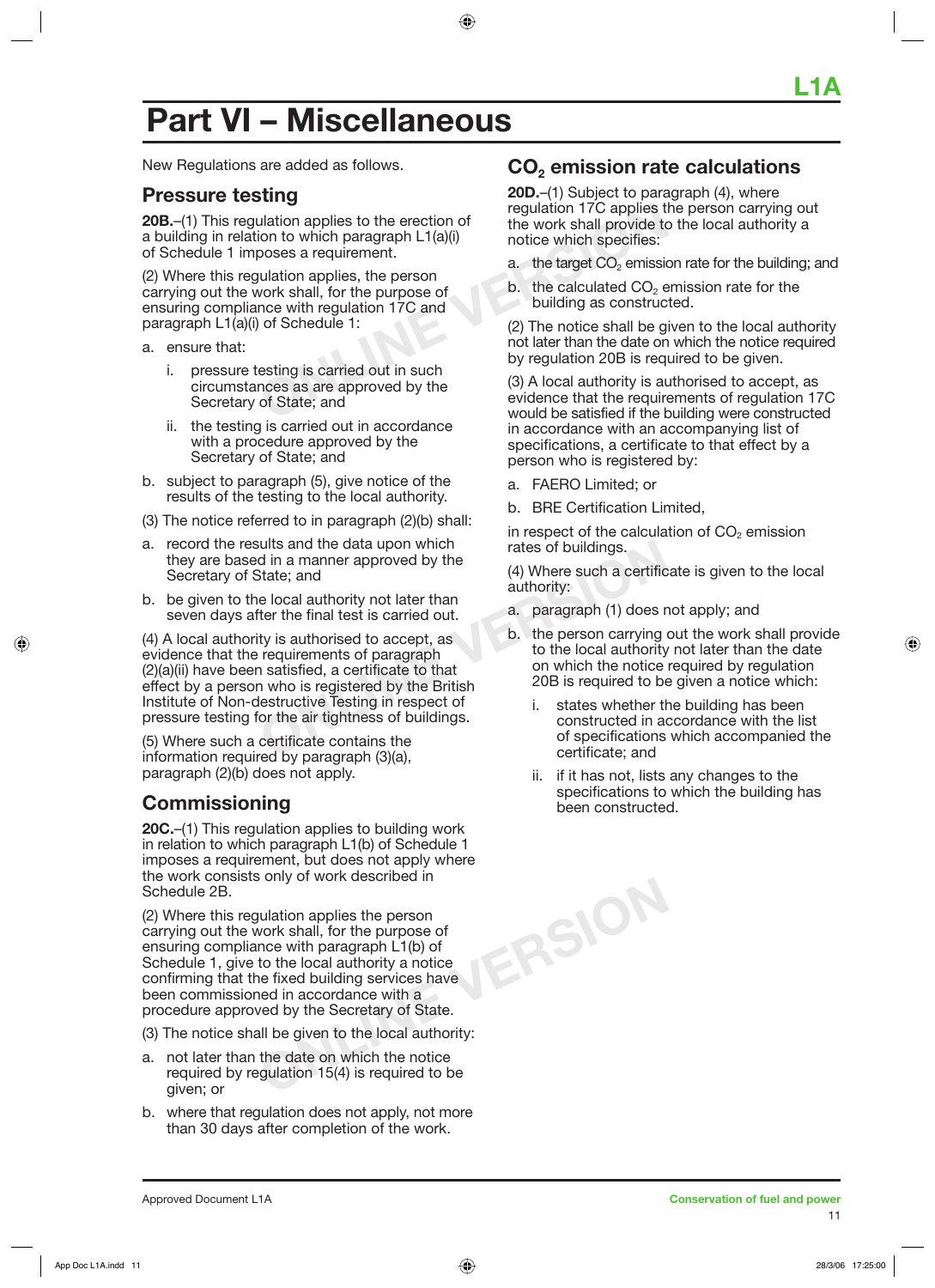## **Schedule 2A L1A**

Schedule 2A is amended as follows:

### **Self-certification schemes and exemptions from requirement to give building notice or deposit full plans.**

| Self-certification schemes and<br>exemptions from requirement<br>to give building notice or                                                                                                                                             |                                                                                                                                                                                                                   |
|-----------------------------------------------------------------------------------------------------------------------------------------------------------------------------------------------------------------------------------------|-------------------------------------------------------------------------------------------------------------------------------------------------------------------------------------------------------------------|
| deposit full plans.                                                                                                                                                                                                                     |                                                                                                                                                                                                                   |
| Column <sub>1</sub>                                                                                                                                                                                                                     | Column <sub>2</sub>                                                                                                                                                                                               |
| Type of work                                                                                                                                                                                                                            | Person carrying out work                                                                                                                                                                                          |
| 1. Installation of a heat-producing gas appliance.                                                                                                                                                                                      | A person, or an employee of a person, who is a member of a<br>class of persons approved in accordance with regulation 3 of the<br>Gas Safety (Installation and Use) Regulations 1998.                             |
| 2. Installation of heating or hot water service system connected<br>to a heat-producing gas appliance, or associated controls.                                                                                                          | A person registered by CORGI Services Limited in respect of<br>that type of work.                                                                                                                                 |
| 3. Installation of:<br>a. an oil-fired combustion appliance which has a rated heat<br>output of 100 kilowatts or less and which is installed in<br>a building with no more than 3 storeys (excluding any<br>basement) or in a dwelling; | An individual registered by Oil Firing Technical Association<br>Limited, NAPIT Certification Limited or Building Engineering<br>Services Competence Accreditation Limited in respect of that<br>type of work.     |
| b. oil storage tanks and the pipes connecting them to<br>combustion appliances; or<br>c. heating and hot water service systems connected to<br>an oil-fired combustion appliance.                                                       |                                                                                                                                                                                                                   |
| 4. Installation of:<br>a. a solid fuel burning combustion appliance which has<br>a rated heat output of 50 kilowatts or less which is<br>installed in a building with no more than 3 storeys<br>(excluding any basement); or            | A person registered by HETAS Limited, NAPIT Certification<br>Limited or Building Engineering Services Competence Accreditation<br>Limited in respect of that type of work.                                        |
| b. heating and hot water service systems connected to<br>a solid fuel burning combustion appliance.<br>5. Installation of a heating or hot water service system,                                                                        | A person registered by Building Engineering Services Competence                                                                                                                                                   |
| or associated controls, in a dwelling.<br>6. Installation of a heating, hot water service, mechanical<br>ventilation or air conditioning system, or associated controls,<br>in a building other than a dwelling.                        | Accreditation Limited in respect of that type of work.<br>A person registered by Building Engineering Services Competence<br>Accreditation Limited in respect of that type of work.                               |
| 7. Installation of an air conditioning or ventilation system in an<br>existing dwelling, which does not involve work on systems<br>shared with other dwellings.                                                                         | A person registered by CORGI Services Limited or NAPIT<br>Certification Limited in respect of that type of work.                                                                                                  |
| 8. Installation of a commercial kitchen ventilation system which<br>does not involve work on systems shared with parts of the<br>building occupied separately.                                                                          | A person registered by CORGI Services Limited in respect of<br>that type of work.                                                                                                                                 |
| 9. Installation of a lighting system or electric heating system,<br>or associated electrical controls.                                                                                                                                  | A person registered by The Electrical Contractors Association<br>Limited in respect of that type of work.                                                                                                         |
| 10. Installation of fixed low or extra-low voltage electrical<br>installations.                                                                                                                                                         | A person registered by BRE Certification Limited, British Standards<br>Institution, ELECSA Limited, NICEIC Group Limited or NAPIT<br>Certification Limited in respect of that type of work.                       |
| 11. Installation of fixed low or extra-low voltage electrical<br>installations as a necessary adjunct to or arising out of other<br>work being carried out by the registered person.                                                    | A person registered by CORGI Services Limited, ELECSA<br>Limited, NAPIT Certification Limited, NICEIC Group Limited or<br>Oil Firing Technical Association Limited in respect of that type of<br>electrical work. |
| 12. Installation, as a replacement, of a window, rooflight, roof<br>window or door (being a door which together with its frame<br>has more than 50 per cent of its internal face area glazed) in<br>an existing building.               | A person registered under the Fenestration Self-Assessment<br>Scheme by Fensa Ltd, or by CERTASS Limited or the British<br>Standards Institution in respect of that type of work.                                 |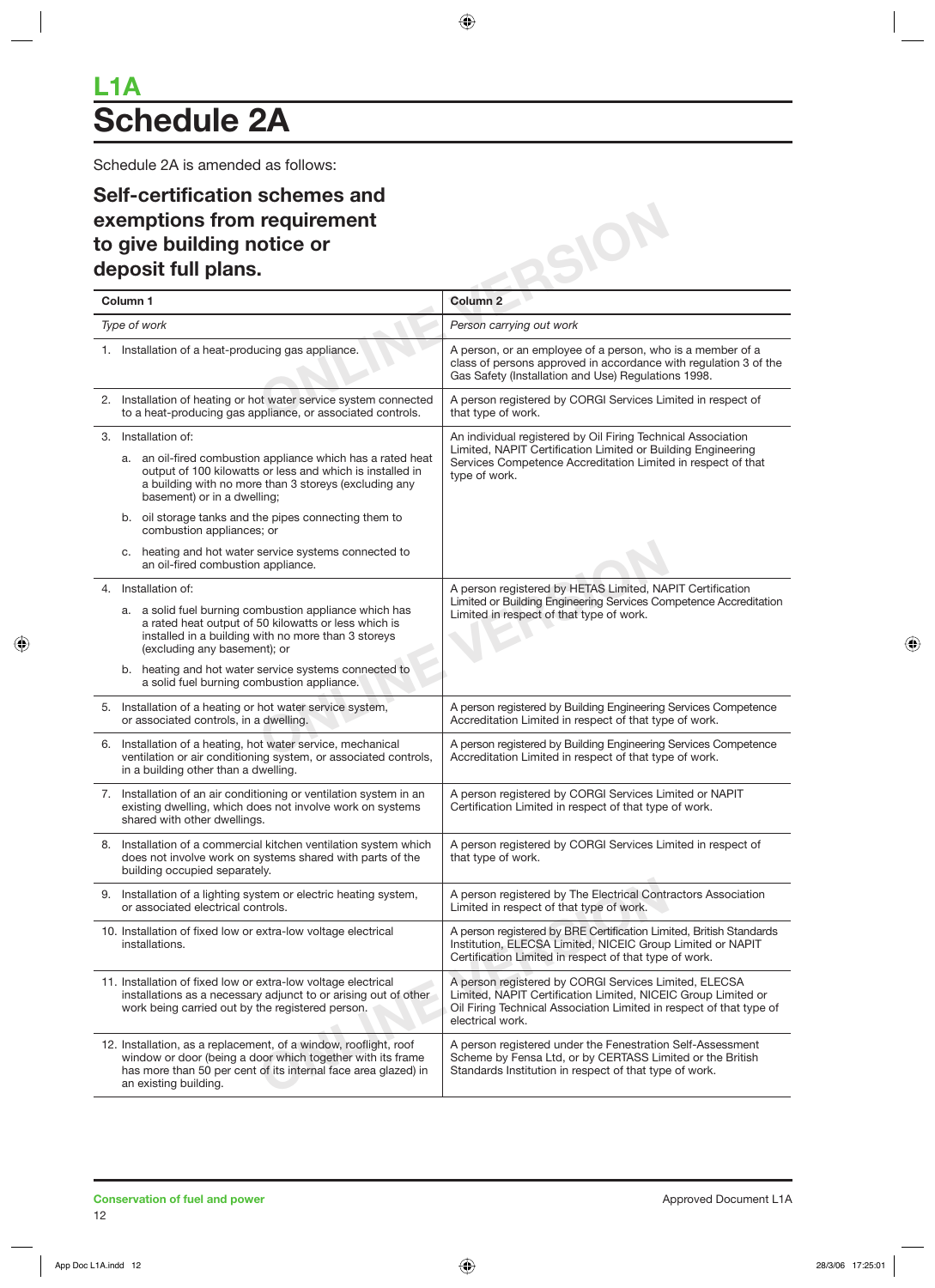| 13. Installation of a sanitary convenience, washing facility or<br>bathroom in a dwelling, which does not involve work on<br>shared or underground drainage.                                                                                                                                                                                    | A person registered by CORGI Services Limited or NAPIT<br>Certification Limited in respect of that type of work.                                                      |
|-------------------------------------------------------------------------------------------------------------------------------------------------------------------------------------------------------------------------------------------------------------------------------------------------------------------------------------------------|-----------------------------------------------------------------------------------------------------------------------------------------------------------------------|
| 14.–(1) Subject to paragraph (2), any building work, other than<br>the provision of a masonry chimney, which is necessary to<br>ensure that any appliance, service or fitting which is installed and<br>which is described in the preceding entries in column 1 above,<br>complies with the applicable requirements contained in<br>Schedule 1. | The person who installs the appliance, service or fitting to<br>which the building work relates and who is described in the<br>corresponding entry in column 2 above. |
| (2) Paragraph (1) does not apply to:                                                                                                                                                                                                                                                                                                            |                                                                                                                                                                       |
| c. building work which is necessary to ensure that a<br>heat-producing gas appliance complies with the<br>applicable requirements contained in Schedule 1<br>unless the appliance:                                                                                                                                                              |                                                                                                                                                                       |
| has a rated heat output of 100 kilowatts or less; and                                                                                                                                                                                                                                                                                           |                                                                                                                                                                       |
| is installed in a building with no more than 3 storeys<br>ii.<br>(excluding any basement), or in a dwelling; or                                                                                                                                                                                                                                 |                                                                                                                                                                       |
| the provision of a masonry chimney.<br>d.                                                                                                                                                                                                                                                                                                       |                                                                                                                                                                       |
|                                                                                                                                                                                                                                                                                                                                                 |                                                                                                                                                                       |

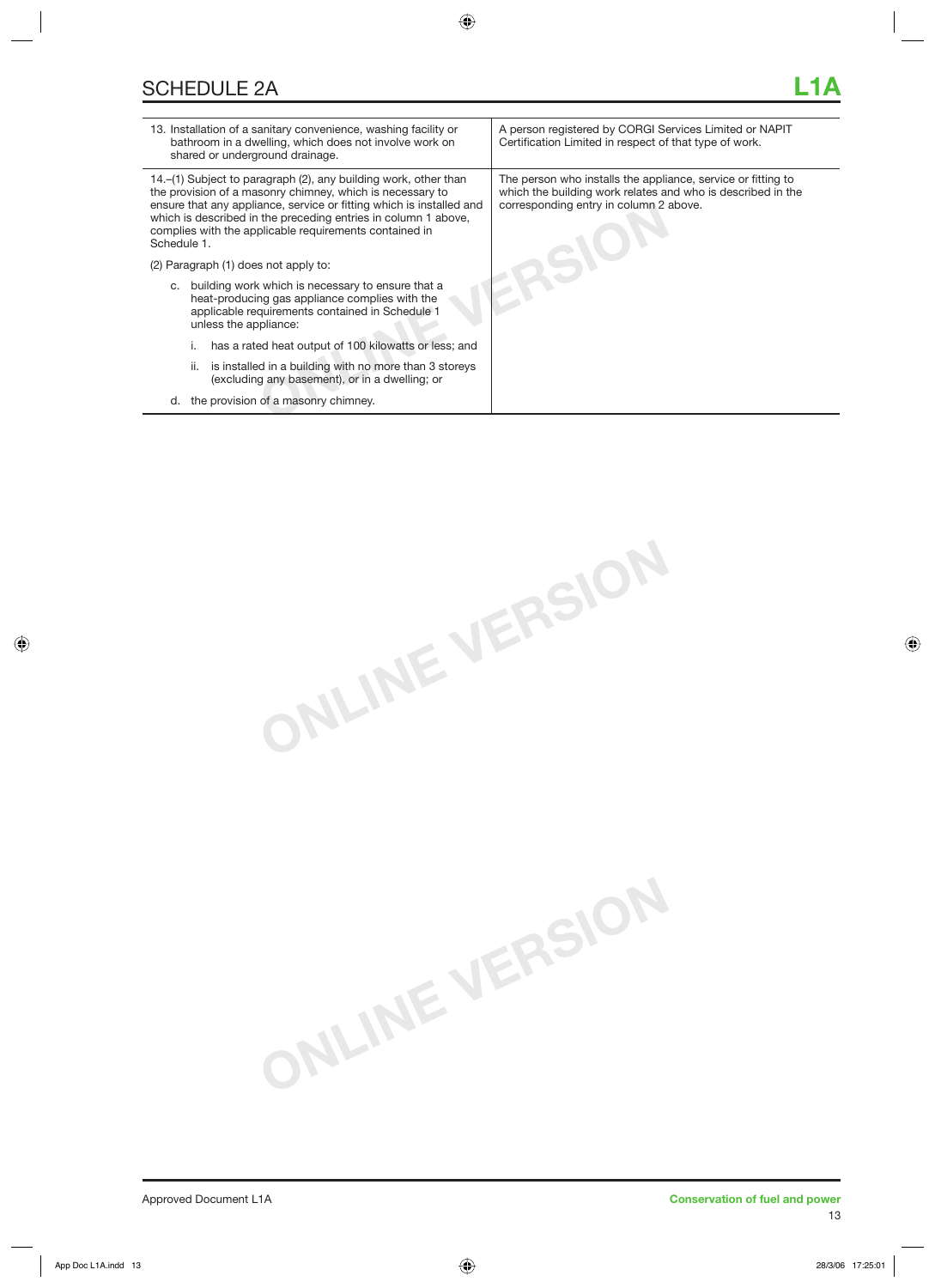## *<u>Ection 0: General guidance</u>* **L1A**

### **CONVENTIONS USED IN THIS DOCUMENT**

**1** In this document the following conventions have been adopted to assist understanding and interpretation:

- Frequency of the contained as a **dwelling** if the consist understanding and<br>
sist understanding and<br> **ONLINE THE COMMOVER COMMOVER CONTINUES ASSEMENT ONLY A CONTINUES AND MOVE CONTINUES A<br>
Mann and the legal requirements<br>** a. Texts shown against a green background are extracts from the Building Regulations as amended and convey the legal requirements that bear on compliance with Part L. It should be remembered however that building works must comply with all the other relevant provisions. Similar provisions are conveyed by the Building (Approved Inspectors) Regulations as amended.
- b. Key terms are printed in *bold italic text* and defined for the purposes of this Approved Document in Section 5 of this document.
- c. References given as footnotes and repeated as end notes are given as ways of meeting the requirements or as sources of more general information as indicated in the particular case. The Approved document will be amended from time to time to include new references and to refer to revised editions where this aids compliance.
- d. Additional *commentary in italic* text appears after some numbered paragraphs. The commentary is intended to assist understanding of the immediately preceding paragraph or sub-paragraph, but is not part of the approved guidance.

### **TYPES OF WORK COVERED BY THIS APPROVED DOCUMENT**

**2** This Approved Document is intended to give guidance on what, in ordinary circumstances, would be accepted as reasonable provision in fulfilment of the requirements of Part L, Regulations 17C, 20B, 20C and 20D for those creating new *dwellings* through new construction works.

*Buildings containing* **rooms for residential purposes** *such as nursing homes, student accommodation and similar are not dwellings, and in such cases, Approved Document L2A would apply.* 

**ONLINE VERSION**

**3** If part of a unit that contains living accommodation also contains space to be used for commercial purposes (e.g. workshop or office), it should be treated as a *dwelling* if the commercial part could revert to domestic use on a change of ownership. This could be the case if:

- a. there is direct access between the commercial space and the living accommodation; and
- b. both are contained within the same thermal envelope; and
- c. the living accommodation occupies a substantial proportion of the total area of the building.

 *Sub para c. means the presence of (e.g.) a small manager's flat in a large non-domestic building would not result in the whole building being treated as a dwelling.*

**4** Approved Document L1B applies where a *dwelling* is being created as the result of a material change of use.

*'Material Change of Use' is defined in Regulation 5.* 

Expressed document will the the to time to include new the provide to time to include new the provide of the solid of Subseting a *dwellin* a larger building that contains commodation, this Approved paragraphs. The should **5** When constructing a *dwelling* as part of a larger building that contains other types of accommodation, this Approved Document L1A should be used for guidance in relation to the individual *dwellings*. Approved Document L2A gives guidance relating to the non-dwelling parts of such buildings such as heated common areas, and in the case of mixed-use developments, the commercial or retail space.

#### **TECHNICAL RISK**

**6** Building work must satisfy all the technical requirements set out in Regulations 4A, 4B, 17C, 17D, and Schedule 1 of the Building Regulations. Part B (Fire safety), Part E (Resistance to the passage of sound), Part F (Ventilation), Part C (Site preparation and resistance to moisture), Part J (Combustion appliances and fuel storage systems) and Part P (Electrical safety) are particularly relevant when considering the incorporation of energy efficiency measures.

**7** The inclusion of any particular energy efficiency measure should not involve excessive technical risk. BR 262<sup>5</sup> provides general guidance on avoiding risks in the application of thermal insulation.

BR 262 *Thermal insulation: avoiding risks*, BRE, 2001.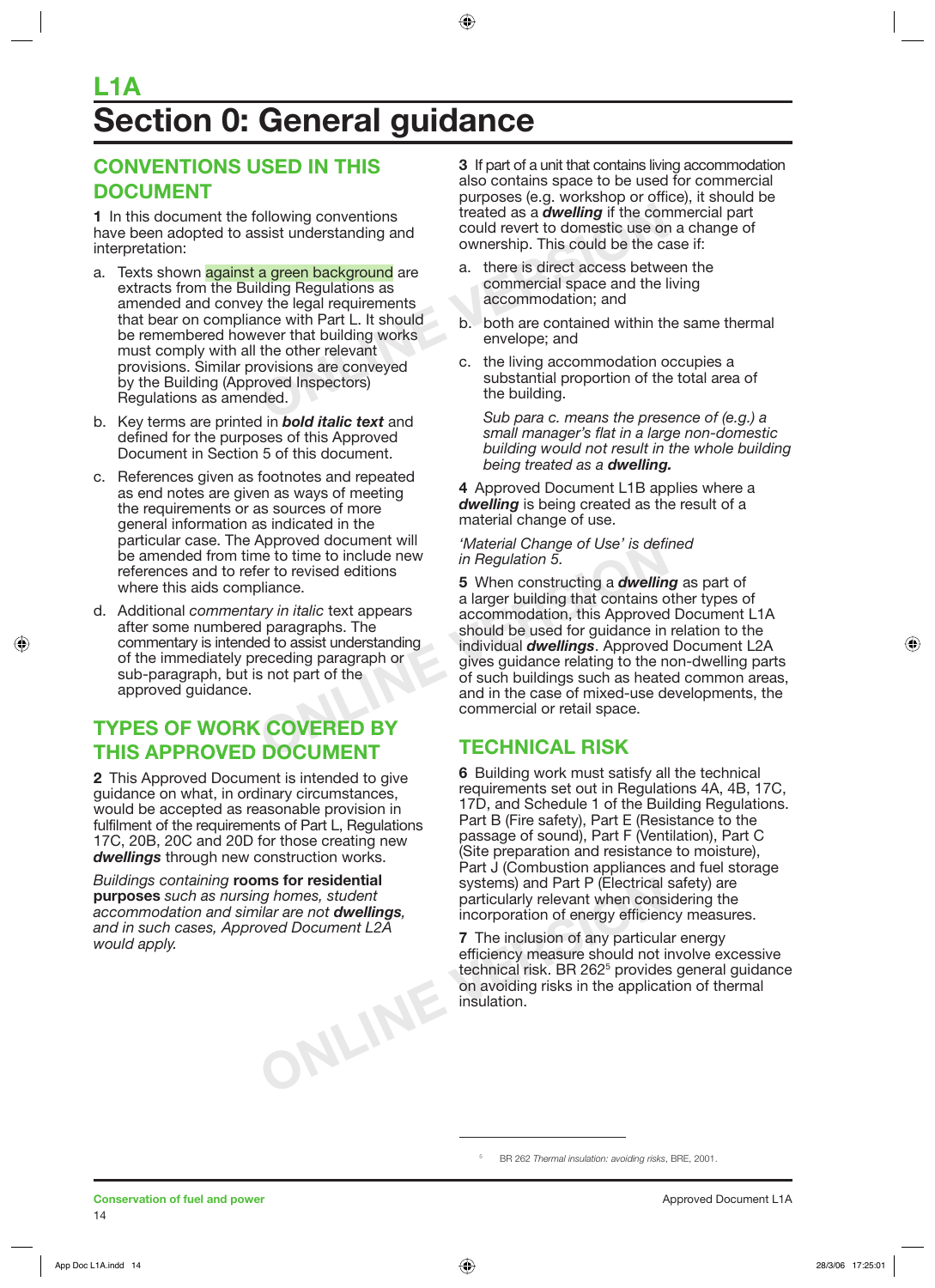**8** In the Secretary of State's view, compliance with Part L and Regulation 17C would be demonstrated by meeting the five criteria set out in the following paragraphs. Appendix A contains a checklist that can be used to confirm that all the provisions have been met satisfactorily.

*The checklist can benefit both developers and building control.* 

Example used to confirm that all<br>
and therefore fall outside<br>
ve been met satisfactorily.<br> *ONLINER* and therefore fall outside<br>
ve been met satisfactorily.<br> *ONLINER and therefore fall outside*<br> *ONLINER and therefore fal* **9** Criterion 1: the predicted rate of CO<sub>2</sub> emissions from the *dwelling* (the Dwelling Emission Rate **DER**) is not greater than the Target Emission Rate (*TER*), which is determined by following the procedures set out in paragraphs 19 to 23; and

*The results of showing compliance with this criterion will also provide the information needed to prepare the Energy Performance Certificate required by the Energy Performance of Buildings Directive.* 

**10** Criterion 2: the performance of the building fabric and the *fixed building services* should be no worse than the design limits set out in paragraphs 32 to 45; and

*This is intended to place limits on design flexibility to discourage excessive and inappropriate tradeoff – e.g. buildings with poor insulation standards offset by renewable energy systems with uncertain service lives.* 

Explore the theory of the same to a standard comparable sixth poor insulation standards<br>
one conservatories with a flower of the conservatories with a flower of the conservatories with a flower of the conservatories with a **11** Criterion 3: the *dwelling* has appropriate passive control measures to limit the effect of solar gains on indoor temperatures in summer. The guidance given in paragraphs 46 to 48 of this Approved Document provide a way of demonstrating that reasonable provisions have been made; and

*The aim is to counter excessive internal temperature rise in summer to reduce or eliminate the need for air conditioners.* 

**12** Criterion 4: the performance of the *dwelling*, as built, is consistent with the *DER*. The guidance in Section 2 should be used to demonstrate this criterion has been met; and

*Pressure tests, commissioning etc.* 

**ONLINE VERSION 13** Criterion 5: the necessary provisions for energy efficient operation of the *dwelling* are put in place. This would be achieved by following the guidance in Section 3.

### **Common areas in buildings with multiple dwellings**

**14** Any common areas of buildings containing multiple *dwellings* are not classified as dwellings, and therefore fall outside the scope of the five criteria outlined above. For such areas, reasonable provision would be:

- a. if they are heated, to follow the guidance in Approved Document L2A; or
- b. if they are unheated, to provide fabric elements that meet the fabric standards set out in paragraphs 33 to 36.

### **Conservatories and substantially glazed spaces**

**15** If a conservatory is built as part of the new *dwelling*, then the performance of the *dwelling* should be assessed as if the conservatory were not there. The guidance in Approved Document L1B should be followed in respect of the construction of the conservatory itself.

*This means that the thermal separation between dwelling and conservatory must be constructed to a standard comparable to the rest of the external envelope of the dwelling. Note that conservatories with a floor area not exceeding 30m2 and built at ground level are currently exempt from the Building Regulations*<sup>6</sup> *.* 

**16** If any substantially glazed space is integral with the *dwelling* (i.e. there is no thermal separation and by definition the space is therefore not a conservatory), then the space should be included as part of the new *dwelling* when checking against the five compliance criteria.

#### **BUILDINGS THAT ARE EXEMPT FROM THE REQUIREMENTS IN PART L**

**17** The provisions for exempting buildings and building work from the Building Regulations requirements have changed and the new provisions are given in Regulation 9<sup>6</sup>.

See copy of Regulation 9 on page 7.

6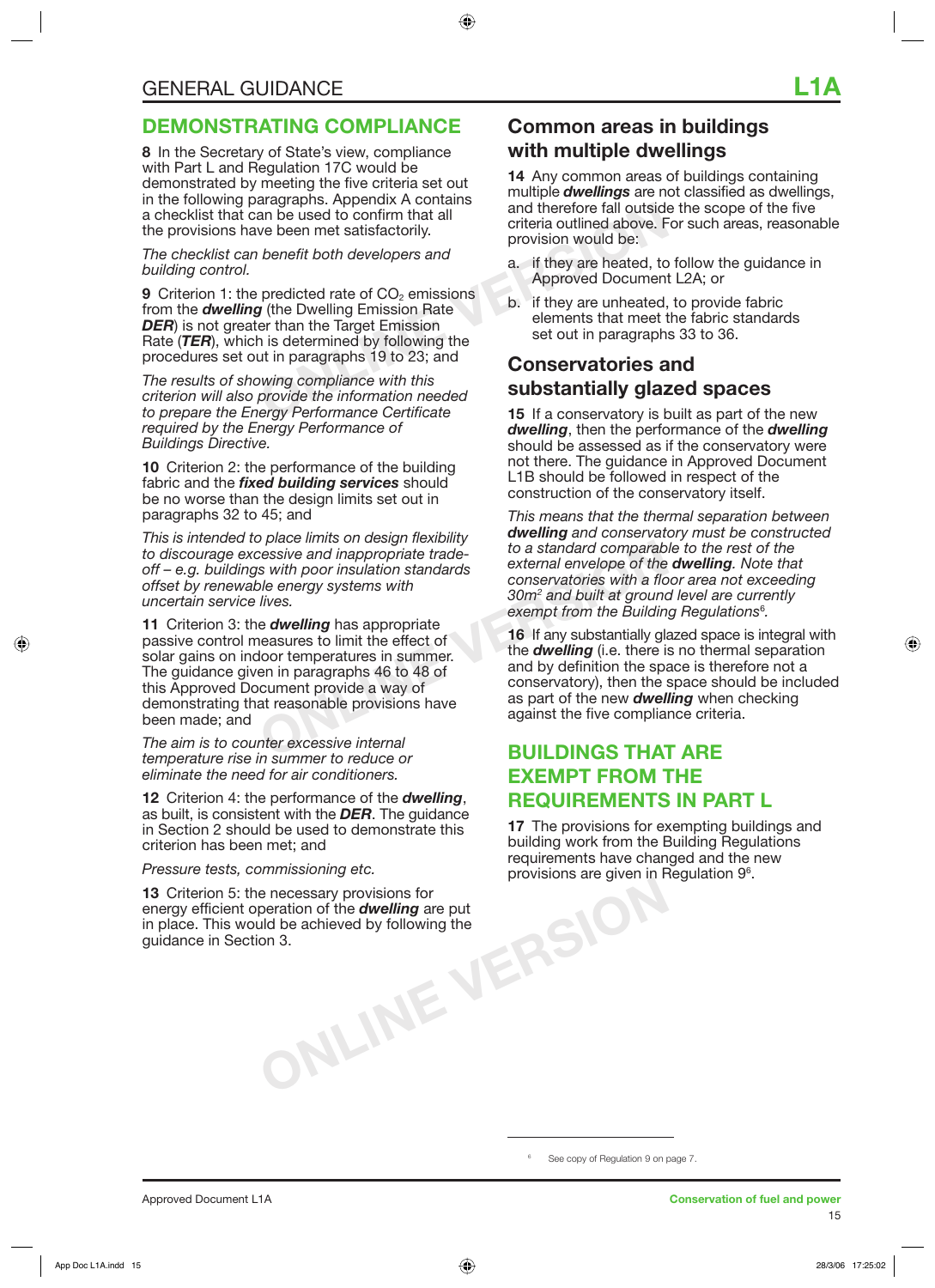## **Section 1: Design standards L1A**

#### **REGULATIONS 17A AND 17B**

**18** Regulations 17A, 17B and 17C implement Articles 3, 4 and 5 of the Energy Performance of Buildings Directive and state that:

#### **Methodology of calculation of the energy performance of buildings**

**17A.**–The Secretary of State shall approve a methodology of calculation of the energy performance of buildings.

#### **Minimum energy performance requirements for buildings**

**17B.**–The Secretary of State shall approve minimum energy performance requirements for new buildings, in the form of target  $CO<sub>2</sub>$ emission rates, which shall be based upon the methodology approved pursuant to regulation 17A.

## **Target CO<sub>2</sub> Emission Rate (***TER***)**

**Example 10** and the Secretary of State<br>
lation 17B. It is expressed<br>
lation 17B. It is expressed<br>
lation 17B. It is expressed<br>  $2Q_2$ , in units of kg per m<sup>2</sup><br>
litted as a result of the<br>
water, ventilation and<br>
a standar **19** The Target CO<sub>2</sub> Emission Rate (TER) is the minimum energy performance requirement for new dwellings approved by the Secretary of State in accordance with Regulation 17B. It is expressed in terms of the mass of  $CO<sub>2</sub>$ , in units of kg per m<sup>2</sup> of floor area per year emitted as a result of the provision of heating, hot water, ventilation and internal fixed lighting for a standardised household when assessed using approved calculation tools.

**20** In accordance with the methodology approved by the Secretary of State in ODPM Circular 03/2006, the *TER* must be calculated using the following approved calculation tools:

- a. for individual dwellings no greater than  $450m^2$ total floor area, the 2005 edition of Government's Standard Assessment Procedure (SAP 2005)<sup>7</sup>.
- b. for individual dwellings larger than the above threshold, the Simplified Building Energy Model (SBEM)<sup>8</sup>.
- **21** The target is calculated in two stages:
- Energy Performance of<br> **CECULATION OF the**<br> **CECULATION OF the**<br> **CECULATION OF the**<br> **CECULATION OF the**<br> **CECULATION OF the**<br> **CECULATION OF the**<br> **CECULATION OF the**<br> **CECULATION OF the**<br> **CECULATION OF THE COLULATION**<br> a. First calculate the  $CO<sub>2</sub>$  emissions from a notional *dwelling* of the same size and shape as the actual *dwelling* and which is constructed according to the reference values as set out in Appendix R of SAP 2005. In the specific circumstances set out in paragraph 61 the *air permeability* used in the calculation of the *TER* may be varied from the value set out in Appendix R. No other values may be varied. The calculation tool will report the  $CO<sub>2</sub>$  emissions arising from:
	- i. the provision of heating and hot water,  $C_H$  (which includes the energy used by pumps and fans); and
	- ii. the use of internal fixed lighting  $C_1$ .
	- b. Secondly, determine the *TER* using the following formula:
	- $\mathbf{TER} = (C_H \times \text{fuel factor} + C_I) \times$ (1 – improvement factor)

Where the fuel factor<sup>9</sup> is taken from Table 1 in accordance with the guidance in paragraph 22. The improvement factor for this revision of Part L is 0.2, i.e. 20%.

| Table 1 Fuel factor                                                                                                                                                                                                                                                                                                                                                                                                       |                                                                                                     |                                                                                                                                            |
|---------------------------------------------------------------------------------------------------------------------------------------------------------------------------------------------------------------------------------------------------------------------------------------------------------------------------------------------------------------------------------------------------------------------------|-----------------------------------------------------------------------------------------------------|--------------------------------------------------------------------------------------------------------------------------------------------|
| <b>Heating Fuel</b>                                                                                                                                                                                                                                                                                                                                                                                                       |                                                                                                     | <b>Fuel factor</b>                                                                                                                         |
| Mains gas                                                                                                                                                                                                                                                                                                                                                                                                                 |                                                                                                     | 1.00                                                                                                                                       |
| <b>LPG</b>                                                                                                                                                                                                                                                                                                                                                                                                                |                                                                                                     | 1.10                                                                                                                                       |
| Oil                                                                                                                                                                                                                                                                                                                                                                                                                       |                                                                                                     | 1.17                                                                                                                                       |
| Grid electricity (for direct acting, storage and electric heat pump systems)                                                                                                                                                                                                                                                                                                                                              |                                                                                                     | 1.47                                                                                                                                       |
| Solid mineral fuel <sup>1</sup>                                                                                                                                                                                                                                                                                                                                                                                           |                                                                                                     | 1.28                                                                                                                                       |
| Renewable energy including bio-fuels such as wood pellets                                                                                                                                                                                                                                                                                                                                                                 |                                                                                                     | 1.00                                                                                                                                       |
| Solid multi-fuel <sup>1</sup>                                                                                                                                                                                                                                                                                                                                                                                             |                                                                                                     | 1.00                                                                                                                                       |
| Notes:<br>The specific fuel factor should be used for those appliances that can only burn the particular fuel. Where an appliance is classed as multi-fuel, the<br>multi-fuel factor should be used, except where the <b>dwelling</b> is in a Smoke Control Area. In such cases the solid mineral fuel figure should be used,<br>unless the specific appliance type has been approved for use within Smoke Control Areas. |                                                                                                     |                                                                                                                                            |
|                                                                                                                                                                                                                                                                                                                                                                                                                           | Dwellings, SAP 2005 edition, Defra, 2005.<br>8<br>Tarah Arrattalaha Araba ricicin adalah arasin'ili | The Government's Standard Assessment Procedure for Energy Rating of<br>Simplified Building Energy Model (SBEM) user manual and Calculation |

- 7 The Government's Standard Assessment Procedure for Energy Rating of Dwellings, SAP 2005 edition, Defra, 2005.
- 8 Simplified Building Energy Model (SBEM) user manual and Calculation Tool. Available from www.odpm.gov.uk
- 9 The fuel factor is the greater of 1.0 and the square root of the ratio of the  $CO<sub>2</sub>$  emission factor for the fuel to the emission factor for mains gas rounded to two decimal places. The derivation of the emission factors is described in CO<sub>2</sub> Emission Figures for Policy Analysis BRE July 2005., http://www.bre.co.uk/filelibrary/CO2EmissionFigures2001.pdf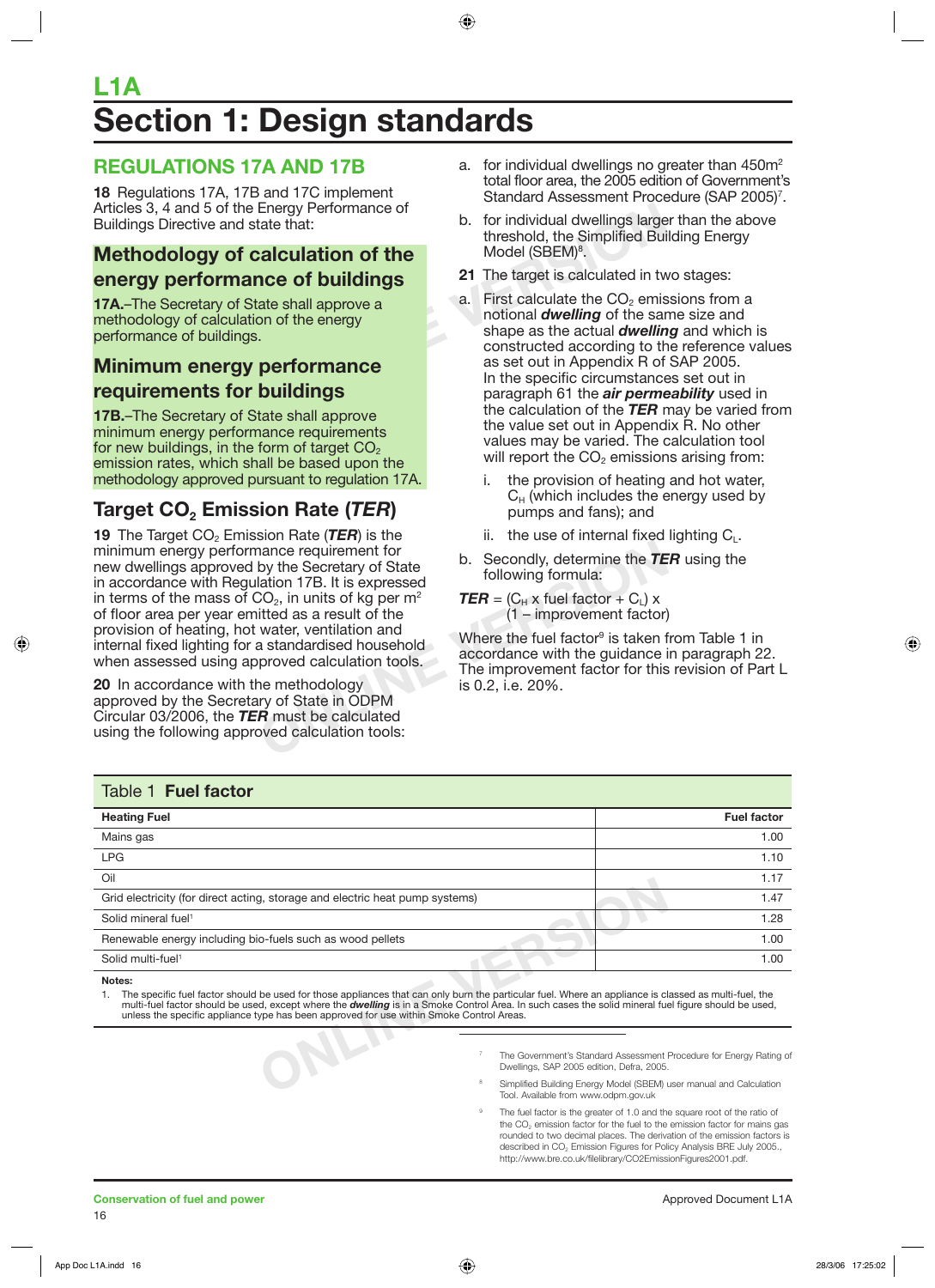**22** The fuel factor used to calculate the *TER* should be based on the following fuel:

- a. Where all the heating appliances are served by the same fuel, the fuel used in those appliances.
- **Fing** has more than one heating<br>
the work shall provide to<br>
the work shall provide to<br>
used for the TER calculation<br>
if any of the heating appliances<br>
if any of the heating appliances<br>
in the heating appliances<br>
thoose (e b. Where a *dwelling* has more than one heating appliance and these are served by different fuels the fuel used for the TER calculation should be:
	- i. mains gas if any of the heating appliances are fired by mains gas; otherwise

*Designers could choose (e.g.) solid fuel central heating if they wish but the target performance should be based on gas because it is available.*

- ii. the fuel used in the main heating system.
- c. Where a *dwelling* is served by a community heating scheme, the principal fuel used by the community heating system.

## **Buildings containing multiple dwellings**

External of a verage **TER** can be calculated rates of buildings.<br>
average **TER** can be calculated rates of buildings.<br>
is the floor-area-weighted individual **TERs**, and is<br>  $(a)$  Where such a certific<br>
individual **TERs**, an **23** Where a building contains more than one *dwelling* (such as in a terrace of houses or in a block of flats), an average *TER* can be calculated for all the dwellings in the building. In such cases, the average *TER* is the floor-area-weighted average of all the individual *TER*s, and is calculated according to the following formula:

 ${(\text{TER}^1 \times \text{Floor area}^1) + (\text{TER}^2 \times \text{Floor area}^2)}$ + (TER<sup>3</sup> x Floor area<sup>3</sup>) + .....)}

 $\div$  {(Floorarea<sup>1</sup> + Floorarea<sup>2</sup> + Floorarea<sup>3</sup>) + ....}

#### **CRITERION 1 – ACHIEVING THE** *TER*

**24** Regulation 17C states that:

#### **New buildings**

**17C.** Where a building is erected, it shall not exceed the target  $CO<sub>2</sub>$  emission rate for the building that has been approved pursuant to regulation 17B.

#### **Calculating the CO<sub>2</sub> emissions from the actual dwelling**

**Example 15 Secondary And Secure 28** When calculating the performance the performance of the performance of the performance of the performance of the performance and that have been made during the absumed that a secondary **25** To comply with Regulation 17C, the proposed Dwelling CO<sub>2</sub> Emission Rate (*DER*) must be no worse than the *TER* calculated as set out in paragraphs 19 to 23. The final calculation produced in accordance with Regulation 20D must be based on the building as constructed, incorporating:

- a. any changes to the performance specifications that have been made during construction.
- b. the measured *air permeability*, ductwork leakage and fan performances as commissioned.

**26** Regulation 20D states:

#### **CO2 emission rate calculations**

**20D.**–(1) Subject to paragraph (4), where regulation 17C applies the person carrying out the work shall provide to the local authority a notice which specifies:

- a.. the target  $CO<sub>2</sub>$  emission rate for the building; and
- b. the calculated  $CO<sub>2</sub>$  emission rate for the building as constructed.

(2) The notice shall be given to the local authority not later than the date on which the notice required by regulation 20B is required to be given.

(3) A local authority is authorised to accept, as evidence that the requirements of regulation 17C would be satisfied if the building was constructed in accordance with an accompanying list of specifications, a certificate to that effect by a person who is registered by:

- a. FAERO Limited; or
- b. BRE Certification Limited,

in respect of the calculation of  $CO<sub>2</sub>$  emission rates of buildings.

(4) Where such a certificate is given to the local authority:

- a. paragraph (1) does not apply; and
- b. the person carrying out the work shall provide to the local authority not later than the date on which the notice required by regulation 20B is required to be given a notice which:
	- i. states whether the building has been constructed in accordance with the list of specifications which accompanied the certificate; and
	- ii. if it has not, lists any changes to the specifications to which the building has been constructed.

**27** In addition to this final calculation it would be useful to both builder and building control body if the builder carries out a preliminary calculation before construction starts based on plans and specifications and shares the results. The calculation tool will give a firm indication of whether a design is compliant and it produces a list of those features of the design that are critical to achieving compliance.

*BCBs may ask for this information as part of their preparations for checking compliance.* 

### **Secondary heating**

**28** When calculating the *DER*, it shall be assumed that a secondary heating appliance meets part of space heat demand. The fraction provided by the secondary heating system shall be as defined by SAP 2005 for the particular combination of primary heating system and secondary heating appliance. The following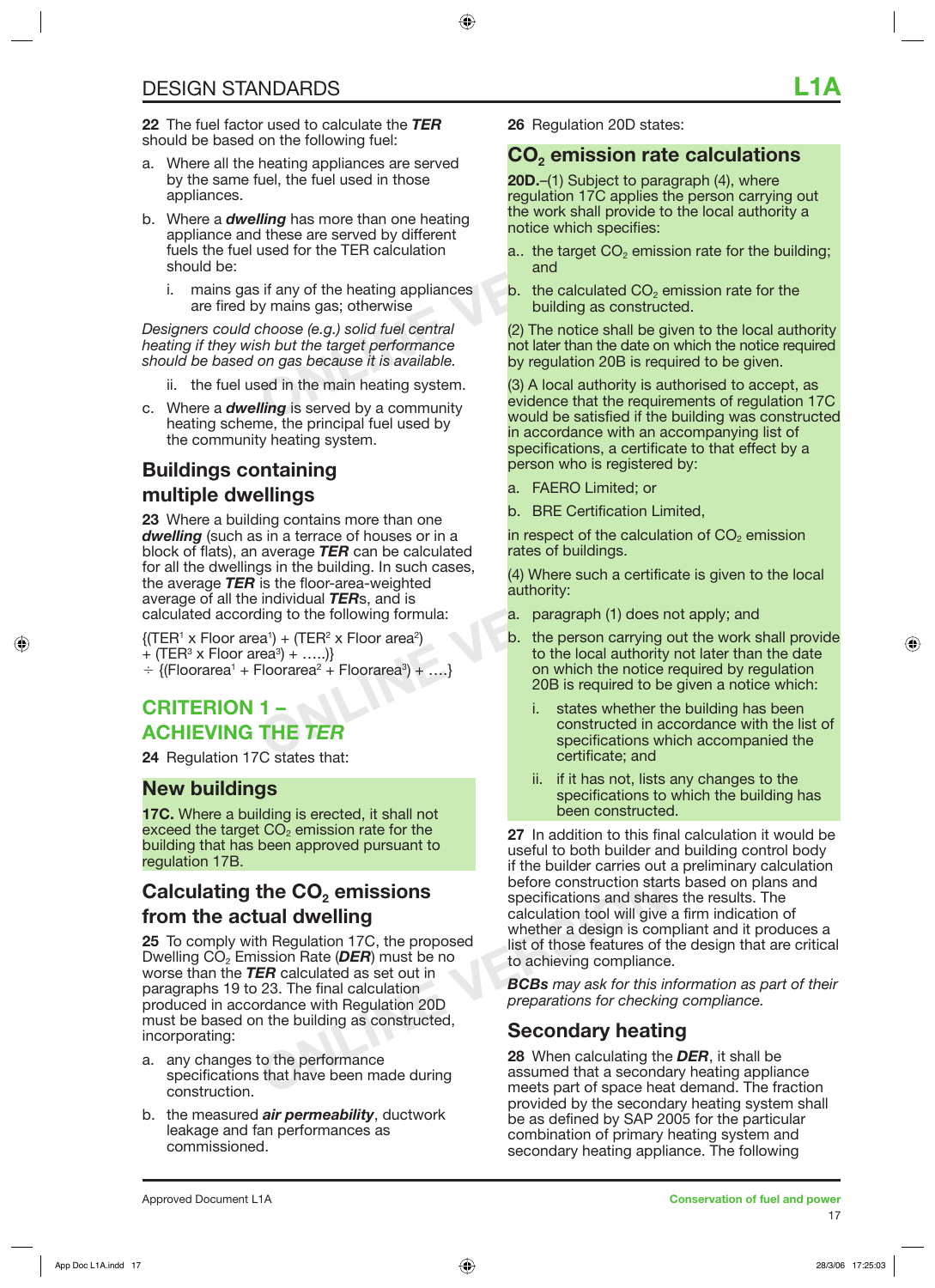## **L1A** DESIGN STANDARDS

secondary heating appliance shall be used when calculating the *DER*:

- Where a secondary heating appliance is fitted, the efficiency of the actual appliance with its appropriate fuel shall be used in the calculation of the *DER*.
- b. Where a chimney or flue is provided but no appliance is actually installed, then the presence of the following appliances shall be assumed when calculating the *DER*:
	- i. If a gas point is located adjacent to the hearth, a decorative fuel effect fire open to the chimney or flue with an efficiency of 20%.
	- ii. If there is no gas point, then an open fire in grate with an efficiency of 37% burning multi-fuel, unless the dwelling is in a smoke control area when the fuel should be taken as smokeless solid mineral fuel.
- c. Otherwise an electric room heater shall be taken as the secondary heating appliance.

### **Lighting**

**29** In all cases the *DER* should be calculated using a fixed assumption of 30% low energy lighting.

*This means low energy lighting provision is non-tradable. The minimum amount that should be provided in the actual building is given in paragraph 43, but builders may wish to include a greater level of provision than that detailed there.* 

### **Buildings containing multiple dwellings**

**30** Where a building contains more than one *dwelling* (such as in a terrace of houses or in a block of flats), Regulation 17C is achieved if:

- a. EITHER every individual *dwelling* has a *DER* that is no greater than its corresponding *TER*;
- b. OR the average *DER* is no greater than the average *TER*. The average *DER* is the floorarea-weighted average of all the individual *DER*s, and is calculated in the same way as the average *TER* (see paragraph 23).

*When adopting the average DER approach, it will still be necessary to provide information for each individual dwelling, as required by Regulation 20D.*

### **Achieving the target**

a. Column (a) yies the reason<br>
ige **DER** approach, it will<br>
ide information for each<br>
quired by Regulation 20D.<br>
The area-weighted U-value is g<br>
following expression:<br> **ONEX**<br>
stances, low and zero<br>  $\{(U_1 \times A_1) + (U_2 \times A_2$ **31** In appropriate circumstances, low and zero carbon (LZC) energy supply systems such as solar hot water, photo-voltaic power, biofuels (e.g. wood fuels and oil blends), combined heat and power (at the *dwelling,* block or community levels), and heat pumps can make substantial and cost-effective contributions to meeting the *TER*. *Low or Zero Carbon Energy Sources – Strategic Guide*10 describes a range of possible systems and how their contribution to the *DER* can be assessed.

#### **CRITERION 2 – LIMITS ON DESIGN FLEXIBILITY**

**Provided but**<br>
Filue is provided but<br>
Illy installed, then the<br>
Illy installed, then the<br>
Illugences shall<br>
Illugences shall<br>
Illugences shall<br>
Illugences shall<br>
Services and effective controls<br>
Illugences shall<br>
Services **32** Whilst the approach to complying with Criterion 1 allows considerable design flexibility, requirement L1(a)(i) states that reasonable provision should be made to limit heat gains and losses through the fabric of the building, and requirement L1(b) states energy efficient building services and effective controls should be provided. These requirements would be met by specifying performance standards that are no worse than those given in paragraphs 33 to 45.

#### **Design Limits for envelope standards**

*Note: To achieve the TER, the envelope standards for most of the elements will need to be significantly better than those set out in the following paragraphs.*

#### **U-values**

**33** U-values shall be calculated using the methods and conventions set out in BR 443, 'Conventions for U-value calculations'11.

We low energy lighting.<br>
Soluting provision is<br>
the U-values for roof window<br>
the U-value having been assessed<br>
than that should be a<br>
than that detailed there.<br> **COLUTE:**<br> **COLUTE:**<br> **COLUTE:**<br> **COLUTE:**<br> **COLUTE:**<br> **COLU 34** The U-values for roof windows and rooflights given in this Approved Document are based on the U-value having been assessed with the roof window or rooflight in the vertical position. If a particular unit has been assessed in a plane other than the vertical, the standards given in this Approved Document should be modified by making a U-value adjustment following the guidance given in BR 443.

*For example: the standard for the replacement rooflight in Table 2 is 2.0 W/m2 ·K. This is for the unit assessed in the vertical plane. The performance of a double glazed rooflight in the horizontal plane, based on the guidance given in BR 443, would be adjusted by*  0.5 *W*/m<sup>2</sup> $\cdot$ K to 2.0 + 0.5 = 2.5W/m<sup>2</sup> $\cdot$ K.

**35** Table 2 sets out the reasonable limits for plane element U-values for each of the elements of building fabric:

column (a) gives the reasonable limits for area-weighted average U-values for the elements of the stated type.

*The area-weighted U-value is given by the following expression:*

 $\{ (U_1 \times A_1) + (U_2 \times A_2) + (U_3 \times A_3) + \ldots \}$  $\div$  {(A<sub>1</sub> + A<sub>2</sub> + A<sub>3</sub> + ….)}

*This is to make the design robust for future changes in heating system type, e.g. if a dwelling has a large renewable energy system, it would not be appropriate to allow this to completely compensate for a poor envelope.* 

<sup>10</sup> *Low or Zero Carbon Energy Sources:* Strategic Guide, NBS, 2006.

<sup>11</sup> BR 443 *Conventions for U-value calculations*, BRE, 2006.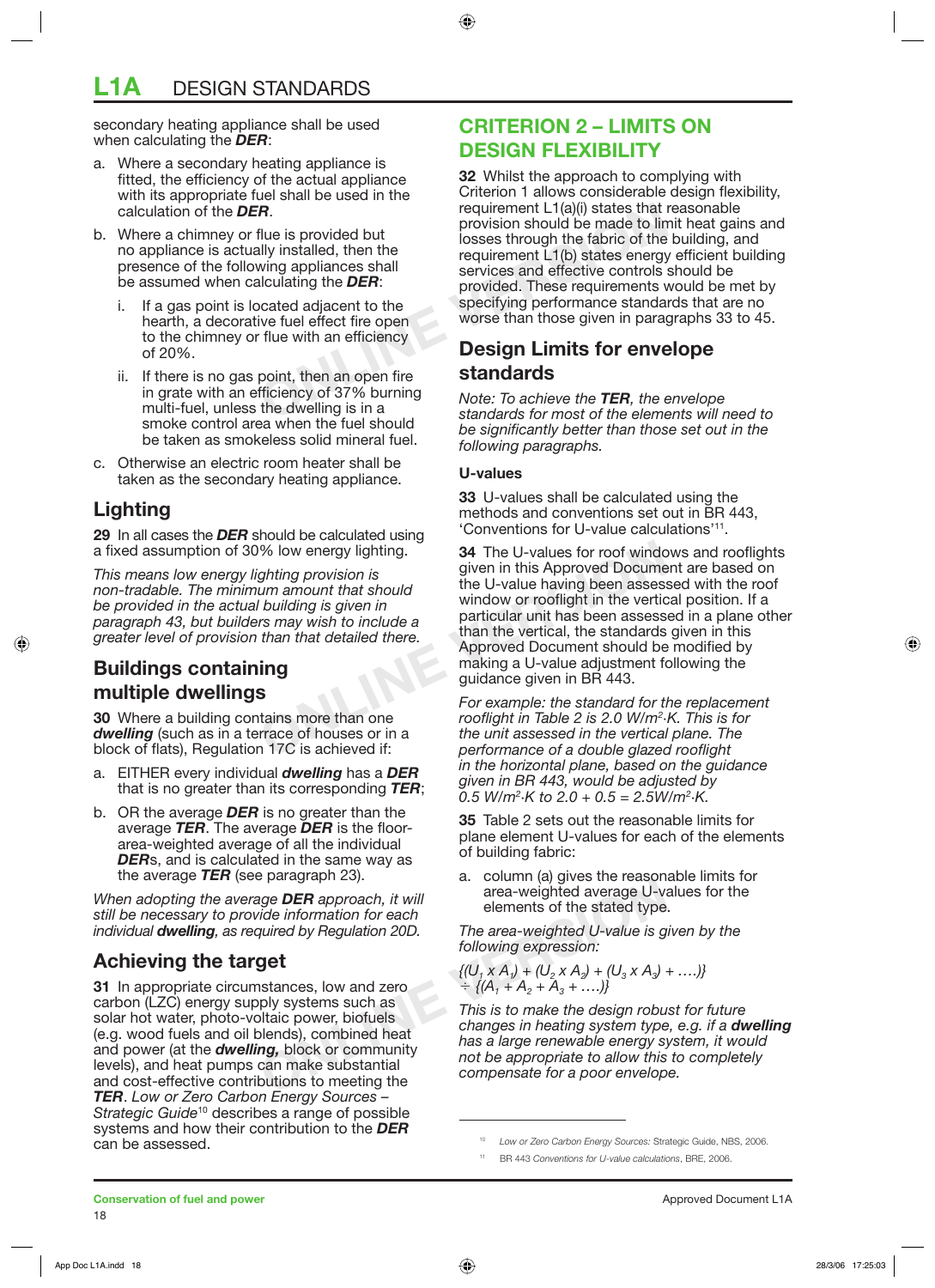b. column (b) gives the reasonable limits for U-values for individual elements of the stated type.

the given element type that<br>
Instruction details. In the case of<br>
instruction details. In the case of<br>
on the whole unit (i.e. in the<br>
interpret on the whole unit (i.e. in the<br>
interpret on the second of the transpective o *To minimise condensation risk in localised parts of the envelope. An individual element is defined as those areas of the given element type that have the same construction details. In the case of windows, doors and rooflights, the assessment should be based on the whole unit (i.e. in the case of a window, the combined performance of the glazing and the frame).* 

**36** When comparing against the values in Table 2, the U-value of a window, roof window or rooflight, or door unit can be taken as the value for either:

- a. the standard configuration set out in BR 443; or
- b. the particular size and configuration of the actual unit. In either case, the U-value should be determined with the unit in the vertical plane.

*SAP 2005 Table 6e gives values for different window configurations that can be used in the absence of test data or calculated values.* 

#### **Air permeability**

**37** A reasonable limit for the *design air permeability* is 10m3 /(h.m2 ) at 50 Pa. Guidance on some ways of achieving this is given in *Limiting thermal bridging and air leakage: Robust construction details for dwellings and similar buildings*12.

*Achieving the TER may need the design air permeability to be better than the limit value. Significantly better standards of air permeability are technically desirable in dwellings with mechanical ventilation, especially when using balanced systems with heat recovery.* 

### **online Standards (W/m<sup>2</sup>·K)<br>
a. Area-weighted average U-value<br>
0.35<br>
<b>O.25**<br> **O.25**<br> **O.25**<br> **O.25**<br> **O.25**<br> **O.25** Table 2 **Limiting U-value standards (W/m2 ·K) Element a. Area-weighted average U-value b. Limiting U-value** Wall **0.35** 0.70 Floor 0.25 0.70 Roof 0.25 0.35 Windows, roof windows, rooflights and doors<sup>1</sup> **2.2** 3.3 **Notes:**

1. See paragraph 34.

**ONLINE VERSION**

<sup>12</sup> *Limiting thermal bridging and air leakage: Robust construction details for dwellings and similar buildings*, Amendment 1, TSO, 2002. See www.est.org.uk.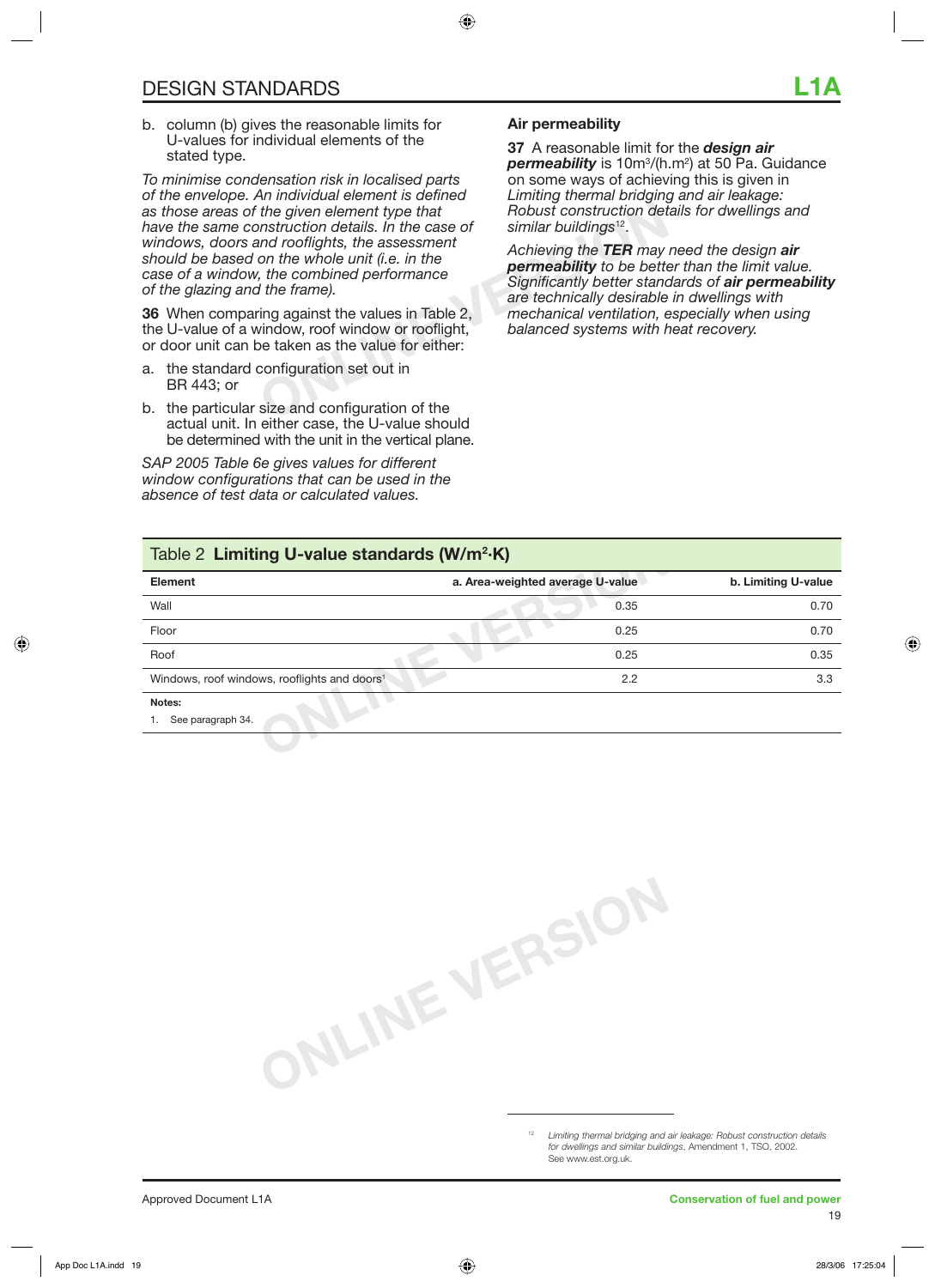#### **Design Limits for fixed building services**

#### **Heating and hot water system(s)**

**38** Reasonable provision for the performance of heating and hot water system(s) would be

- a. the use of an appliance with an efficiency not less than that recommended for its type in the Domestic Heating Compliance Guide<sup>13</sup>; and
- b. the provision of controls that meet the minimum control requirements as given in the Domestic Heating Compliance Guide for the particular type of appliance and heat distribution system.

#### **Insulation of pipes, ducts and vessels**

**39** Reasonable provision would be demonstrated by insulating pipes, ducts and vessels to standards that are not worse than those set out in the Domestic Heating Compliance Guide.

*The TIMSA Guide*<sup>14</sup> *explains the derivation of the performance standards and how they can be interpreted in practice.*

#### **Mechanical ventilation**

*GPG 268 also includes guidance on appropriate air permeability standards for different ventilation strategies. See comments at paragraph 37.* 

#### **Mechanical cooling**

**41** Fixed air conditioners should have an energy efficiency classification equal to or better than class C in Schedule 3 of the labelling scheme adopted under The Energy Information (Household Air Conditioners) (No. 2) Regulations 2005<sup>16</sup>.

#### **Fixed internal lighting**

The performance of the state of the state of the performance of the state of the class C in Schedule 3 of the labompliance Guide<sup>13</sup>; and adopted under The Energy Information and the state meet the uirements as given in Ti **42** A way of showing compliance would be to provide lighting fittings (including lamp, control gear and an appropriate housing, reflector, shade or diffuser or other device for controlling the output light) that only take lamps having a luminous efficacy greater than 40 lumens per circuit-Watt. Circuit-Watts means the power consumed in lighting circuits by lamps and their associated control gear and power factor correction equipment.

> *Fluorescent and compact fluorescent lighting fittings would meet this standard. Lighting fittings for GLS tungsten lamps with bayonet cap or Edison screw bases, or tungsten halogen lamps would not.*

#### Table 3 **Limits on design flexibility for mechanical ventilation systems**

| <b>Mechanical ventilation</b>                                                                                                                                                                                                                                                                                         | Edison screw bases, or tungsten halogen lamps<br>would not. |               |  |  |
|-----------------------------------------------------------------------------------------------------------------------------------------------------------------------------------------------------------------------------------------------------------------------------------------------------------------------|-------------------------------------------------------------|---------------|--|--|
| 40 Where the work involves the provision of a<br>mechanical ventilation system or part thereof,<br>reasonable provision would be to install systems<br>no worse than those described in GPG 268 <sup>15</sup><br>which also have specific fan powers and heat<br>recovery efficiency not worse than those in Table 3. |                                                             |               |  |  |
| Table 3 Limits on design flexibility for mechanical ventilation systems                                                                                                                                                                                                                                               |                                                             |               |  |  |
| <b>System type</b>                                                                                                                                                                                                                                                                                                    |                                                             | Performance   |  |  |
| Specific Fan Power (SFP) for continuous supply only and continuous extract only                                                                                                                                                                                                                                       |                                                             | 0.8 litre/s.W |  |  |
| SFP for balanced systems                                                                                                                                                                                                                                                                                              |                                                             | 2.0 litre/s.W |  |  |
| Heat recovery efficiency                                                                                                                                                                                                                                                                                              |                                                             | 66%           |  |  |

- <sup>13</sup> *Domestic Heating Compliance Guide*, NBS, 2006.
- **ONLINE VERSION**<br>
<sup>18</sup> Domestic Heating Compliance Guide, NB:<br>
<sup>19</sup> HAGO Guide and Regulations, TIMSA, 2006. <sup>14</sup> *HVAC Guidance for Achieving Compliance with Part L of the Building* 
	- GPG268 *Energy efficient ventilation in dwellings a guide for specifiers*, EST, 2006.
	- Statutory Instrument SI 2005/1726, the Energy Information (Household Air Conditioners) (No. 2) Regulations 2005.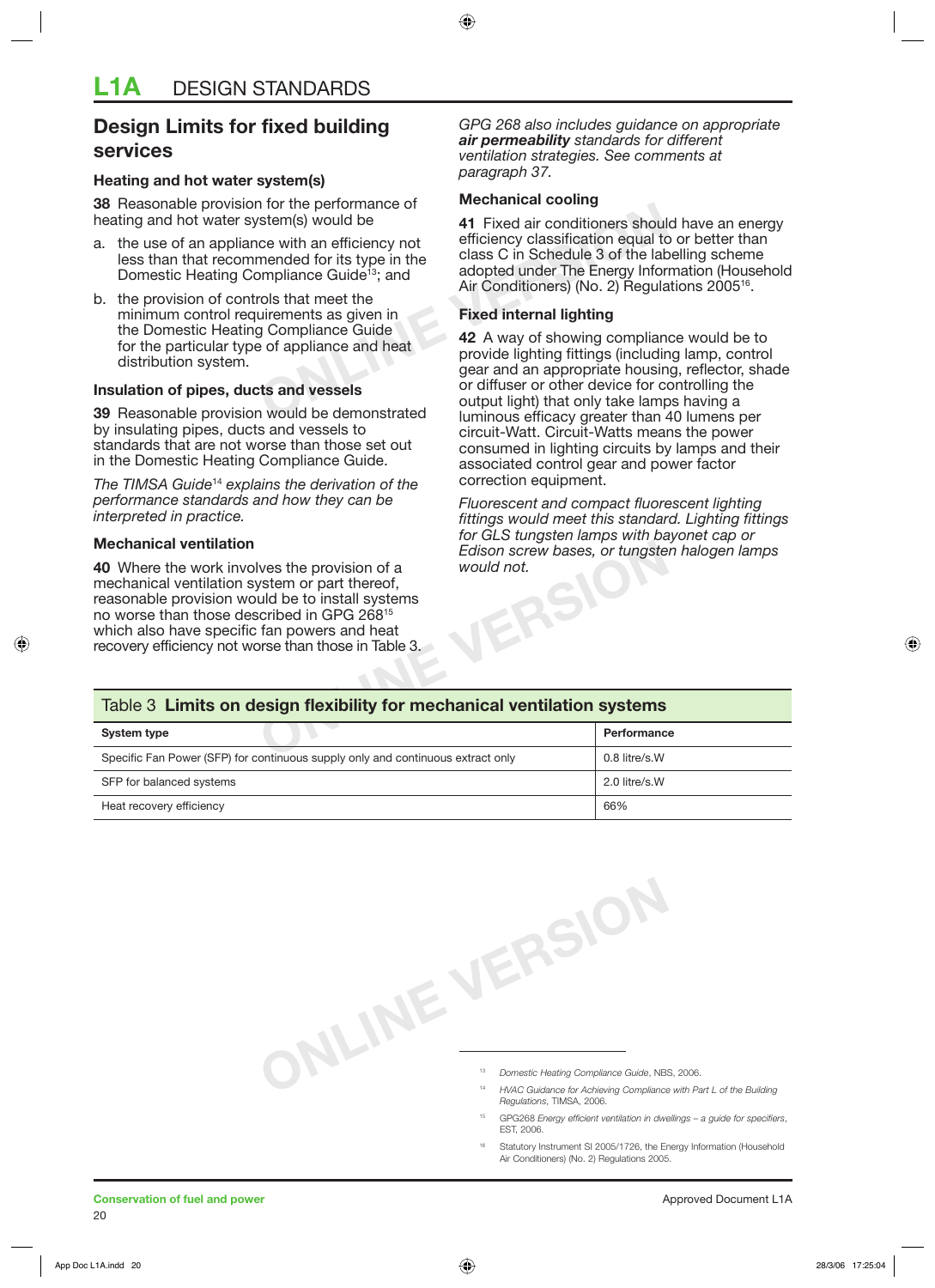**43** Reasonable provision would be to provide in the areas affected by the building work, fixed energy efficient light fittings that number not less than the greater of:

- a. one per 25m<sup>2</sup> of **dwelling** floor area (excluding garages) or part thereof; or
- b. one per four fixed lighting fittings.

*A light fitting may contain one or more lamps.*

*Installing mains frequency fluorescent lighting in garages may cause dangers through stroboscopic interaction with vehicle engine parts or machine tools. Fluorescent lamps with high frequency electronic ballasts substantially reduce this risk.* 

**44** Lighting fittings in less frequented areas like cupboards and other storage areas would not count. GIL 2017 gives guidance on identifying suitable locations.

#### **Fixed external lighting**

*Fixed external lighting means lighting fixed to an external surface of the dwelling supplied from the occupier's electrical system. It excludes the lighting in common areas in blocks of flats and other access-way lighting provided communally.*

**45** Reasonable provision would be to enable effective control and/or the use of efficient lamps such that:

- a. EITHER: Lamp capacity does not exceed 150W per light fitting and the lighting automatically switches off:
	- i. When there is enough daylight; and
	- ii. When it is not required at night
- b. OR: the lighting fittings have sockets that can only be used with lamps having an efficacy greater than 40 lumens per circuit watt.

*Compact fluorescent lamps would meet the standard in (b). GLS tungsten lamps with bayonet cap or Edison screw bases, or tungsten halogen lamps would not.* 

### **CRITERION 3 – LIMITING THE EFFECTS OF SOLAR GAINS IN SUMMER**

rages) or part thereof; or<br>
ixed lighting fittings.<br>
contain one or more lamps.<br>
contain one or more lamps.<br>
combination of window<br>
solar gains. This can be<br>
combination of window<br>
solar protection through<br>
control measure **46** As required by Part L1(a)(ii), provision should be made to limit internal temperature rise due to solar gains. This can be done by an appropriate combination of window size and orientation, solar protection through shading and other solar control measures, ventilation (day and night) and high thermal capacity. CE 129 Reducing overheating – a designer's guide18 offers guidance on strategies to control overheating.

**47** SAP 2005 Appendix P contains a procedure enabling designers to check whether solar gains are excessive. Reasonable provision would be achieved if the SAP assessment indicates the *dwelling* will not have a high risk of high internal temperatures.

*Energy use for cooling is not addressed directly by SAP 2005. The procedure referred to here will help to identify the risk of excessive solar gains. This will help designers to limit peak temperatures in dwellings without mechanical cooling, and, together with the guidance in paragraph 41, should prevent excessive energy demand in dwellings with mechanical cooling.* 

Frovision would be to enable<br>
and/or the use of efficient lamps<br>
p capacity does not exceed<br>
t fitting and the lighting<br>
switches off:<br>
e is enough daylight; and<br>
not required at night<br>
not required at night<br>
to consider t *Designers may wish to go beyond the requirements in the current Building Regulations to consider the impacts of future global warming on the risks of higher internal temperatures occurring more often. CIBSE TM 36 Climate Change and the indoor environment*<sup>19</sup> *gives guidance on this issue.* 

**48** When seeking to limit solar gains, consideration should be given to the provision of adequate levels of daylight. BS8206 Part 2 Code of practice for daylighting<sup>20</sup> gives guidance on maintaining adequate levels of daylighting.

**ONLINE VERSION** *The Building Regulations do not specify minimum daylight requirements. However, reducing window area produces conflicting impacts on the predicted CO2 emissions: reduced solar gain but increased use of electric lighting.* 

- 17 GIL20, *Low energy domestic lighting*, EST, 2006.
- 18 CE129, *Reducing overheating a designer's guide*, EST, 2006.
- 19 TM 36 *Climate change and the indoor environment: impacts and adaptation*, CIBSE, 2005.
- BS 8206-2:1992 Lighting for buildings. Code of practice for daylighting.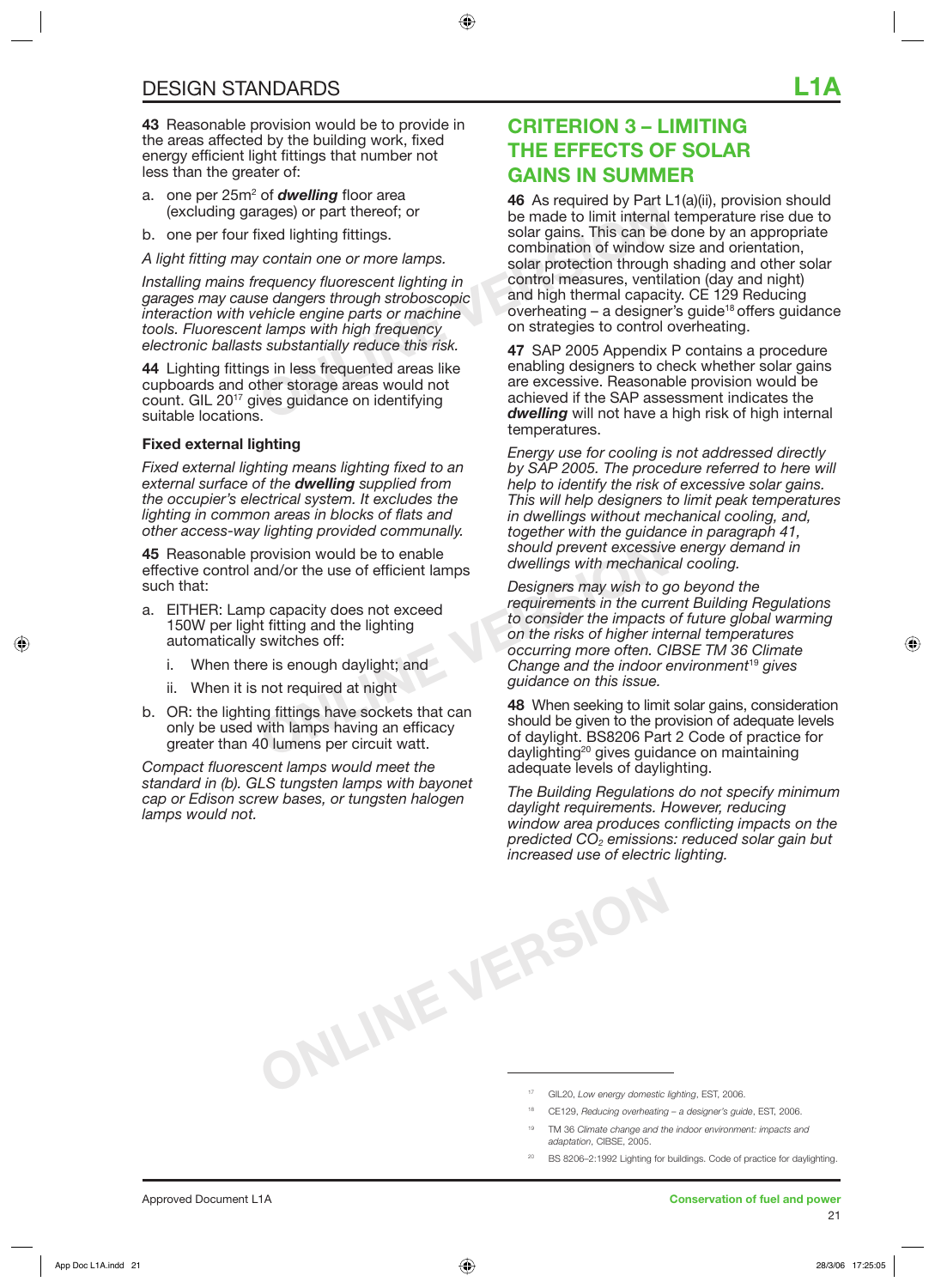## **Section 2: Quality of construction and commissioning L1A**

and equipped so that<br>
the predicted<br>
agraph 25, a final<br>
is required to reflect any<br>
between design and<br>
onstrate that the building<br> **OR states:**<br> **OR States:**<br> **Pressure testing<br>
ETER.<br>
Pressure testing<br>
tion referred to 49** As required by Regulation 17C, dwellings should be constructed and equipped so that performance is consistent with the predicted *DER*. As indicated in paragraph 25, a final calculation of the *DER* is required to reflect any changes in performance between design and construction and to demonstrate that the building as constructed meets the *TER*.

*The provision of information referred to in paragraph 27 and Appendix B will assist BCBs in checking the key features of the design are included during the construction process.* 

## **CRITERION 4 – BUILDING FABRIC**

**50** In accordance with Part L and Regulation 7, the building fabric should be constructed to a reasonable quality of construction so that:

- a. the insulation is reasonably continuous over the whole building envelope; and
- b. the air permeability is within reasonable limits.

### **Continuity of insulation**

**CONFIDENTIFICES**<br> **ONLIGENDINGENT CONFIDENTIFICATION**<br> **ONLIGENT CONFIDENT** Secretary of State; and<br>
Nould be constructed so<br>
b. subject to paragraph (5), given<br>
layers caused by gaps<br>
(3) The notice referred to in para<br> **51** The building fabric should be constructed so that there are no reasonably avoidable thermal bridges in the insulation layers caused by gaps within the various elements, at the joints between elements, and at the edges of elements such as those around window and door openings.

**52** Reasonable provision would be to:

a. adopt approved design details such as those set out in the reference in footnote<sup>12</sup>; or

*A list of additional approved details may be provided in due course.* 

b. to demonstrate that the specified details deliver an equivalent level of performance using the guidance in reference in footnote<sup>21</sup>.

give confidence that the **(2)(b) does not apply.**<br>
achieve the required<br> *V*. For those using the ch (paragraph 52a) is given in the ATTMA publication<br>
by is given in the ATTMA publication<br>
by is given in the ATTMA publica **53** In addition, the builder would have to demonstrate that an appropriate system of site inspection is in place to give confidence that the construction procedures achieve the required standards of consistency. For those using the approved details approach (paragraph 52a)) a way of achieving this would be to produce a report demonstrating that the construction checklists included in the reference at footnote<sup>12</sup> have been completed and show satisfactory results.

*It could be helpful to builders and building control bodies if such reports are signed by a suitably qualified person.* 

### **Air permeability and pressure testing**

**54** In order to demonstrate that the specified *air permeability* has been achieved, Regulation 20B states:

#### **Pressure testing**

**20B.**–(1) This regulation applies to the erection of a building in relation to which paragraph L1(a)(i) of Schedule 1 imposes a requirement.

(2) Where this regulation applies, the person carrying out the work shall, for the purpose of ensuring compliance with regulation 17C and paragraph L1(a)(i) of Schedule 1:

a. ensure that:

- i. pressure testing is carried out in such circumstances as are approved by the Secretary of State; and
- ii. the testing is carried out in accordance with a procedure approved by the Secretary of State; and
- b. subject to paragraph (5), give notice of the results of the testing to the local authority.
- (3) The notice referred to in paragraph (2)(b) shall:
- a. record the results and the data upon which they are based in a manner approved by the Secretary of State; and
- b. be given to the local authority not later than seven days after the final test is carried out.

(4) A local authority is authorised to accept, as evidence that the requirements of paragraph (2)(a)(ii) have been satisfied, a certificate to that effect by a person who is registered by the British Institute of Non-destructive Testing in respect of pressure testing for the air tightness of buildings.

(5) Where such a certificate contains the information required by paragraph (3) paragraph (2)(b) does not apply.

**55** The approved procedure for pressure testing is given in the ATTMA publication 'Measuring Air Permeability of Building Envelopes<sup>'22</sup>. The manner approved for recording the results and the data on which they are based is given in section 4 of that document.

<sup>21</sup> Information Paper IP01/06 *Assessing the effects of thermal bridging at junctions and around openings in the external elements of buildings*, BRE, 2006.

<sup>22</sup> *Measuring Air Permeability of Building Envelopes*, ATTMA, 2006.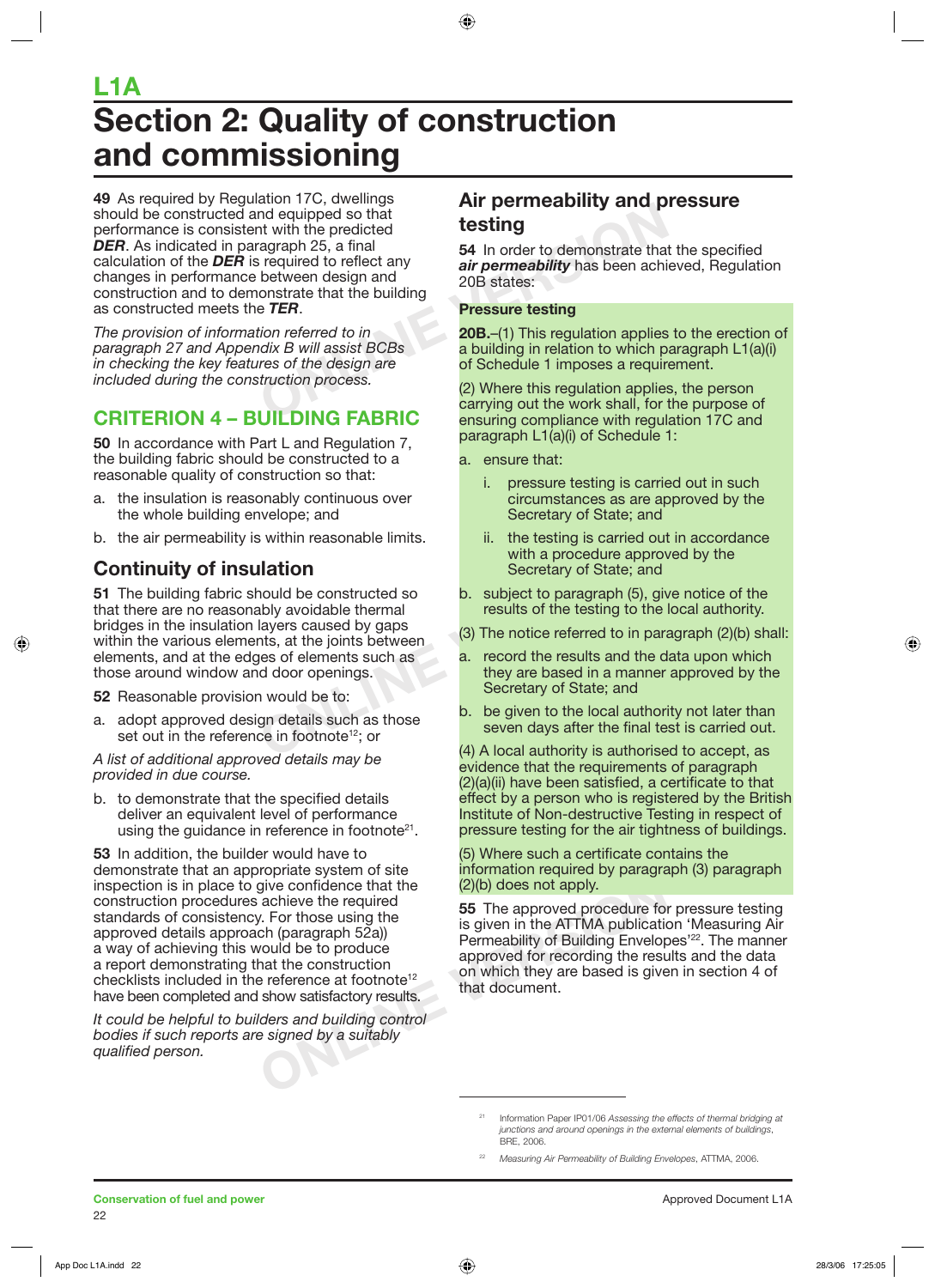**56** The approved circumstances under which the Secretary of State requires pressure testing to be carried out are set out in paragraphs 57 to 63.

*This means that if a design adopted a low design air permeability in order to achieve a performance better than the TER, it would not fail to comply with Part L if the pressure test achieved the limit value and the TER was achieved.*

### **Dwellings that have adopted approved construction details**

**ER,** it would not fail to comply<br>
or the first  $25\%$  of each<br> **Processure test achieved the limit**<br> **CONSEQUENCES**<br> **R** was achieved.<br> **A have adopted**<br> **CONSEQUENCES ONSEQUENCES ON<br>
Subpormet, an air pressure test<br>
out 57** On each development, an air pressure test should be carried out on a unit of each *dwelling type* selected by the *BCB*. For the purposes of this Approved Document, a block of flats should be treated as a separate development irrespective of the number of blocks on the site. The *dwelling*(s) to be tested should be taken from the first completed batch of units of each *dwelling type.*

*Most larger developments will include many dwelling types – and one of each type should be tested to confirm the robustness of the designs and the construction procedures.* 

### **Dwellings that have NOT adopted approved construction details**

**58** Air pressure tests should be carried out on each *dwelling type* in the development to the number specified in Table 4. For the purposes of this Approved Document, a block of flats should be treated as a separate development irrespective of the number of blocks on the site.

**59** The specific dwellings making up the test sample may be selected by the *BCB* in consultation with the builder. They should be selected so that about half of the scheduled tests for each *dwelling type* are carried out during construction of the first 25% of each *dwelling type*.

*The aim is to enable lessons to be learned and adjustments to design and/or site procedures made before the majority of the dwellings are built.* 

#### **Consequences of failing a pressure test**

**60** Compliance with the requirements would be demonstrated if:

- a. the measured *air permeability* is not worse than the limit value set out in paragraph 37; and
- b. the *DER* calculated using the measured *air permeability* is not worse than the *TER*.

**ONLINE VERSION** *This means that if a design adopted a low design air permeability in order to achieve a performance better than the TER, it would not fail Part L if the pressure test achieved the limit value and the TER was achieved.*

#### Table 4 **Number of pressure tests for dwellings that have not adopted accredited construction details**

| Number of instances of the <b>dwelling type</b> | Number of tests to be carried out on the dwelling type                                                                                                                                                     |  |
|-------------------------------------------------|------------------------------------------------------------------------------------------------------------------------------------------------------------------------------------------------------------|--|
| 4 or less                                       | One test of each dwelling type                                                                                                                                                                             |  |
| Greater than 4, but equal or less than 40       | Two tests of each <i>dwelling type</i>                                                                                                                                                                     |  |
| More than 40                                    | At least 5% of the <b>dwelling type</b> , unless the first 5<br>units of the type that are tested achieve the design air<br>permeability, when the sampling frequency can be<br>subsequently reduced to 2% |  |
|                                                 |                                                                                                                                                                                                            |  |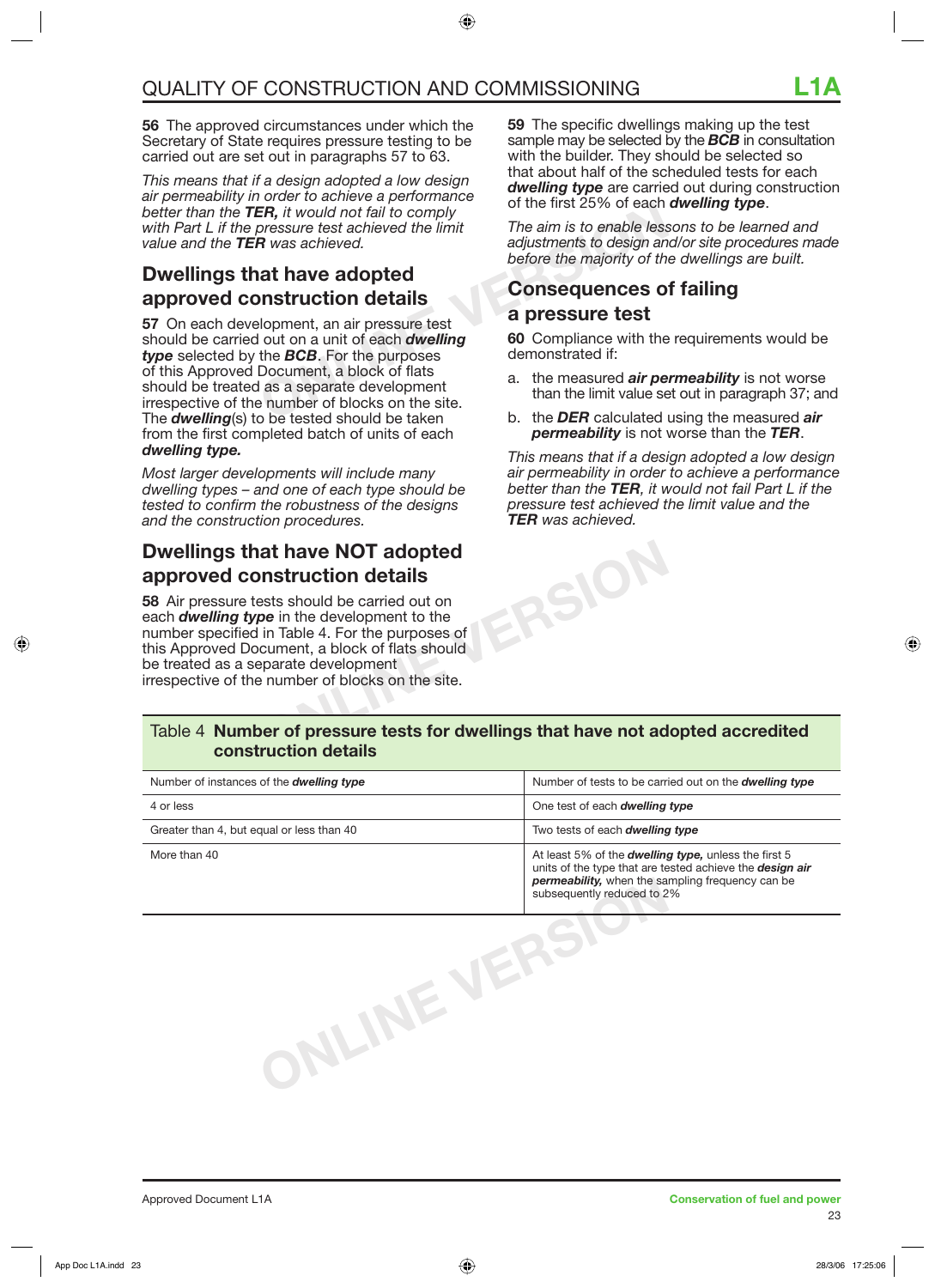## **L1A** QUALITY OF CONSTRUCTION AND COMMISSIONING

**61** If satisfactory performance is not achieved, then remedial measures should be carried out on the *dwelling* and a new test carried out until the *dwelling* achieves the criteria set out in paragraph 60. In the period up to 31 October 2007, however if the initial test result on a *dwelling* is unsatisfactory, reasonable provision would be to:

- a. carry out remedial measures such that on retest, a result was achieved that showed:
	- i. an improvement of 75% of the difference between the initial test result and the *design air permeability*; or
	- ii. if less demanding, a test result within 15% of the required *design air permeability*.
- b. revise the *TER* by substituting the measured *air permeability* obtained by following paragraph 61a) for the value set out in Appendix R of SAP2005, and demonstrate that the *DER* is not worse than the revised *TER*.

*This allows some time for builders to develop the techniques for constructing to reasonable standards of airtightness, but the poorer airtightness will be reflected in the Energy Performance Certificate, which will impact on the value of the dwelling.* 

which will impact<br> **Solution** in initial and the set of the Secure approved by the Security<br>
Suit was 18.0, and the a. not later than the date on w<br>
required by regulation 15(4)<br>
owing remedial action given; or<br>  $(8.0 - 8.$ *To illustrate the revised target following an initial failure, if the initial test result was 18.0, and the design air permeability was 8.0, the revised pass level to reach in tests following remedial action would be [18.0 – 0.75 x (18.0 – 8.0)] = 10.5m3 /(h.m2 ) at 50 Pa. However, if the initial test result was 9.5, the pass level to be achieved in tests following remedial action would be 8.0 x 1.15 = 9.2.* 

**62** In addition to the remedial work on a *dwelling* that failed the initial test, one additional *dwelling* of the same *dwelling type* should be tested, thereby increasing the overall sample size.

#### **Alternative to pressure testing on small developments**

**63** As an alternative approach to specific pressure testing on development sites where no more than two dwellings are to be erected, reasonable provision would be:

- a. to demonstrate that during the preceding 12 month period, a *dwelling* of the same *dwelling type* constructed by the same builder had been pressure tested according to the procedures given in paragraphs 54 to 59 and had achieved the specified *air permeability*.
- b. avoid the need for any pressure testing by using a value of 15m3 /(h.m2 ) for the *air permeability* at 50 Pa when calculating the *DER*.

*The effect of using this cautious value would then have to be compensated for by improved standards elsewhere in the dwelling design.* 

#### **CRITERION 4 – COMMISIONING OF HEATING AND HOT WATER SYSTEMS**

Example the test result on a<br>
or the heating and not water<br>
the commissioned so that at conservation<br>
chieved that showed:<br>
on the purposes of the conservation<br>
of 75% of the difference<br>
and hot water systems have be<br>
abil **64** The heating and hot water system(s) should be commissioned so that at completion, the system(s) and their controls are left in the intended working order and can operate efficiently for the purposes of the conservation of fuel and power. In order to demonstrate that the heating and hot water systems have been adequately commissioned, Regulation 20C states that:

#### **Commissioning**

**20C.**–(1) This regulation applies to building work in relation to which paragraph L1(b) of Schedule 1 imposes a requirement, but does not apply where the work consists only of work described in Schedule 2B.

(2) Where this regulation applies the person carrying out the work shall, for the purpose of ensuring compliance with paragraph L1(b) of Schedule 1, give to the local authority a notice confirming that the fixed building services have been commissioned in accordance with a procedure approved by the Secretary of State.

- (3) The notice shall be given to the local authority:
- a. not later than the date on which the notice required by regulation 15(4) is required to be given; or
- b. where that regulation does not apply, not more than 30 days after completion of the work.

**65** The procedure approved by the Secretary is set out in the Domestic Heating Compliance Guide.

**66** The notice should include a declaration signed by a suitably qualified person that the manufacturer's commissioning procedures have been completed satisfactorily.

*One option would be to engage a member of an approved Competent Person scheme.* 

**ONLINE VERSION**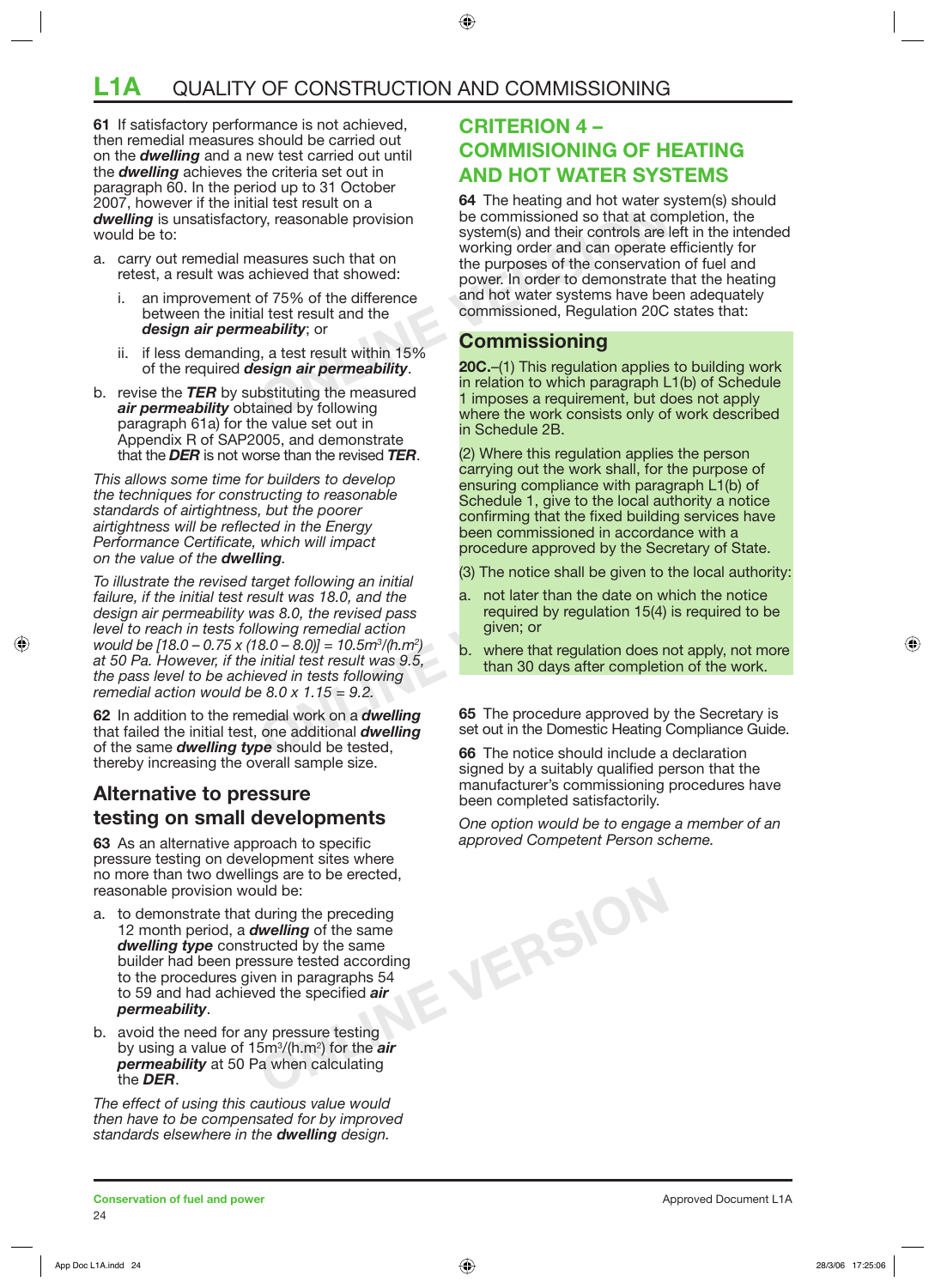## **Section 3: Providing information**

### **CRITERION 5 – OPERATING AND MAINTENANCE INSTRUCTIONS**

France in Requirement L1(c), the given, and, where a new ding should be provided with<br>
tion about the building, the the simulating of a building, it<br>
than five days before ocentrices and their maintenance<br>
than five days b **67** In accordance with Requirement L1(c), the owner of the building should be provided with sufficient information about the building, the *fixed building services* and their maintenance requirements so that the building can be operated in such a manner as to use no more fuel and power than is reasonable in the circumstances.

**68** A way of complying would be to provide a suitable set of operating and maintenance instructions aimed at achieving economy in the use of fuel and power in a way that householders can understand. The instructions should be directly related to the particular system(s) installed in the *dwelling*.

*The aim is that this information will eventually form part of the Home Information Pack.* 

**69** Without prejudice to the need to comply with health and safety requirements, the instructions should explain to the occupier of the *dwelling* how to operate the system(s) efficiently. This should include

- a. the making of adjustments to the timing and temperature control settings; and
- b. what routine maintenance is needed to enable operating efficiency to be maintained at a reasonable level through the service live(s) of the system(s).

**70** An energy rating shall be prepared and fixed in a conspicuous place in the dwelling as required by Regulation 16, which states that:

**16.**–(1) This regulation applies where a new dwelling is created by building work or by a material change of use in connection with which building work is carried out.

(2) Where this regulation applies, the person carrying out the building work shall calculate the energy rating of the dwelling by means of a procedure approved by the Secretary of State and give notice of that rating to the local authority.

(3) The notice referred to in paragraph (2) shall be given not later than the date on which the notice required by paragraph (4) of regulation 15 is given, and, where a new dwelling is created by the erection of a building, it shall be given at least five days before occupation of the dwelling.

(4) Where this regulation applies, subject to paragraphs (6) and (7), the person carrying out the building work shall affix, as soon as practicable, in a conspicuous place in the dwelling, a notice stating the energy rating of the dwelling.

(5) The notice referred to in paragraph (4) shall be affixed not later than the date on which the notice required by paragraph (4) of regulation 15 is given, and, where a new dwelling is created by the erection of a building, it shall be affixed not later than five days before occupation of the dwelling.

(6) Subject to paragraph (7), if, on the date the dwelling is first occupied as a residence, no notice has been affixed in the dwelling in accordance with paragraph (4), the person carrying out the building work shall, not later than the date on which the notice required by paragraph (4) of regulation 15 is given, give to the occupier of the dwelling a notice stating the energy rating of the dwelling calculated in accordance with paragraph (2).

(7) Paragraphs (4) and (6) shall not apply in a case where the person carrying out the work intends to occupy, or occupies, the dwelling as a residence.

**71** The approved calculation procedure is SAP 2005 as announced in ODPM Circular 03/2006.

**72** Guidance on the preparation of the notices is given in DTLR Circular 3/2001.

ERSI<sup>C</sup>

**ONLINE VERSION**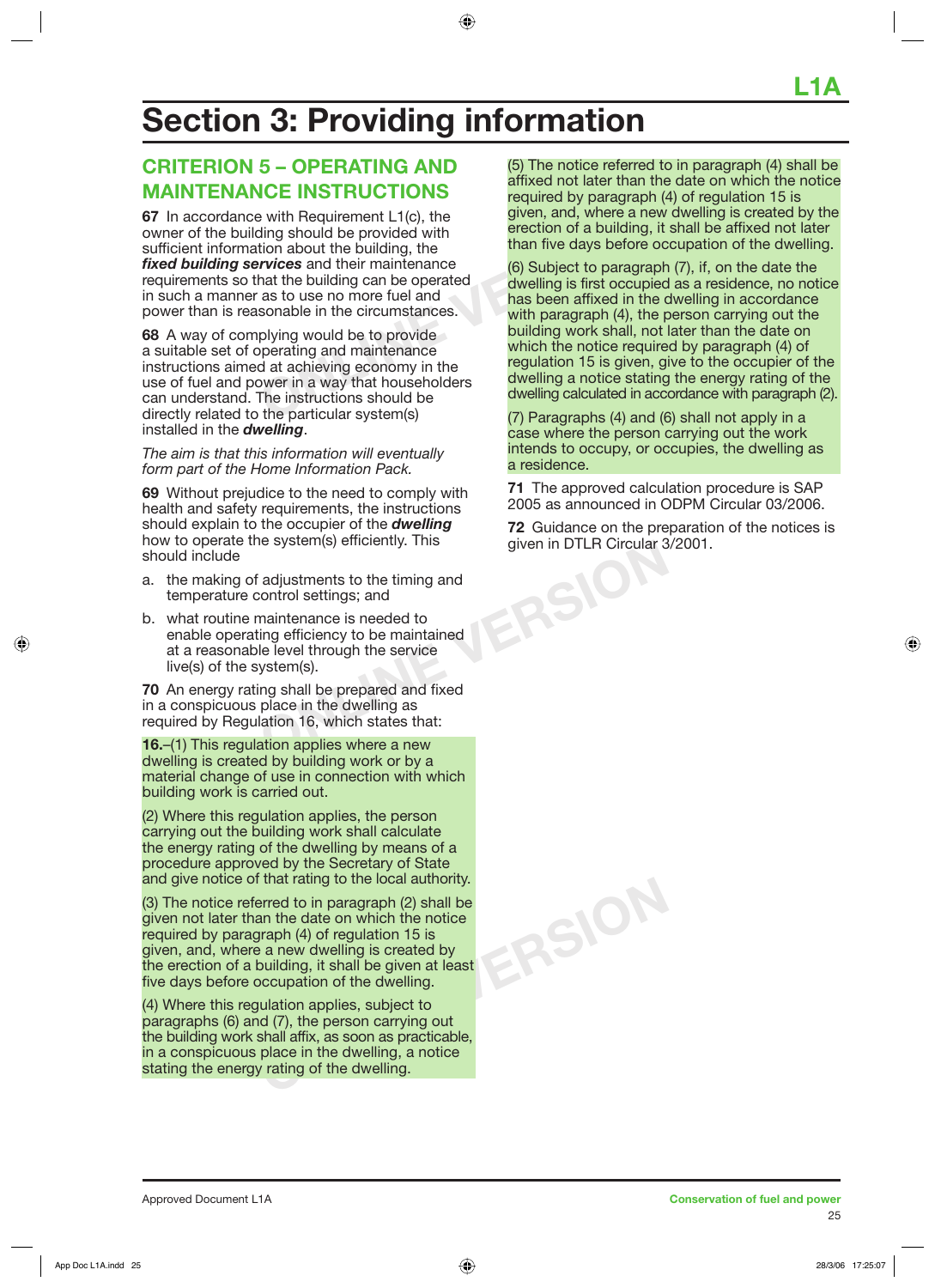## **L1A Section 4: Model designs**

**ONLINE VERSION**

**ONLINE VERSION**

**ONLINE VERSION**

**73** Some builders may prefer to adopt model design packages rather than to engage in design for themselves. These model packages of fabric U-values, boiler seasonal efficiencies, window opening allowances etc would have been shown to achieve compliant overall performance within certain constraints. The construction industry may develop model designs for this purpose, with information about such designs being made available at www.modeldesigns.info.

**74** It will still be necessary to demonstrate compliance in the particular case by going through the procedures described in paragraphs 24 to 30.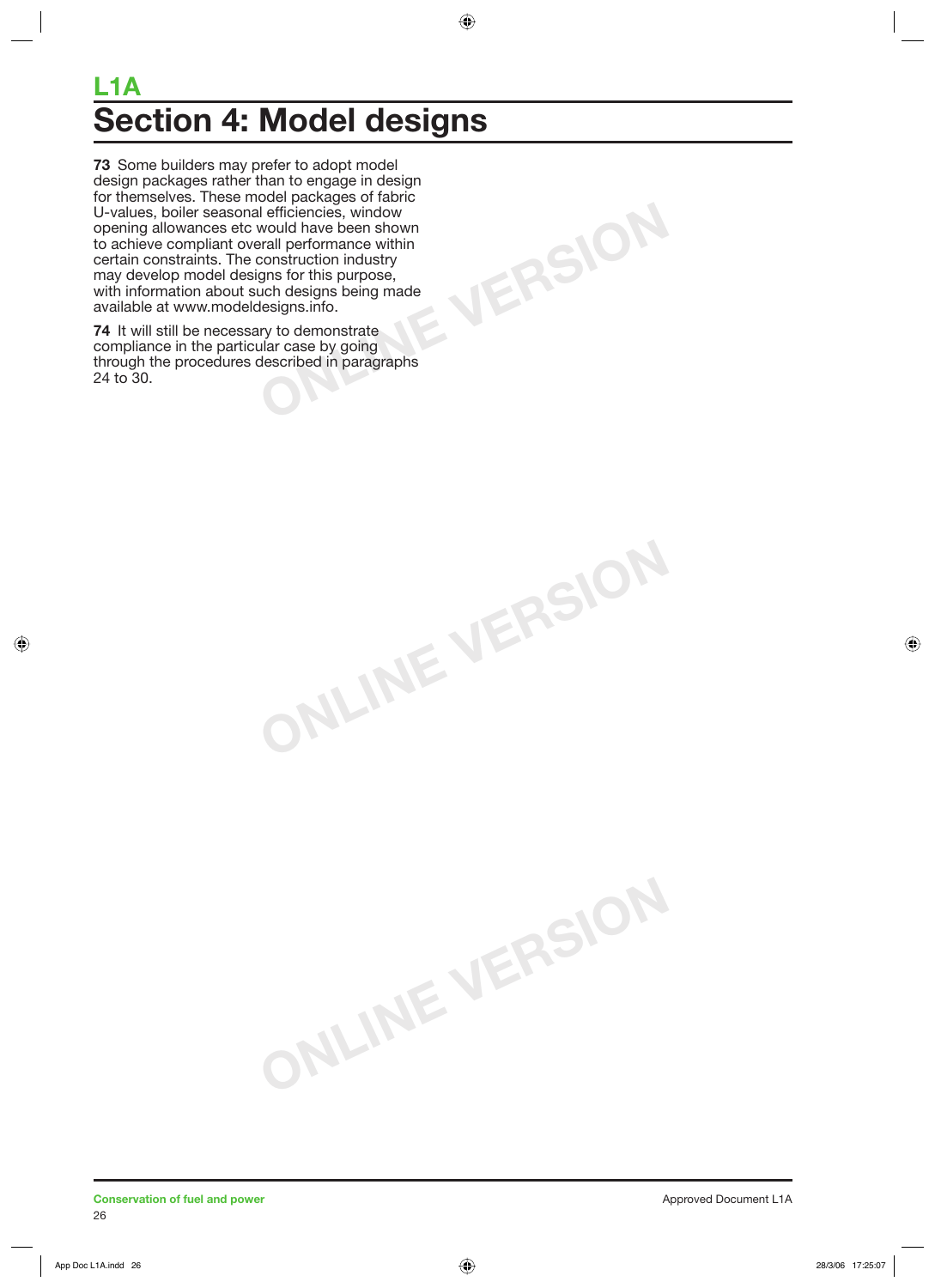the test reference pressure<br>
Solution state is the building envelope of 50<br>
The envelope area of the<br>
ured part of the building, is the<br>
oors, walls and ceilings<br>
sernal volume subject to the test.<br>
Is and floors below ext **75** *Air permeability* is the physical property used to measure airtightness of the building fabric. It is defined as air leakage rate per envelope area at the test reference pressure differential across the building envelope of 50 Pascal (50N/m<sup>2</sup>. The envelope area of the building, or measured part of the building, is the total area of all floors, walls and ceilings bordering the internal volume subject to the test. This includes walls and floors below external ground level. Overall internal dimensions are used to calculate this area and no subtractions are made for the area of the junctions of internal walls, floors and ceilings with exterior walls, floors and ceilings.

**Section 5: Definitions** 

*The envelope area of a terraced house includes the party wall(s). The envelope area of a flat in a multiple storey building includes the floors, walls and ceilings to adjacent apartments.* 

**76** *BCB* means Building Control Body: a local authority or an approved inspector.

**77** A *conservatory* is an extension which has:

- a. not less than three quarters of its roof area and not less than one half of its external wall area made from translucent material; and
- b. is thermally separated from the *dwelling* by walls, windows and doors with U-value and draught-stripping provisions as least as good as provided elsewhere in the *dwelling*.
- **78 DER** is the Dwelling CO<sub>2</sub> Emission Rate.

**79** The *design air permeability* is the value of air permeability selected by the dwelling designer for use in the calculation of the *DER*.

**80** *Dwelling* means a self-contained unit designed to accommodate a single household. *Rooms for residential purposes* are not dwellings so Approved Document L2A is applicable to their construction.

**ONLINE VERSION**

**81** A *dwelling type* is defined as a group of dwellings on a site having the same generic form (detached, semi-detached including end-terrace, mid-terrace, mid-floor flat, ground-floor flat, top-floor flat) and where the same construction methods are used for each of the main elements (walls, floors, roofs etc). Small variations in floor area do not constitute a different dwelling type.

*The use of a consistent set of accredited details would be a way of indicating the use of the same construction method.*

**Fixed building services** means any part of, or any controls associated with:

- a. fixed internal or external lighting systems, but does not include emergency escape lighting or specialist process lighting; or
- b. fixed systems for heating, hot water service, air conditioning or mechanical ventilation.

**82** *Room for residential purposes* is defined in Regulation 2 (1) as follows:

three quarters of its root area<br>
han one half of its external wall<br>
or a flat and which is use<br>
parated from the *dwelling* by<br>
sand doors with U-value and<br>
bing provisions as least as good<br>
same in the *dwelling*.<br>
S Room for residential purposes means a room, or a suite of rooms, which is not a dwelling-house or a flat and which is used by one or more persons to live and sleep and includes a room in a hostel, a hotel, a boarding house, a hall of residence or a residential home, whether or not the room is separated from or arranged in a cluster group with other rooms, but does not include a room in a hospital, or other similar establishment, used for patient accommodation and, for the purposes of this definition, a 'cluster' is a group of rooms for residential purposes which is:

- a. separated from the rest of the building in which it is situated by a door which is designed to be locked; and
- b. not designed to be occupied by a single household.
- **83** *TER* is the Target CO<sub>2</sub> Emission Rate.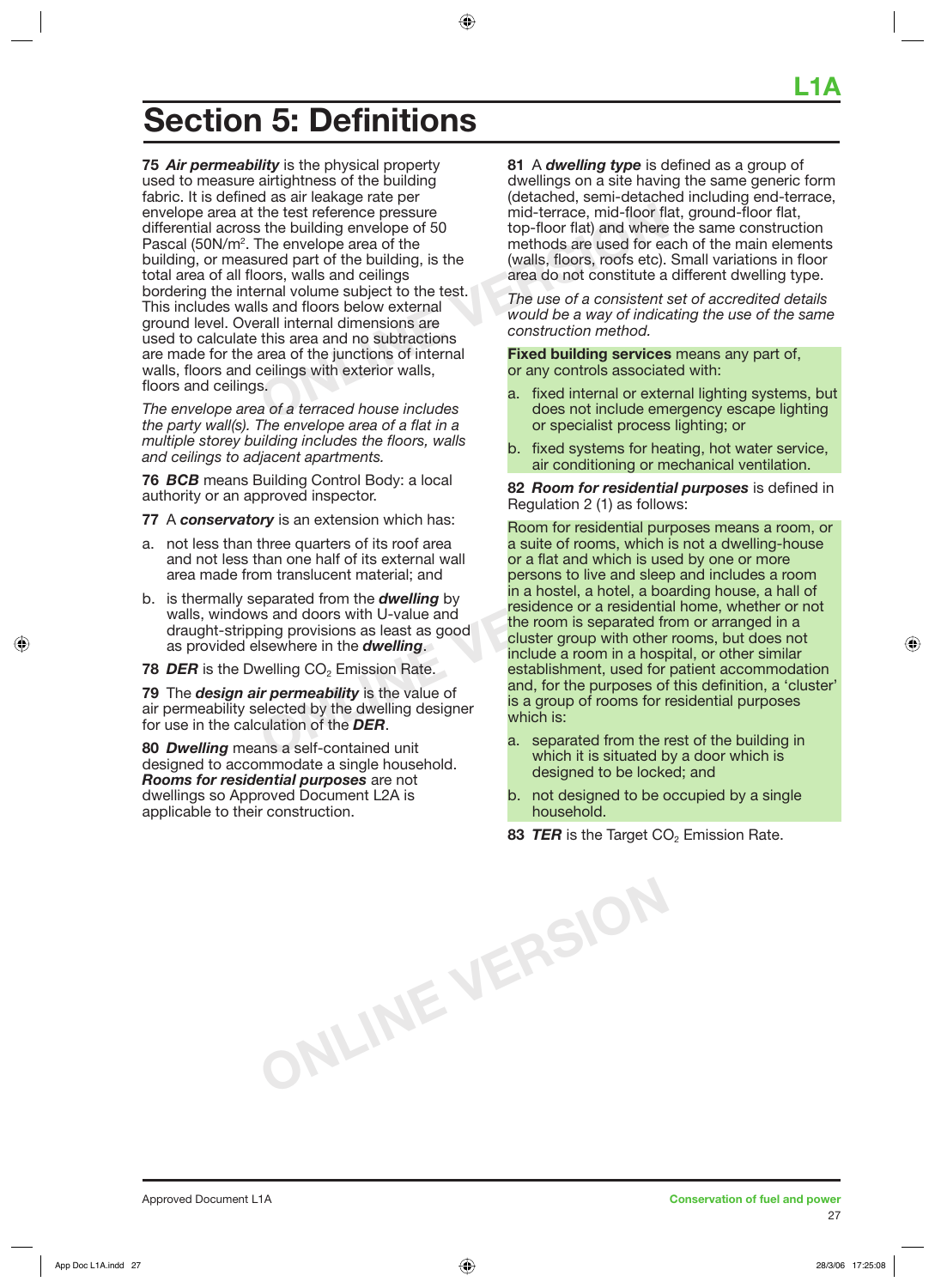## **L1A ppendix A: Checklist**

**1** The following table provides a checklist of the evidence that could be compiled to facilitate for builders and building control bodies the processes of demonstrating compliance with Part L. The checklist prompts for the evidence that needs to be provided to allow the check to be made, and who could produce the evidence.

#### *An example of how the checklist may be used is also included.*

**ONLINE VERSION**

**ONLINE VERSION**

**ONLINE VERSION**

**2** The evidence could be provided by someone suitably qualified to do so or as an alternative in some cases, by an approved Competent Person and may be accepted at face value at the discretion of the *BCB* dependent upon the credentials of the person making the declaration. In the checklist, the 'Produced by' column indicates the expected source of the evidence, and the header and footer blocks allow opportunity for the credentials of those submitting the evidence to be declared.

**3** The final two columns enable recording the results of the checks.

**4** As an aid to monitoring during construction and compliance checking two versions of the checklist could be produced, one for the *dwelling* as designed, the other for the *dwelling* as built (see paragraph 27 in the main body of the approved Document). The parts of the checklist that are not relevant at the design stage are shown on the checklist as N/A. Values entered onto the form can facilitate checking, as shown in the examples.

**5** Editable versions of the compliance checklist can be downloaded from the ODPM website.

**6** Other than the CO<sub>2</sub> target which is mandatory, the other checks represent reasonable provision in normal circumstances. In unusual circumstances, alternative limits may represent reasonable provision, but this would have to be demonstrated in the particular case.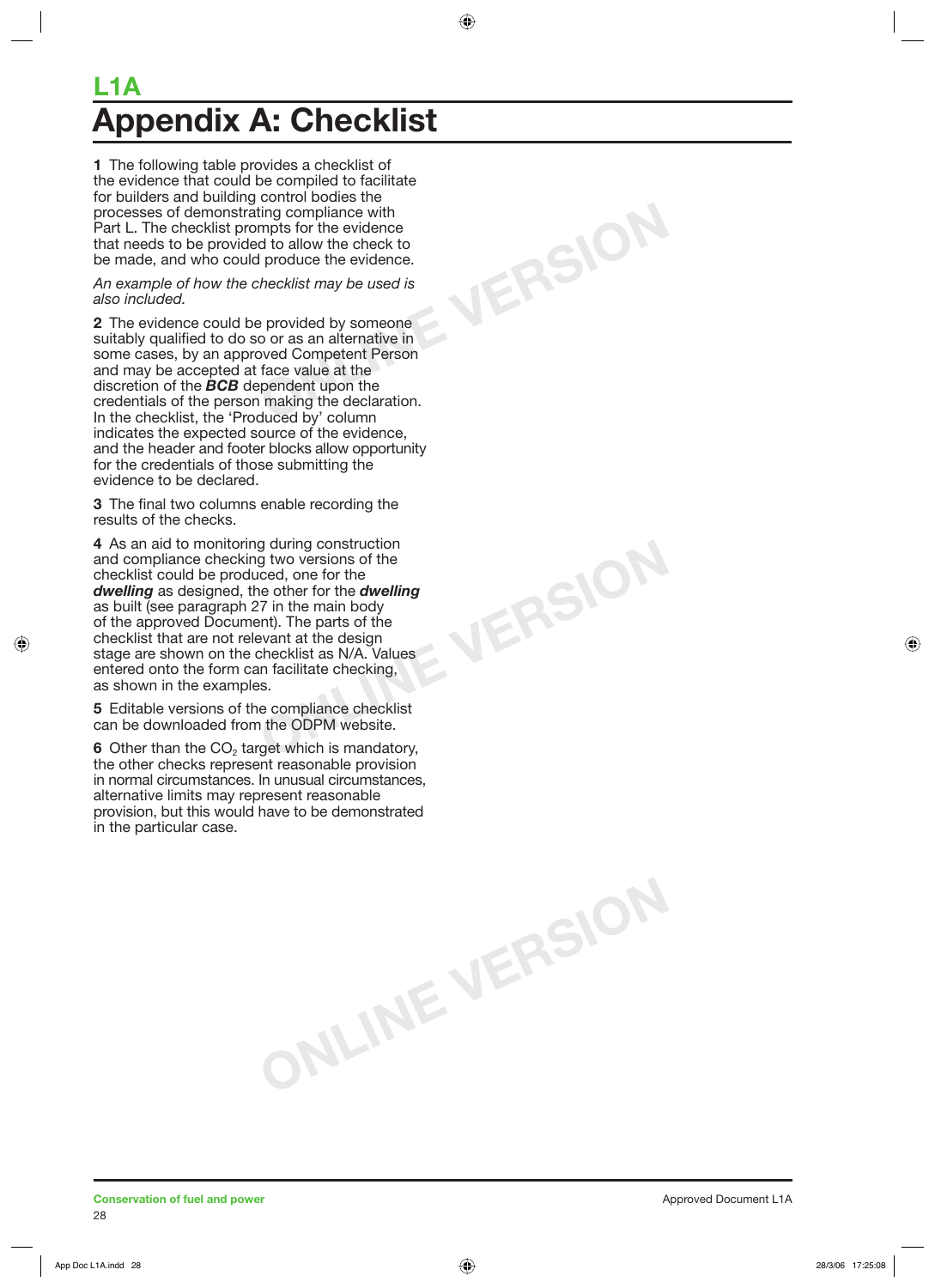## **Checklist for dwelling as designed or as built (delete as applicable)**

| Site reference               | Plot reference |        |              |
|------------------------------|----------------|--------|--------------|
| <b>Builder</b>               | Contact        |        | $\mathbf{r}$ |
| <b>Building Control Body</b> | Contact        |        | $\mathbf{r}$ |
| SAP assessment by            | Contact        | ______ | $\mathbf{r}$ |

|                | Building Control Body<br>Contact                                                                                                                                         |                                                                                                                                              |                                         | t                                                                                                                                                             |                             |                                                                                                                        |               |                 |
|----------------|--------------------------------------------------------------------------------------------------------------------------------------------------------------------------|----------------------------------------------------------------------------------------------------------------------------------------------|-----------------------------------------|---------------------------------------------------------------------------------------------------------------------------------------------------------------|-----------------------------|------------------------------------------------------------------------------------------------------------------------|---------------|-----------------|
|                | SAP assessment by<br>Contact                                                                                                                                             |                                                                                                                                              |                                         |                                                                                                                                                               | $\mathbf{r}$                |                                                                                                                        |               |                 |
|                | Evidence of competency<br>(e.g. Part L competent Person, Authorised SAP Assessor)                                                                                        |                                                                                                                                              |                                         |                                                                                                                                                               |                             |                                                                                                                        |               |                 |
| No.            | <b>Check</b>                                                                                                                                                             |                                                                                                                                              | <b>Evidence</b>                         |                                                                                                                                                               |                             | <b>Produced by</b>                                                                                                     | Design<br>OK? | As built<br>OK? |
| $\mathbf{1}$   |                                                                                                                                                                          | Criterion 1: predicted carbon dioxide emission from proposed dwelling does not exceed the target                                             |                                         |                                                                                                                                                               |                             |                                                                                                                        |               |                 |
| 1.1            | <b>TER</b> (kg $CO2/m2$ .a)                                                                                                                                              |                                                                                                                                              | Standard output from SAP<br>calculation |                                                                                                                                                               | <b>SAP</b>                  |                                                                                                                        | N/A           | N/A             |
| 1.2            | <b>DER</b> for dwelling as designed<br>(kg $CO2/m2$ .a)                                                                                                                  |                                                                                                                                              | calculation                             | Standard output from SAP                                                                                                                                      | <b>SAP</b>                  |                                                                                                                        | N/A           | N/A             |
| 1.3            | Are emissions from dwelling<br>as designed/as built less than<br>or equal to the target?                                                                                 |                                                                                                                                              | designed/built                          | Compare TER and DER as                                                                                                                                        | <b>SAP</b>                  |                                                                                                                        |               | N/A             |
| $\overline{2}$ | worse than the design limits                                                                                                                                             |                                                                                                                                              |                                         |                                                                                                                                                               |                             | Criterion 2: the performance of the building fabric and the heating, hot water and fixed lighting systems should be no |               |                 |
|                | <b>Fabric U-values</b>                                                                                                                                                   |                                                                                                                                              |                                         |                                                                                                                                                               |                             |                                                                                                                        |               |                 |
| 2.1            | Are all U-values better than<br>the design limits in Table 2?                                                                                                            |                                                                                                                                              | output from SAP                         | Schedule of U-values<br>produced as standard                                                                                                                  | <b>SAP</b>                  |                                                                                                                        |               |                 |
|                |                                                                                                                                                                          |                                                                                                                                              |                                         | Common areas in buildings with multiple dwellings (where relevant)                                                                                            |                             |                                                                                                                        |               |                 |
| 2.2            |                                                                                                                                                                          | Schedule of U-values<br>If the common areas are<br>un-heated, are all U-values<br>better than the limits in Table<br>2? (If heated, use L2A) |                                         |                                                                                                                                                               | <b>Builder's submission</b> |                                                                                                                        |               |                 |
|                | Heating and hot water systems                                                                                                                                            |                                                                                                                                              |                                         |                                                                                                                                                               |                             |                                                                                                                        |               |                 |
| 2.3            | Does the efficiency of the<br>heating systems meet the<br>minimum value set out<br>in the Domestic Heating<br>Compliance Guide?                                          |                                                                                                                                              | output from SAP                         | Schedule of appliance<br>efficiencies as standard                                                                                                             | <b>SAP</b>                  |                                                                                                                        |               |                 |
| 2.4            | Does the insulation of the<br>hot water cylinder meet<br>the standards set out in<br>the Domestic Heating<br>Compliance Guide?                                           |                                                                                                                                              | <b>Cylinder insulation</b><br>from SAP  | specification as output                                                                                                                                       | <b>SAP</b>                  |                                                                                                                        |               |                 |
| 2.5            | Do controls meet the<br>minimum controls provision<br>set out in the Domestic<br>Heating Compliance Guide?                                                               |                                                                                                                                              | output from SAP                         | Controls specification as                                                                                                                                     | <b>SAP</b>                  |                                                                                                                        |               |                 |
| 2.6            | Does the heating and the<br>Schedule of compliance<br>hot water system meet the<br>provisions<br>other minimum provisions<br>in the Domestic Heating<br>Compliance Guide |                                                                                                                                              |                                         | <b>Builder's submission</b>                                                                                                                                   |                             |                                                                                                                        |               |                 |
|                | Fixed internal and external lighting                                                                                                                                     |                                                                                                                                              |                                         |                                                                                                                                                               |                             |                                                                                                                        |               |                 |
| 2.7            | Does fixed internal lighting<br>comply with paragraphs 42<br>to 44                                                                                                       |                                                                                                                                              | internal lighting                       | Schedule of installed fixed                                                                                                                                   |                             | <b>Builder's submission</b><br>(see schedule below)                                                                    |               |                 |
| 2.8            | Does the external lighting<br>comply with paragraph 45                                                                                                                   |                                                                                                                                              | lighting                                | Schedule of installed external                                                                                                                                |                             | <b>Builder's submission</b><br>(see schedule below)                                                                    |               |                 |
| 3              |                                                                                                                                                                          |                                                                                                                                              |                                         |                                                                                                                                                               |                             | Criterion 3: the dwelling has appropriate passive control measures to limit solar gains                                |               |                 |
| 3.1            | Does the dwelling have a<br>strong tendency to high<br>summertime temperatures?                                                                                          |                                                                                                                                              |                                         | Prediction produced as<br>standard output from SAP                                                                                                            | <b>SAP</b>                  |                                                                                                                        |               |                 |
| 4              |                                                                                                                                                                          |                                                                                                                                              |                                         | Criterion 4: the performance of the dwelling, as built, is consistent with the DER                                                                            |                             |                                                                                                                        |               |                 |
| 4.1            | Have the key features of the<br>design been included (or<br>bettered) in practice?                                                                                       |                                                                                                                                              |                                         | List of key features produced<br>as standard output from SAP<br>to facilitate sample checking<br>by BCB and enable builder to<br>control construction on site | <b>SAP</b>                  |                                                                                                                        | N/A           |                 |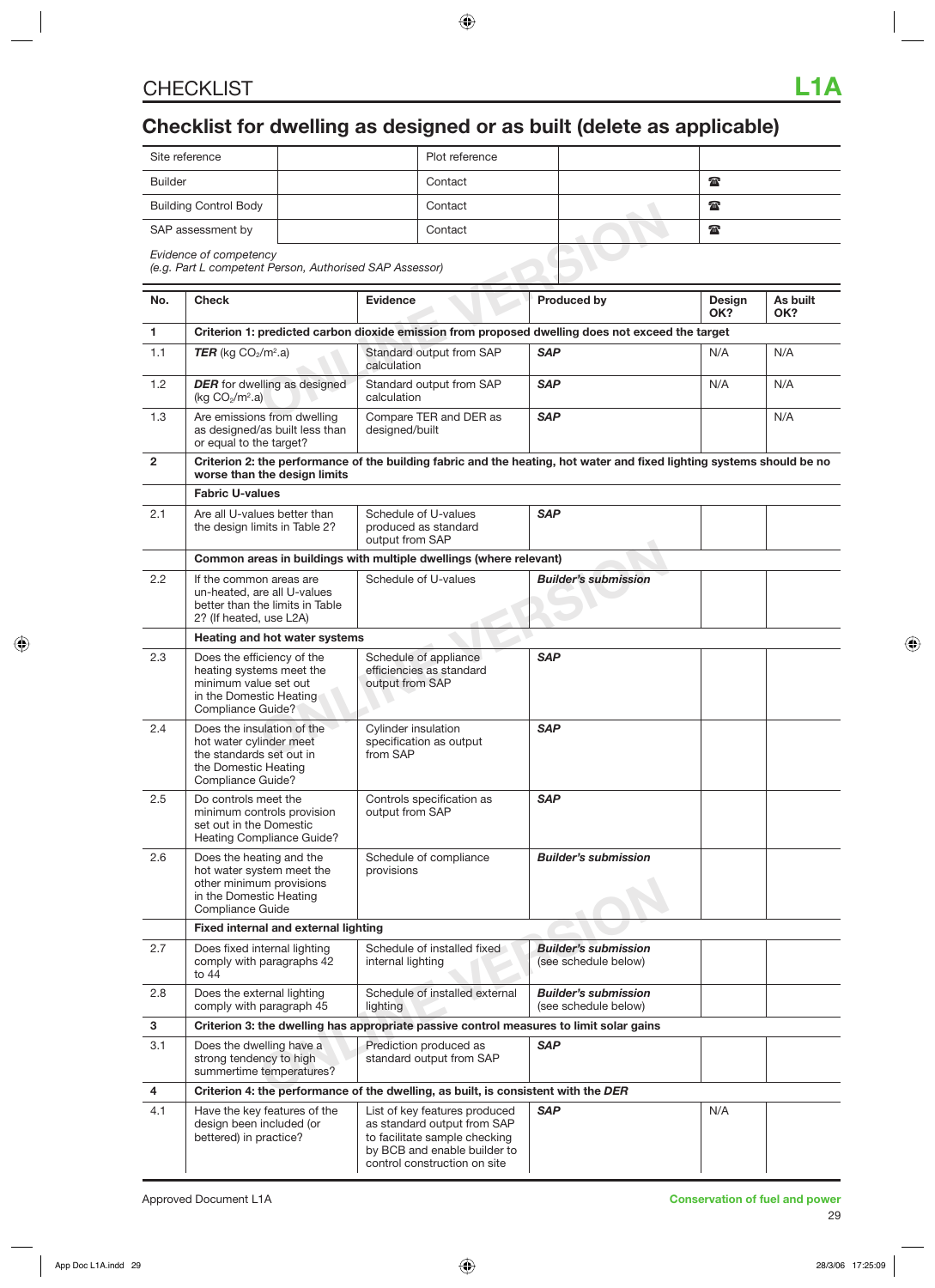#### mentary<br>
Completed pro-formas<br>
Showing checklists have been<br>
Only the calculation<br>
Calculation<br>
ovided<br>
Sample pressure test results<br>
in comparison to design<br> **CONCITY**<br>
Travel are the sampling<br>
(see schedule below)<br>
Figur **Fabric construction** 4.2 Have accredited details been adopted? Schedule of details used and their reference codes *Builder's submission* 4.3 Have non-accredited details been used? Evidence that details conform to standards set out in IP1/06 *Builder's submission* 4.4 Has satisfactory documentary evidence of site inspection checks been produced? Completed pro-formas showing checklists have been completed **Builder's submission** N/A 4.5 *Design air permeability* (m3 /(h.m2 ) at 50Pa) Standard output from SAP calculation **SAP** N/A 4.6 Has evidence been provided which demonstrates that the *design air permeability* has been achieved satisfactorily (see paragraph 56) Sample pressure test results in comparison to design value *(Note that the sampling regime depends on whether or not accredited details have been used or not) Builder's submission*  (see schedule below) N/A **Commissioning heating and hot water systems** 4.7 | Evidence that the heating and hot water systems have been commissioned satisfactorily Commissioning completion certificate *Builder's submission*  (see schedule below) N/A **5 Criterion 5: the necessary provisions for energy-efficient operation of the dwelling are put in place** 5.1 Has all the relevant information been provided? O&M instructions SAP rating as required by Regulation 16 **Builder's submission** N/A

| Check no. | Organisation providing evidence | $\frac{1}{2}$ | <b>Evidence of competency</b>             |
|-----------|---------------------------------|---------------|-------------------------------------------|
| 2.6       |                                 |               | e.g. Part P Authorised Competent Person   |
| 2.7       |                                 |               | e.g. Part P Authorised Competent Person   |
| 4.6       |                                 |               | e.g. ATTMA member                         |
| 4.7       |                                 |               | e.g. Authorised Part J/P Competent Person |
|           |                                 |               |                                           |

**ONLINE VERSION**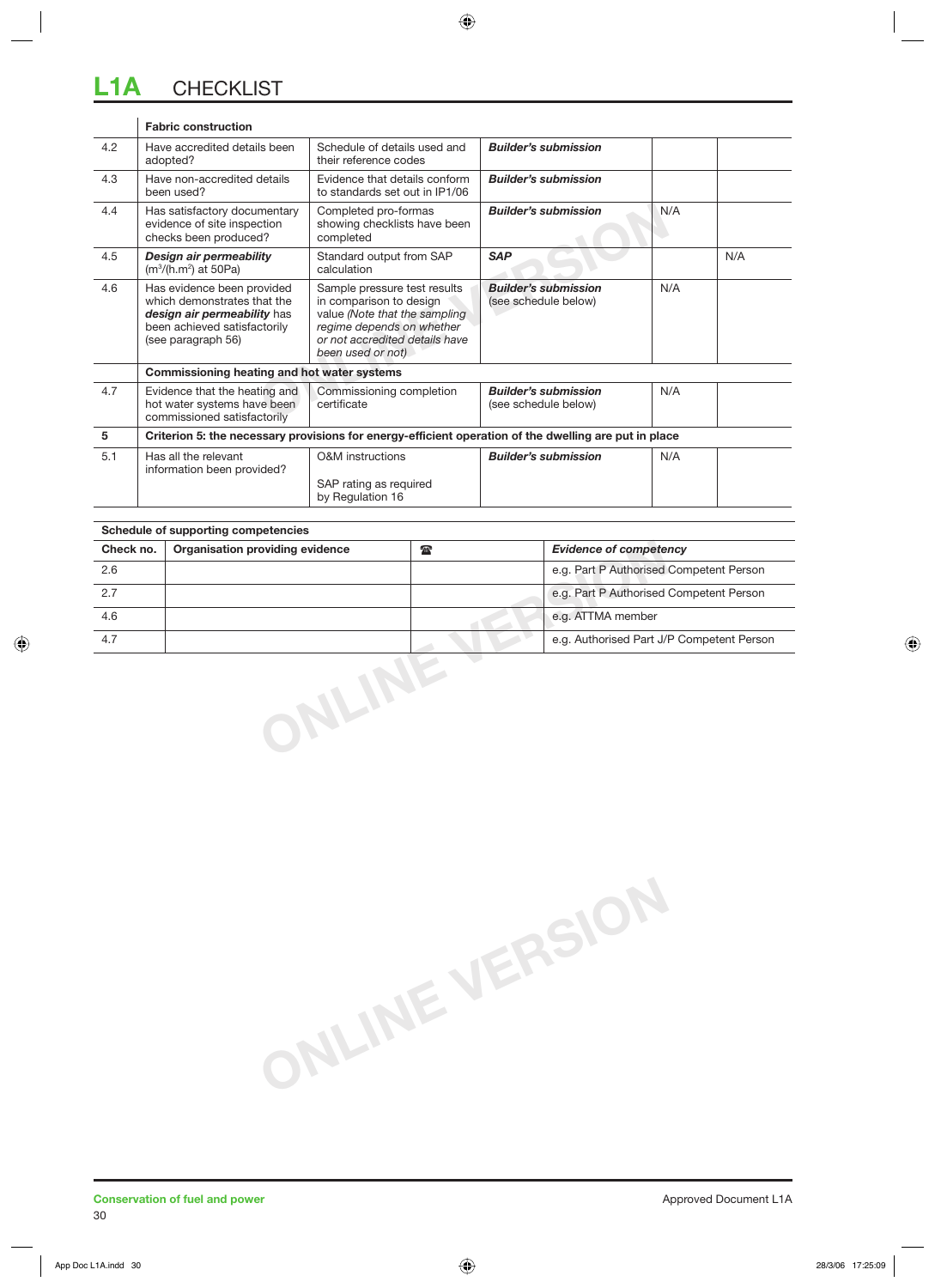## **Example completed checklist**

|                | Site reference                                                                                                                 |         | Plot reference                                                                                                                                                                         |              |                                                                      |               |                 |  |
|----------------|--------------------------------------------------------------------------------------------------------------------------------|---------|----------------------------------------------------------------------------------------------------------------------------------------------------------------------------------------|--------------|----------------------------------------------------------------------|---------------|-----------------|--|
| <b>Builder</b> |                                                                                                                                | Contact |                                                                                                                                                                                        |              | $\mathbf{r}$                                                         |               |                 |  |
|                | <b>Building Control Body</b>                                                                                                   |         | Contact                                                                                                                                                                                | $\mathbf{r}$ |                                                                      |               |                 |  |
|                | SAP assessment by<br>A.N. Other                                                                                                |         | Contact                                                                                                                                                                                |              | <b>XYZ Rating Company</b><br>$\mathbf{r}$                            |               | 01212 123123    |  |
|                | Evidence of competency<br>(e.g. Part L competent Person, Authorised SAP Assessor)                                              |         |                                                                                                                                                                                        |              | Authorised SAP Assessor registered with XYZ<br><b>Rating Company</b> |               |                 |  |
| No.            | <b>Check</b>                                                                                                                   |         | <b>Evidence</b>                                                                                                                                                                        |              | <b>Produced by</b>                                                   | Design<br>OK? | As built<br>OK? |  |
| 1.             |                                                                                                                                |         | Criterion 1: predicted carbon dioxide emission from proposed dwelling does not exceed the target                                                                                       |              |                                                                      |               |                 |  |
| 1.1            | <b>TER</b> (kg $CO2/m2$ .a)                                                                                                    |         | Main fuel - gas<br>Fuel factor = $1$<br>$TER = 23.14$                                                                                                                                  |              | <b>Authorised SAP Assessor</b>                                       | N/A           | N/A             |  |
| 1.2            | <b>DER</b> for dwelling as designed<br>(kg $CO2/m2.a$ )                                                                        |         | $DER = 23.74$                                                                                                                                                                          |              | <b>Authorised SAP Assessor</b>                                       | N/A           | N/A             |  |
| 1.3            | Are emissions from dwelling<br>as designed/as built less than<br>or equal to the target                                        |         | DER 22.74 < TER 23.14                                                                                                                                                                  |              | <b>Authorised SAP Assessor</b>                                       | OK            | N/A             |  |
| $\overline{2}$ | worse than the design limits                                                                                                   |         | Criterion 2: the performance of the building fabric and the heating, hot water and fixed lighting systems should be no                                                                 |              |                                                                      |               |                 |  |
|                | <b>Fabric U-values</b>                                                                                                         |         |                                                                                                                                                                                        |              |                                                                      |               |                 |  |
| 2.1            | Are all U-values better than<br>the design limits in Table 2?                                                                  |         | <b>Element Average</b><br><b>Highest</b><br>$0.30(0.35)$ $0.30(0.7)$<br>Wall<br>Floor<br>0.225(0.25)0.22(0.7)<br>Roof<br>$0.16(0.25)$ $0.16(0.35)$<br>Openings 1.80 (2.20) 1.80 (3.30) |              | <b>Authorised SAP Assessor</b>                                       | OK            |                 |  |
|                |                                                                                                                                |         | Common areas in buildings with multiple dwellings (where relevant)                                                                                                                     |              |                                                                      |               |                 |  |
| 2.2            | If the common areas are<br>un-heated, are all U-values<br>better than the limits in Table<br>2? (If heated, use L2A)           |         | Schedule of U-values                                                                                                                                                                   |              | <b>Builder's submission</b>                                          | N/A           | N/A             |  |
|                | Heating and hot water systems                                                                                                  |         |                                                                                                                                                                                        |              |                                                                      |               |                 |  |
| 2.3            | Does the efficiency of the<br>heating systems meet the<br>minimum value set out<br>in the Domestic Heating<br>Compliance Guide |         | Main heating system:<br>Gas boiler.<br><boiler identification=""><br/><math>SEDBUK = 90.7\%</math><br/>Minimum: 86%<br/>Secondary heater<br/>Electric (assumed)</boiler>               |              | <b>Authorised SAP Assessor</b>                                       | OK            |                 |  |
| 2.4            | Does the insulation of the<br>hot water cylinder meet<br>the standards set out in<br>the Domestic Heating<br>Compliance Guide? |         | Cylinder volume $= 150$ litres<br>Maximum permitted cylinder<br>$loss = 2.62kWh/day$<br>Labelled:<br>Measured $loss = 2.50kWh/day$<br>Primary hot water pipes are<br>insulated         |              | <b>Authorised SAP Assessor</b>                                       | OK            |                 |  |
| 2.5            | Do controls meet the<br>minimum controls provision<br>set out in the Domestic<br>Heating Compliance Guide?                     |         | <b>Space heating control:</b><br>Programmer, roomstat<br>and TRVs<br>Hot water control:<br><b>Boiler interlock</b><br><b>Cylinder thermostat</b><br>Separate water control             |              | <b>Authorised SAP Assessor</b>                                       | OK            |                 |  |
| 2.6            | Does the heating and hot<br>water system meet the<br>other minimum provisions<br>in the Domestic Heating<br>Compliance Guide   |         | Schedule of compliance<br>provisions                                                                                                                                                   |              | <b>Builder's submission</b>                                          |               |                 |  |
|                | <b>Fixed internal and external lighting</b>                                                                                    |         |                                                                                                                                                                                        |              |                                                                      |               |                 |  |
| 2.7            | Does fixed internal lighting<br>comply with paragraphs 42<br>to 44                                                             |         | Schedule of installed fixed<br>internal lighting                                                                                                                                       |              | <b>Builder's submission</b><br>(see schedule below)                  |               |                 |  |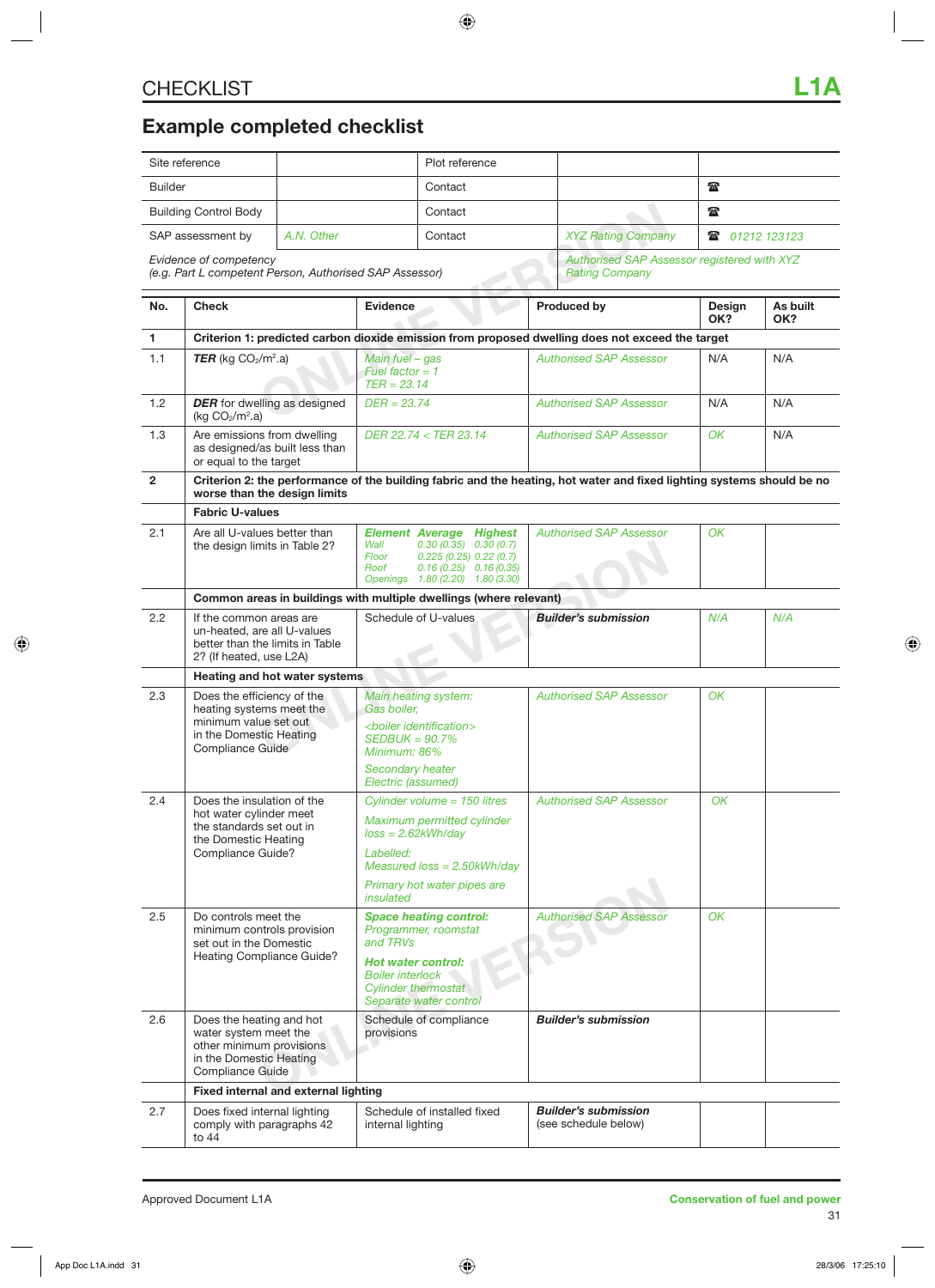## **L1A** CHECKLIST

| 2.8            | Does the external lighting<br>comply with paragraph 45?                                                                                       | Schedule of installed<br>fixed internal lighting                                  | <b>Builder's submission</b><br>(see schedule below) |     |     |  |  |  |
|----------------|-----------------------------------------------------------------------------------------------------------------------------------------------|-----------------------------------------------------------------------------------|-----------------------------------------------------|-----|-----|--|--|--|
| 3              | Criterion 3: the dwelling has appropriate passive control measures to limit solar gains                                                       |                                                                                   |                                                     |     |     |  |  |  |
| 3.1            | Does the dwelling have a<br>strong tendency to high<br>summertime temperatures?                                                               | <b>Region: Southern England</b>                                                   | <b>Authorised SAP Assessor</b>                      | OK  |     |  |  |  |
|                |                                                                                                                                               | Thermal mass parameter $=$<br>8.2; Ventilation rate in hot<br>weather = $1.9$ ach |                                                     |     |     |  |  |  |
|                |                                                                                                                                               | Light-coloured curtains closed<br>all day                                         |                                                     |     |     |  |  |  |
|                |                                                                                                                                               | Overshading risk - average<br>Overhangs - none<br>Overheating - Medium            |                                                     |     |     |  |  |  |
| $\overline{4}$ | Criterion 4: the performance of the dwelling, as built, is consistent with the DER                                                            |                                                                                   |                                                     |     |     |  |  |  |
| 4.1            | Have the key features of the<br>design been included (or<br>bettered) in practice?                                                            | Boiler efficiency 90.7%                                                           | <b>Authorised SAP Assessor</b>                      | N/A |     |  |  |  |
|                | <b>Fabric construction</b>                                                                                                                    |                                                                                   |                                                     |     |     |  |  |  |
| 4.2            | Have accredited details been<br>adopted?                                                                                                      | Schedule of details used and<br>their reference codes                             | <b>Builder's submission</b>                         |     |     |  |  |  |
| 4.3            | Have non-accredited details<br>been used?                                                                                                     | Evidence that details conform<br>to standards set out in IP1/06                   | <b>Builder's submission</b>                         |     |     |  |  |  |
| 4.4            | Has satisfactory documentary<br>evidence of site inspection<br>checks been produced?                                                          | Completed pro-formas<br>showing checklists have been<br>completed                 | <b>Builder's submission</b>                         | N/A |     |  |  |  |
| 4.5            | <b>Design air permeability</b><br>$(m3/(h.m2)$ at 50Pa)                                                                                       | Design air permeability = $7.0$                                                   | <b>Authorised SAP Assessor</b>                      | OK  | N/A |  |  |  |
| 4.6            | Has evidence been provided<br>that demonstrates that the<br>design air permeability has<br>been achieved satisfactorily<br>(see paragraph 56) | Sample pressure test results<br>in comparison to design value                     | <b>Builder's submission</b><br>(see schedule below) | N/A |     |  |  |  |
|                | Commissioning heating and hot water systems                                                                                                   |                                                                                   |                                                     |     |     |  |  |  |
| 4.7            | Evidence that the heating and<br>hot water systems have been<br>commissioned satisfactorily                                                   | Commissioning completion<br>certificate                                           | <b>Builder's submission</b><br>(see schedule below) | N/A |     |  |  |  |
| 5              | Criterion 5: the necessary provisions for energy-efficient operation of the dwelling are put in place                                         |                                                                                   |                                                     |     |     |  |  |  |
| 5.1            | Has all the relevant<br>information been provided?                                                                                            | <b>O&amp;M</b> instructions<br>$SAP = 81$                                         | <b>Builder's submission</b>                         | N/A |     |  |  |  |

| Schedule of supporting competencies |                                 |                 |                                    |  |  |  |  |  |
|-------------------------------------|---------------------------------|-----------------|------------------------------------|--|--|--|--|--|
| Check no.                           | Organisation providing evidence | $\tau_{\rm{m}}$ | <b>Evidence of competency</b>      |  |  |  |  |  |
| 2.6                                 |                                 |                 |                                    |  |  |  |  |  |
| 2.7                                 |                                 |                 |                                    |  |  |  |  |  |
| 4.6                                 | <b>Typhoon Entrances Ltd</b>    |                 | ATTMA member, membership no. 12345 |  |  |  |  |  |
| 4.7                                 |                                 |                 |                                    |  |  |  |  |  |
|                                     |                                 |                 |                                    |  |  |  |  |  |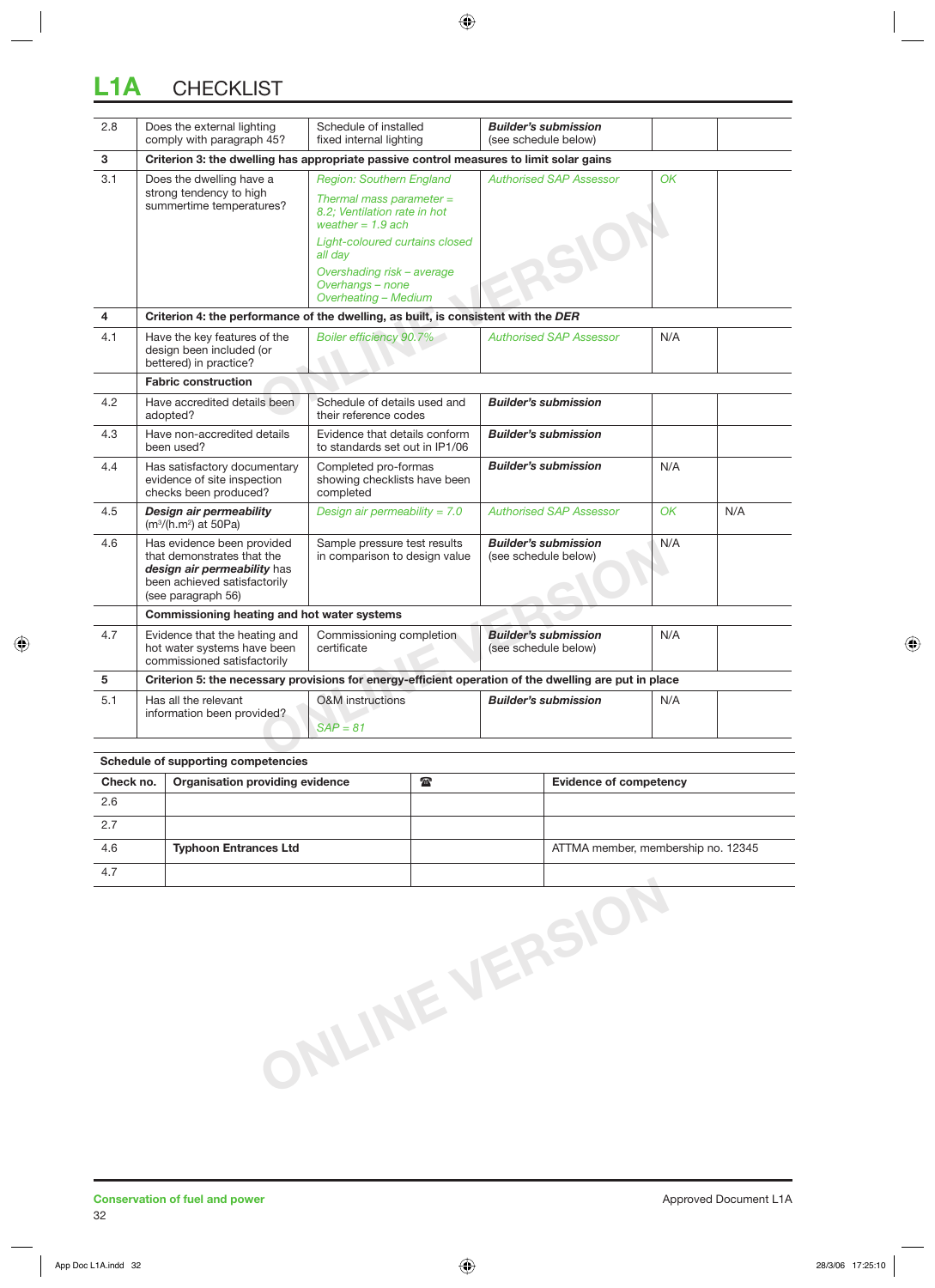## **Appendix B: Important design features**

**ONLINE VERSION**

**ONLINE VERSION**

**ONLINE VERSION**

SAP 2005 produces a checklist of design features that have unusual performance standards. The checklist can help in determining whether the input data is correct, and whether compliance with regulation 17C is in jeopardy. This information would be useful to both builders and *BCBs* in the context described in paragraph of the main text in this Approved Document.

The unusual values reported are:

- a. A wall U-value less than 0.28W/m<sup>2.</sup>K
- b. A floor U-value less than 0.20W/m<sup>2</sup>·K
- c. A roof U-value less than 0.15W/m<sup>2</sup>·K
- d. A window or door U-value less than 1.8W/m2 ·K
- e. Thermal bridging less than the default value for accredited details
- f. A design air permeability less than 7m3 /(h.m2 ) at 50 Pa
- g. A main heating system efficiency more than 4 percentage points better than that recommended for its type in the Heating Compliance Guide
- h. The use of any low carbon or renewable energy technology such as:
	- i. bio-fuel used for the main heating system (including multi-fuel appliances).
	- ii. CHP or community heating
	- iii. Heat pumps
	- iv. A solar panel
	- v. A photovoltaic array
	- i. Any item involving the application of SAP 2005 Appendix Q.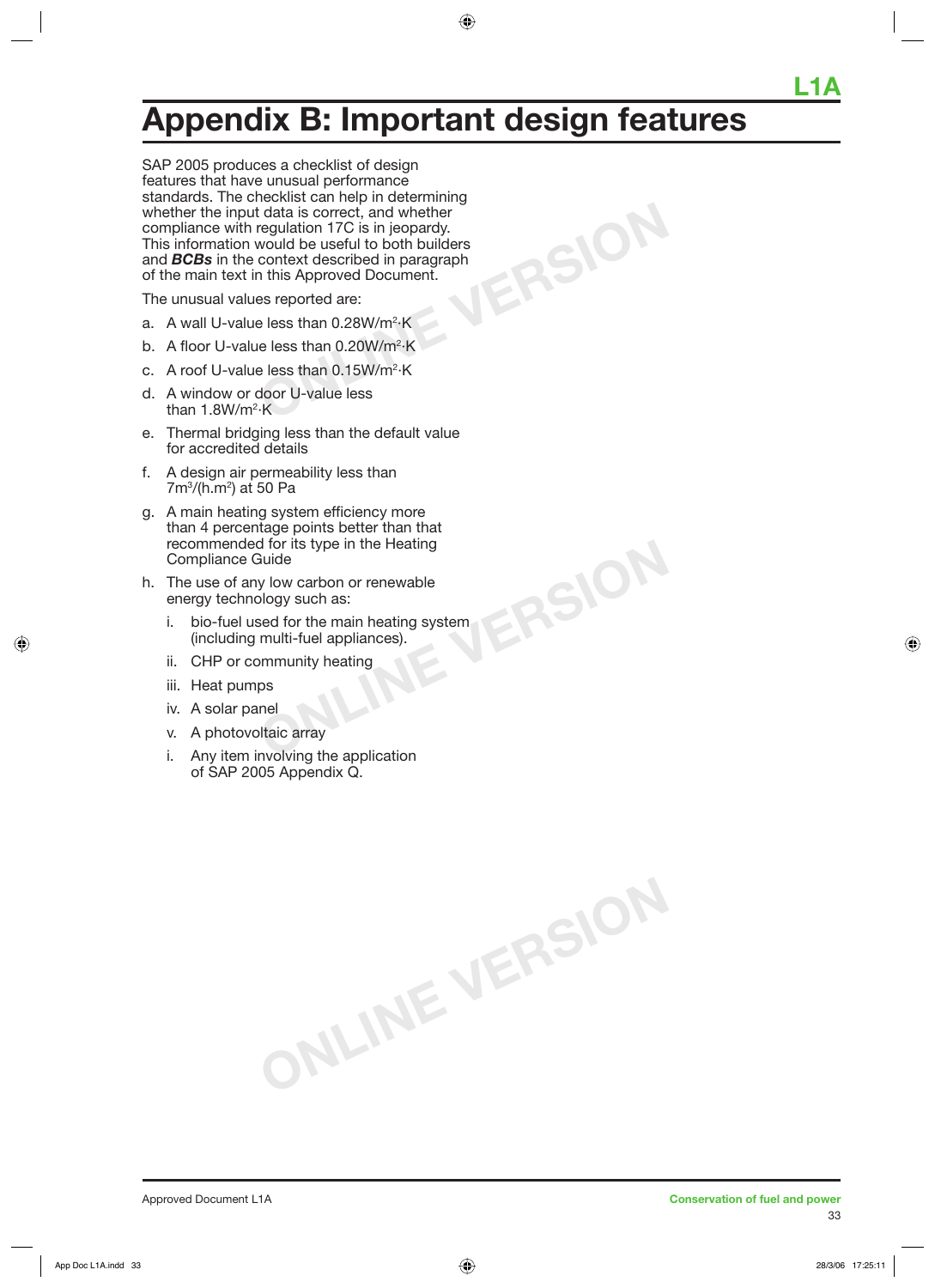## **Documents referred to L1A**

#### **Air Tightness Testing and Measurement Association (ATTMA) www.attma.org**

*Measuring Air Permeability of Building Envelopes*, 2006.

#### **BRE www.bre.co.uk**

BR 262 *Thermal insulation: avoiding risks*, 2001. ISBN 1 86081 515 4

BR 443 *Conventions for U-value calculations*, 2006. (Available at www.bre.co.uk/uvalues.)

Information Paper IP1/06 *Assessing the effects of thermal bridging at junctions and around openings in the external elements of buildings*, 2006. ISBN 1 86081 904 4

*Delivered energy emission factors for 2003*. (Available at www.bre.co.uk/filelibrary/ 2003emissionfactorupdate.pdf.)

*CO2 emission figures for policy analysis*, July 2005. (Available at www.bre.co.uk/filelibrary/ co2emissionfigures2001.pdf.)

*Simplified Building Energy Model (SBEM) user manual and Calculation Tool*. (Available at www.odpm.gov.uk.)

#### **CIBSE**

#### **www.cibse.org**

TM 36 *Climate change and the indoor environment: impacts and adaptation*, 2005. ISBN 1 90328 750 2

#### **Department of the Environment, Food and Rural Affairs (Defra) www.defra.gov.uk**

The Government's Standard Assessment Procedure for energy rating of dwellings, SAP 2005. (Available at www.bre.co.uk/sap2005.)

#### **Department of Transport, Local Government and the Regions (DTLR)**

**ONLINE VERSION** *Limiting thermal bridging and air leakage: Robust construction details for dwellings and similar buildings*, Amendment 1. Published by TSO, 2002. ISBN 0 11753 631 8 (Available to download from Energy Saving Trust (EST) website on http://portal.est.org.uk/ housingbuildings/calculators/robustdetails/.)

#### **Energy Saving Trust (EST) www.est.org.uk**

CE129 *Reducing overheating – a designer's guide*, 2006.

GPG268 *Energy efficient ventilation in dwellings – a guide for specifiers*, 2006.

GIL20 *Low energy domestic lighting*, 2006.

#### **Health and Safety Executive (HSE) www.hse.gov.uk**

E24 Workplace Health, Safety and W<br>
1992, Approved Code of Practic<br>
The Health and Safety Commis:<br>
ISBN 0717604136<br>
DISBN 0717604136<br>
DISBN 0717604136<br>
DISBN 0717604136<br>
DISBN 0717604136<br>
DISBN 1859462251<br>
DISBN 1859462251 L24 *Workplace Health, Safety and Welfare: Workplace (Health, Safety and Welfare) Regulations 1992, Approved Code of Practice and Guidance, The Health and Safety Commission*, 1992. ISBN 0 71760 413 6

#### **NBS (on behalf of ODPM) www.thebuildingregs.com**

*Domestic Heating Compliance Guide*, 2006. ISBN 1 85946 225 1

*Low or Zero Carbon Energy Sources: Strategic Guide*, 2006. ISBN 1 85946 224 3

#### **Thermal Insulation Manufacturers and Suppliers Association (TIMSA) www.timsa.org.uk**

*HVAC Guidance for Achieving Compliance with Part L of the Building Regulations*, 2006.

#### **Legislation**

SI 1991/1620 Construction Products Regulations 1991.

Formulations 1991/1620 Construction Pro-<br>
Tool.<br>
SI 1992/2372 Electromagnetic (<br>
Gov.uk.)<br>
SI 1992/2372 Electromagnetic (<br>
Regulations 1992.<br>
SI 1994/3051 Construction Pro-<br>
(Amendment) Regulations 1994<br>
d the indoor envir SI 1992/2372 Electromagnetic Compatibility Regulations 1992.

SI 1994/3051 Construction Products (Amendment) Regulations 1994.

SI 1994/3080 Electromagnetic Compatibility (Amendment) Regulations 1994.

SI 1994/3260 Electrical Equipment (Safety) Regulations 1994.

SI 2001/3335 Building (Amendment) Regulations 2001.

SI 2005/1726 Energy Information (Household Air Conditioners) (No. 2) Regulations 2005.

SI 2006/652 Building And Approved Inspectors (Amendment) Regulations 2006.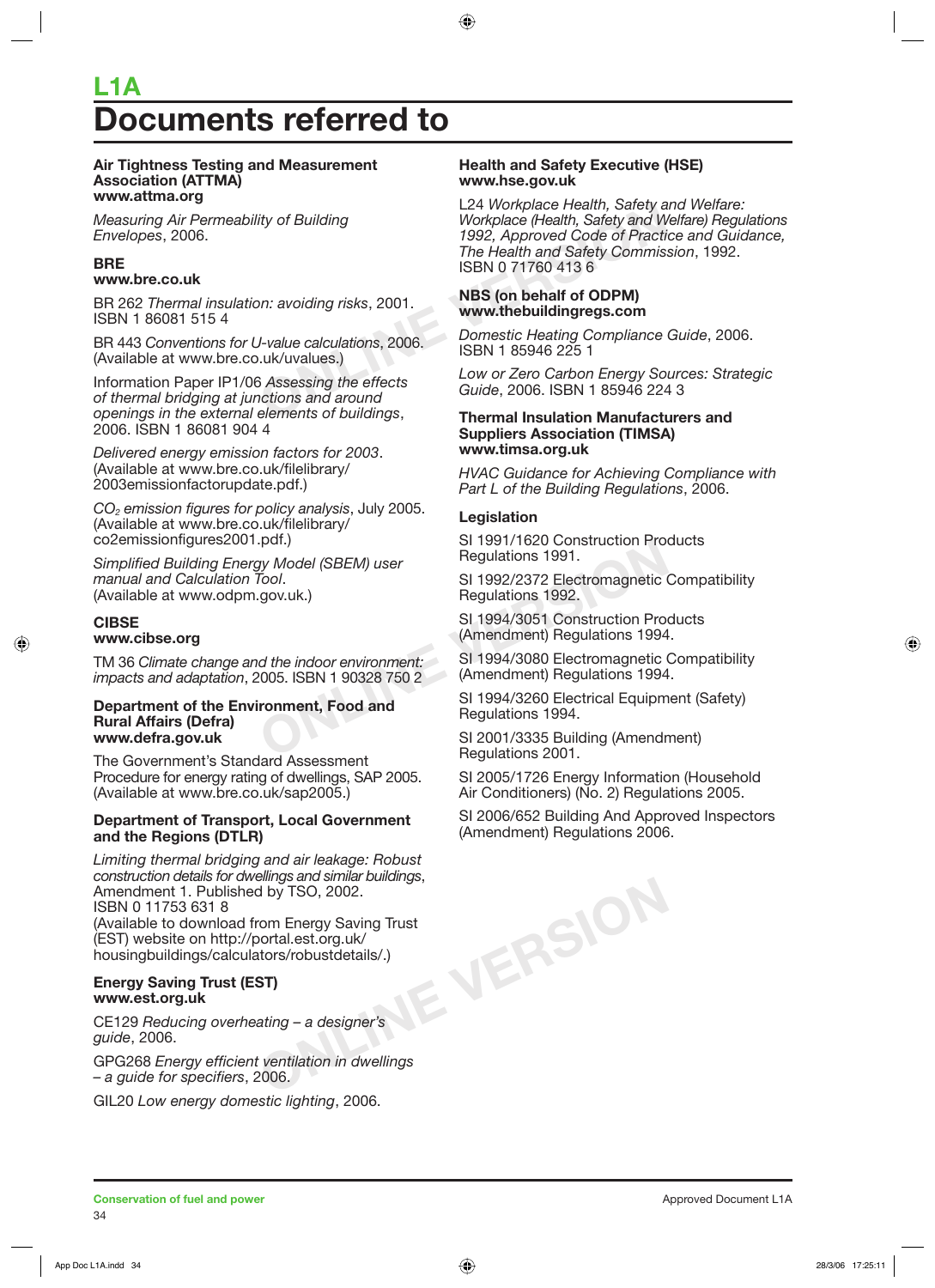## **Standards referred to**

BS 8206-2:1992 Lighting for buildings. Code of practice for daylighting.

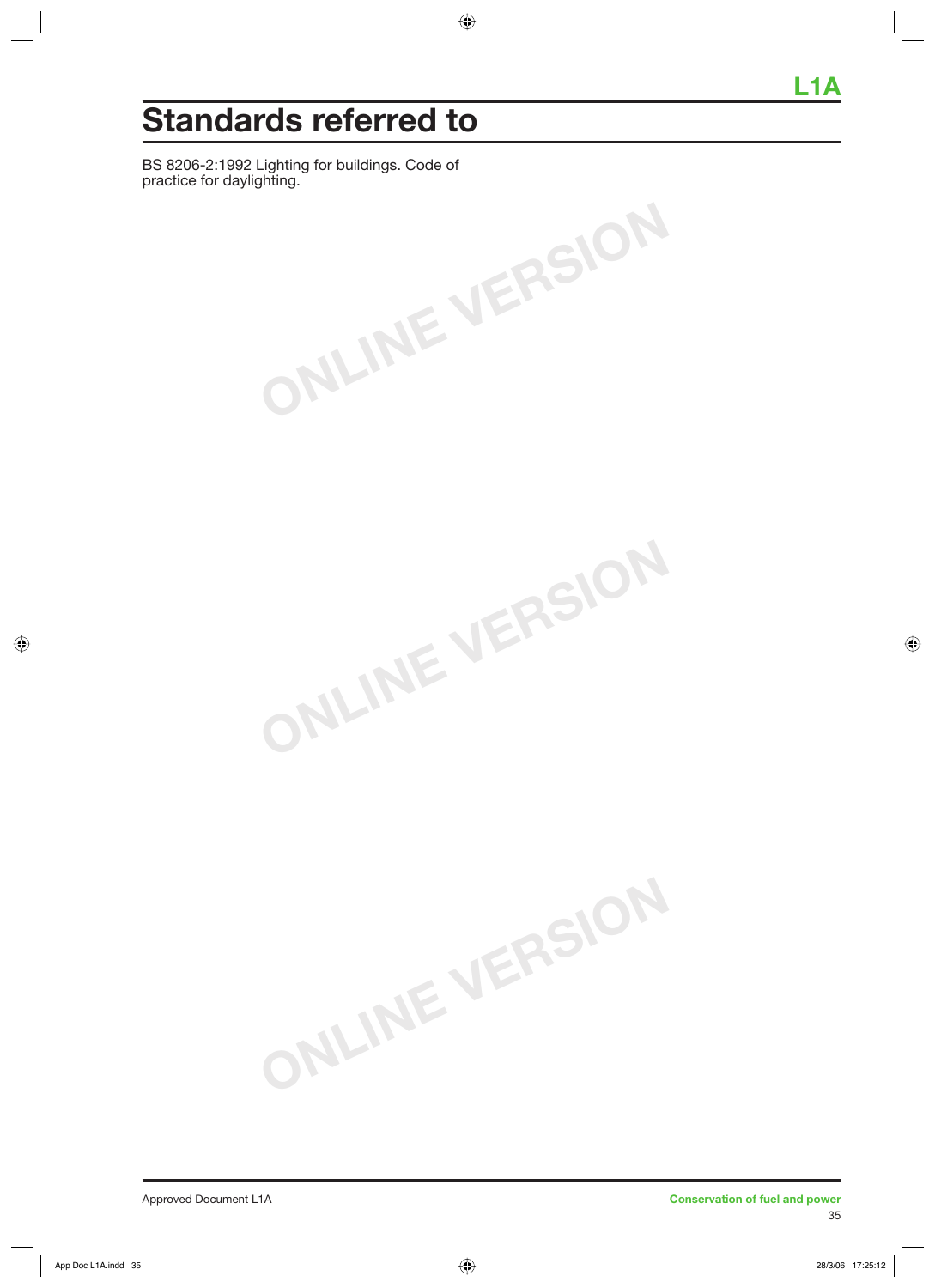### **APPROVED DOCUMENTS**

The following documents have been approved and issued by the First Secretary of State for the purpose of providing practical guidance with respect to the requirements of the Building Regulations 2000 (as amended).

**Approved Document A: Structure** 2004 edition incorporating 2004 amendments

**Approved Document B: Fire safety** 2000 edition incorporating 2000 and 2002 amendments

**Approved Document C: Site preparation and resistance to contaminants and moisture** 2004 edition

**Approved Document D: Toxic substances** 1992 edition incorporating 2002 amendments

**Approved Document E: Resistance to the passage of sound**

2003 edition incorporating 2004 amendments

**Approved Document F: Ventilation** 2006 edition

**Approved Document G: Hygiene** 1992 edition incorporating 1992 and 2000 amendments

**Approved Document H: Drainage and waste disposal** 2002 edition

**Approved Document J: Combustion appliances and fuel storage systems** 2002 edition

Fracting 1992 and 2008<br>
2006 edition<br>
ment H: Drainage and<br> **ONLINE SEARCE 2006** edition<br>
ment J: Combustion<br>
fuel storage systems<br>
fuel storage systems<br>
1998 edition to impact, ope<br>
1998 edition incorporation<br>
ment J: 200 **Approved Document J: 2002 Edition: Guidance and Supplementary Information on the UK Implementation of European Standards for Chimneys and Flues** 2002 edition

**ONLINE VERSION**

**Approved Document K: Protection from falling collision and impact** 1998 edition incorporating 2000 amendments

Fracting 2004 and the state of the state of the state of the state of the state of the state of the state of the state of the state of the state of the state of the state of the state of the state of the state of the state **Approved Document L1A: Conservation of fuel and power** New dwellings 2006 edition

**Approved Document L1B: Conservation of fuel and power** Existing dwellings 2006 edition

**Approved Document L2A: Conservation of fuel and power** New buildings other than dwellings 2006 edition

**Approved Document L2B: Conservation of fuel and power** Existing buildings other than dwellings 2006 edition

**Approved Document M: Access to and use of buildings** 2004 edition

**Approved Document N: Glazing – safety in relation to impact, opening and cleaning** 1998 edition incorporating 2000 amendments

**Approved Document P: Electrical safety – Dwellings** 2006 edition

**Approved Document to support regulation 7: Materials and workmanship** 1992 edition incorporating 2000 amendments